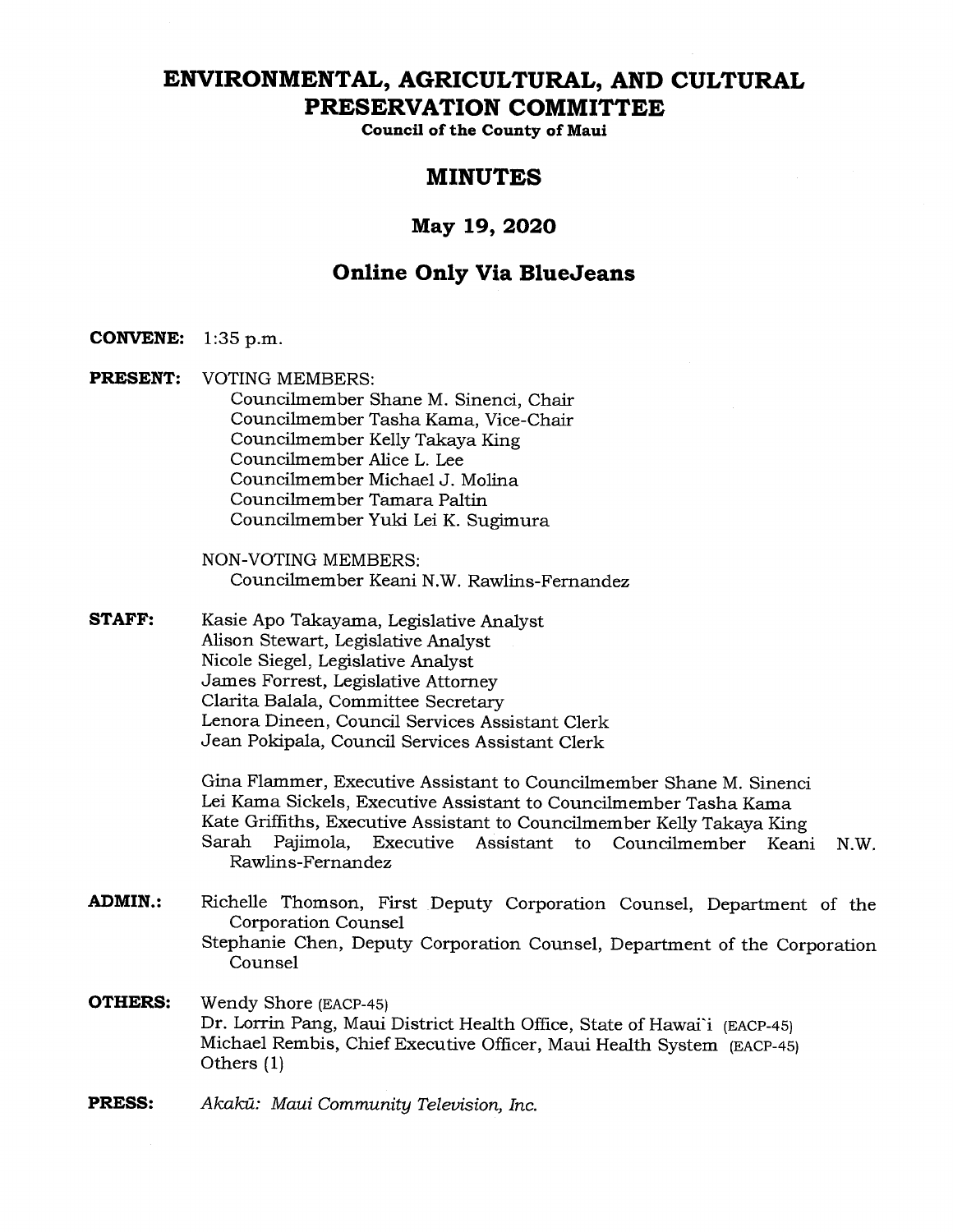## **May 19, 2020**

- CHAIR SINENCI: . . . *(gavel) . . .* Will the EACP meeting, Environmental, Agricultural, and Cultural Preservation meeting please come to order. It's Tuesday, May 19th and it's 1:35 in the afternoon, and I'm Shane Sinenci your Committee Chair. Members, thank you for joining us this afternoon. But before we get started our office staff wanted to extend their condolences to the Kahaialii family on their loss today and also to all other 'ohana that is...might be going through some tough times during this pandemic. So, we just wanted to extend our condolences to the families and everyone else out there so, thank you. Before we proceed may I please request that everyone disable their cell phones or anything around you that may cause noises. We've been very open to birds singing so, we're okay with that. And as you know our Council has been recognized for continued work remotely and to include testimony, open testimony so, we ask that all of our participants please be patient with us as we continue our local government business so, mahalo for joining us. Introductions today we have Pro Temp Tasha Kama and Committee Vice-Chair, aloha.
- VICE-CHAIR KAMA: Aloha, Chair. Welcome back.
- CHAIR SINENCI: Thanks for being here. We also have Councilmember Yuki Lei Sugimura from Upcountry, aloha.
- COUNCILMEMBER SUGIMURA: . . *.(waves). . .*
- CHAIR SINENCI: Next we have Ms. Tamara Paltin from West Maui, aloha.
- COUNCILMEMBER PALTIN: Yeah. Aloha kakou. Can you hear me?
- CHAIR SINENCI: We can hear you. Next we have Councilmember Kelly Takaya King from South Maui.
- COUNCILMEMBER KING: Aloha. Good afternoon everybody. Can you see me?
- COUNCILMEMBER LEE: You look just like Bob.
- COUNCILMEMBER KING: Thanks to my husband for lending me his computer. I think it's gonna work better. He's fixing mine while I'm doing this.
- CHAIR SINENCI: Next we have Member Mike Molina. Aloha, Mr. Molina.
- COUNCILMEMBER MOLINA: Aloha, Mr. Chairman, and on behalf of my singing birds blessings and greetings to you and my fellow colleagues, the public from beautiful Makawao.
- CHAIR SINENCI: Thank you and that was a great meeting this morning and a quick one at that. So, thanks for that. And then we also have Council Chair Alice Lee. Aloha.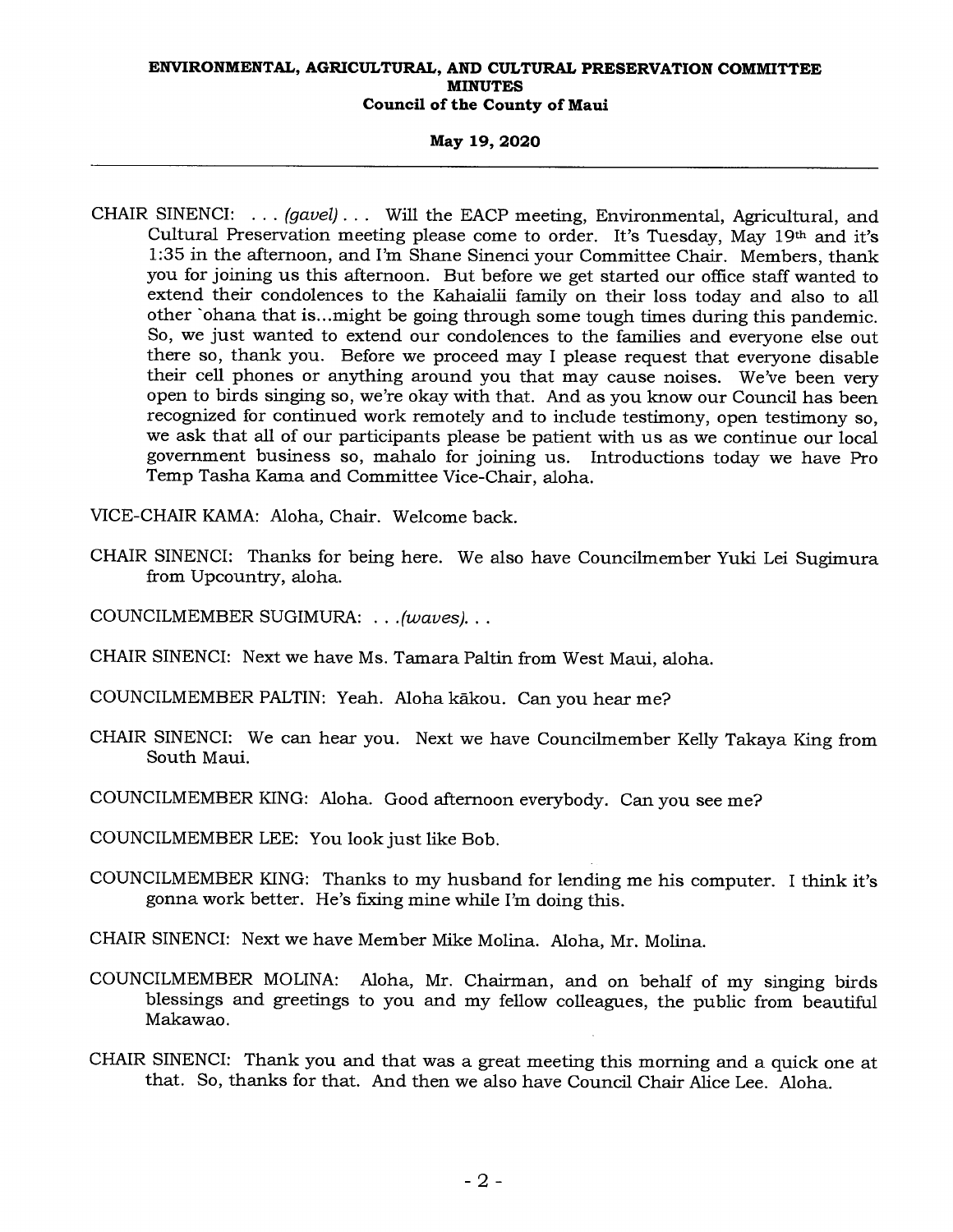## **May 19, 2020**

- COUNCILMEMBER LEE: Aloha, Mr. Chair. In Taiwanese we say wu an. Wu an means good afternoon. And I just want to let you know that you won't hear too many noises from our house 'cause I've trained my cats to be very quiet. Thank you.
- CHAIR SINENCI: Yeah. We don't want to take any cats over to the Molina house. None of that. Okay and then of course we've got the...our Council Vice-Chair Keani Rawlins-Fernandez joining us today so, thanks for being here this afternoon.
- COUNCILMEMBER RAWLINS-FERNANDEZ: Aloha -auinala, Chair. Mahalo, for allowing me to join today's meeting.
- CHAIR SINENCI: Ai maika'i. You're welcome. And so, today we have and of course we have Member Hokama he's always welcome to join us if he so chooses. Today we have Dr. Lorrin Pang the Maui District Health Office State of Hawai'i. Dr. Lorrin Pang he's in our office, thanks for being here, Doctor. Also, later on in the meeting we're gonna have Mr. Rembis the Executive Officer from the Maui Health System. We did have scheduled Lieutenant Governor Josh Green, but we weren't able to reach him so, maybe at a later date we might have Lieutenant Governor on one of our meetings. For our Staff we have Ms. Kasie Apo Takayama, Ms. Alison Stewart, Ms. Nicole Siegel, Ms. Clarita Balala, Ms. Lei Dineen, and Ms. Jean Pokipala. Welcome everybody. Okay. So, today we've got a couple items EACP-45 the Effects of the Corona Virus Pandemic and we wanted to thank Chair Lee for putting this item on all of our Committee agendas so, that we can address some of the issues as we go through this pandemic together. We also have EACP-3, Wastewater Infrastructure Needs: We also have EACP-3, Wastewater Infrastructure Needs; EACP-10, Kihei Wastewater Reclamation Facility Grit System; EACP-14, Energy Efficiency Related Costs of the Kihei Wastewater Treatment Plant; EACP-18, Maui Lani Subdivision Waterline Easements; and EACP-19, A Grant from the University of Hawai'i for Coqui Frog Eradication. And don't get too excited a lot of this is just clean house items so that we wanted to address some of these issues earlier but we cancelled a couple of our earlier meetings. So, just like the first things we did during this stay at home order we want to clean house for the Committee too and what we did was we inventoried some of our resources, we kiloi or throw away our non-essential items and then maybe rearrange the landscape and our households for better planning. So, that's what we're doing today. So, thank you guys for joining us. With that well go straight to testimony. Well begin with public testimony, I guess I'll read the items. Oral testimony via phone or teleconference just in case people want to call in and provide testimony. Teleconference will be accepted. Testifiers wanting to provide video testimony should have joined the online meeting via the BlueJeans meeting link at bluejeans.com 840 546 502. Testifiers wanting to provide audio testimony should have participated via phone conference by dialing 1-408-915-6290 and entering the meeting code 840 546 502 also noted on today's agenda. Written testimony is highly encouraged by sending your comments to testimony is highly encouraged by sending your comments to eacp.committee@mauicounty.us. Oral testimony is limited to three minutes per item and if you are still testifying beyond that time, Ill kindly ask to conclude your testimony. When testifying, please state your name, if you're testifying on behalf of any organization or if you're a paid lobbyist. Please be mindful of the use of chat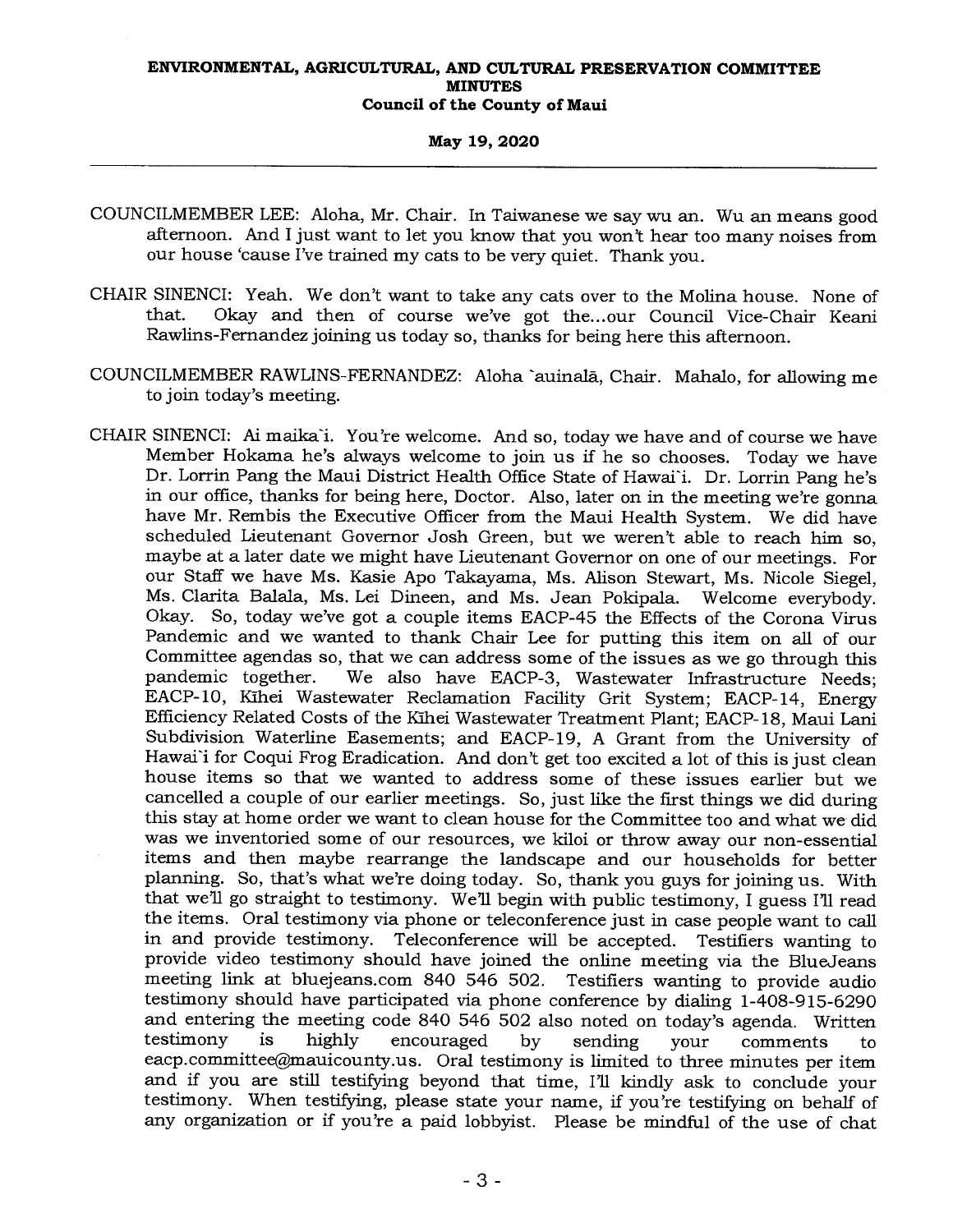## **May 19, 2020**

during the meeting, chat should not be used to provide testimony or chat with other testifiers. If you are here to provide testimony, please be courteous to others by If you are here to provide testimony, please be courteous to others by turning off your video and muting your microphones while waiting your turn to testify. Participants who wish to view the meeting without providing testimony you can view the live cablecast on Akakū Channel 53. You can also visit mauicounty.us/agendas. I remind Committee Members, Administration and public to please be patient if we run into any technical issues. Members, I'd like to proceed with oral testimony.

COUNCILMEMBERS: No objections.

CHAIR SINENCI: Okay. Thank you. Staff has been monitoring people joining today's meeting by phone and by video and so we'll do our best to take each person up in an orderly fashion. Is there anyone to testify?

## *. . . BEGIN PUBLIC TESTIMONY . . .*

- MS. APO TAKAYAMA: Chair, the first individual signed up to testify is someone logged in under the name Eva to be followed by an individual logged in under the name guest.
- CHAIR SINENCI: Okay. Thank you. Eva, can you unmute yourself and go ahead and provide your testimony. Eva? Okay. We can come back to Eva. Can we call up the next testifier please?
- MS. APO TAKAYAMA: Yes, Chair. The next testifier is logged in under the name guest.
- CHAIR SINENCI: Okay. Guest, can you please unmute yourself and state your name for the record.
- COUNCILMEMBER RAWLINS-FERNANDEZ: The person logged in as guest chatted that they're not here to testify.

CHAIR SINENCI: Oh. Okay. Thank you. Next testifier?

MS. APO TAKAYAMA: Thank you, Chair. The next testifier is calling in with a phone number the last four digits 3181.

CHAIR SINENCI: Three one eight one, please unmute yourself.

COUNCILMEMBER RAWLINS-FERNANDEZ: Chair, it looks like you would need to unmute the person. Oh, there you are. Okay.

MS. SHORE: So, this is 3181. Can you hear me?

CHAIR SINENCI: Yeah. Can you please state your name?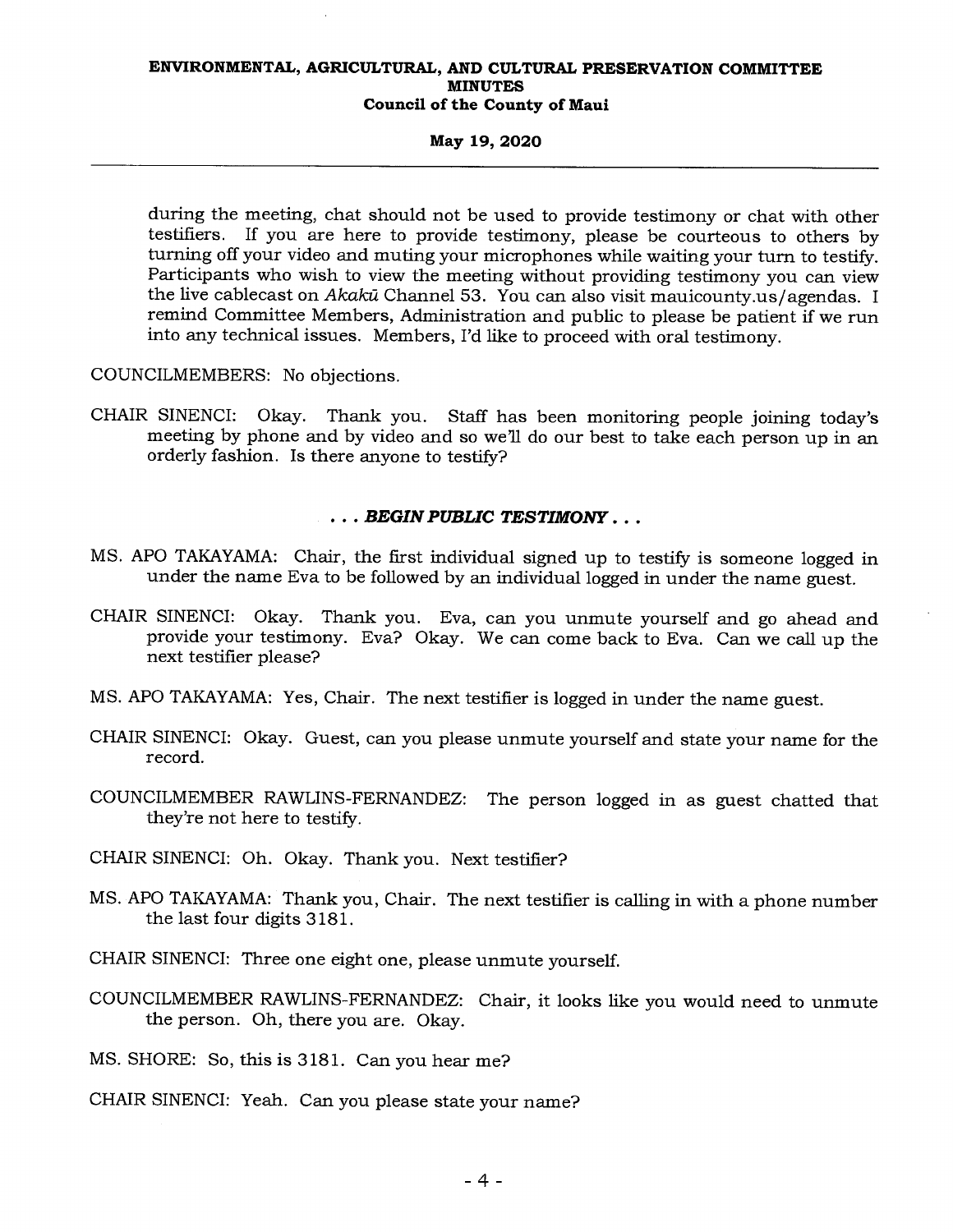### **May 19, 2020**

- MS. SHORE: Sure, my name is Wendy, last name is Shore and I am calling to comment on the COVID crisis that happened on Maui. I'm gonna make it very brief, I am appalled by the behavior of the Kaiser organization that has caused the hospital's morale to deteriorate even before they allowed the COVID crisis to occur. And I would like to suggest that Mike Rembis and the entire group should be fired immediately. I...what's happening on Maui is terrible and there is just no excuse for it. Maui needs its own hospital back. And that is all I wanted to say.
- CHAIR SINENCI: Thank you, Ms. Shore, for your testimony. Members, did anyone want to clarify Ms. Shore's testimony? Seeing none, thank you, Ms. Shore, for your testimony today. Ms. Apo Takayama?
- MS. APO TAKAYAMA: Chair, we do not have any further individuals signed up to testify.
- CHAIR SINENCI: Okay. Is there anyone out there that wants to provide testimony at this time and hasn't signed up, please unmute yourself and state your name at this time. Okay. Seeing none, Members, seeing there's no more individuals wishing to testify, without objection I'll now close oral testimony.

COUNCILMEMBERS: No objections.

- CHAIR SINENCI: Thank you. And, Members, are there any objections to receiving written testimony into the record?
- COUNCILMEMBERS: No objections.

CHAIR SINENCI: Okay. Thank you.

## . . . *END OF PUBLIC TESTIMONY . . .*

## **EACP-45 EFFECTS OF THE CORONAVIRUS PANDEMIC** (CC 20-211)

- CHAIR SINENCI: Okay. So, our first item EACP-45 the Effects of the Coronavirus Pandemic. And again, we wanted to introduce Dr. Lorrin Pang he's here today from the Maui District Health Office State of Hawai'i and, you know, I wanted to afford the Members a chance to ask any questions of Dr. Pang that we didn't get in with the Mayor the last time or if there's any questions that are particular to the environment or to your district. So, I'll go ahead and hand it over to Dr. Pang for some opening remarks.
- MR. PANG: Yes. Thank you. I guess you can hear me, just wave if you can hear me and I will... okay. All right. You all know as well as I what happened in the world, what happened in the US, and what happened in Hawai'i, and what happened in Maui. Hindsight is always wonderful, you can try to second guess, but we ended up...Hawai'i ended up in a pretty good position. We did not have these horrible crises where our hospitals were challenged. Now, we had to do some...there was a little bit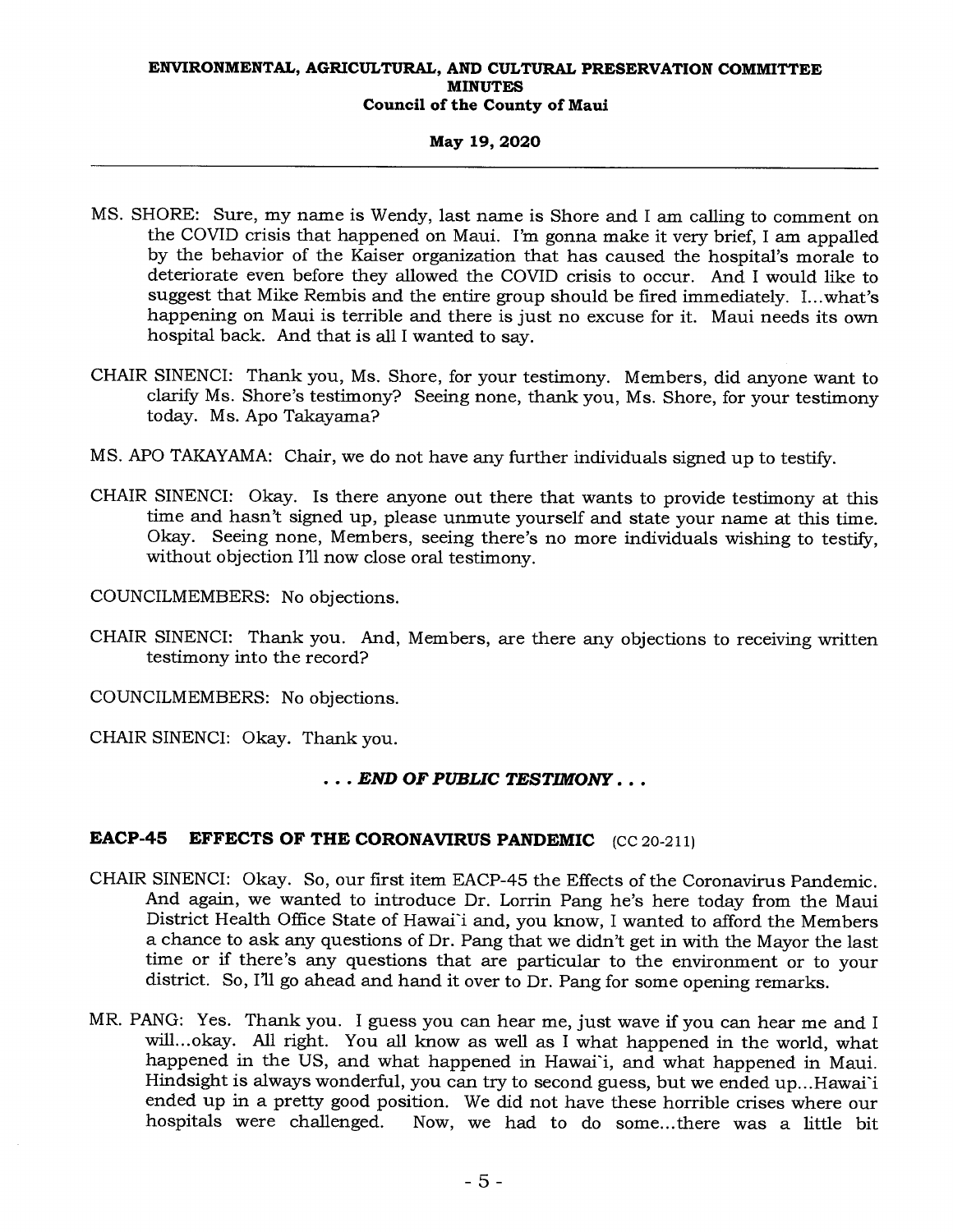**May 19, 2020** 

miscommunication and some hurt feelings as we went through this. Way back in the beginning of this before I think when the US had 15 cases I think we have a hundred thousand times that many now, but way back I gave a presentation to our staff and to some members of the County what was ahead for us, but I remember my final slide I said we will be at each other's throats, you should have done this earlier, well you should have done it yesterday, you should do it tomorrow, we would fight each other, we would insult each other and that would be the sad thing because some people have their biggest contribution later but you burn many bridges. And in this process maybe not so much Maui but a lot of bridges were burned, a lot of people were insulted, some people don't talk to each other anymore. But I accept that. It would be nice to just let it go and move along. Nonetheless, we find ourselves in a pretty enviable position where we have the case numbers very low. I am not gonna try to second guess what happened, I don't have time for that. We really have to plan to move forward because I believe and I think most medical people believe the second wave that's gonna come will start to show up in about four weeks, then another pulse will come in eight weeks and then in the fall, you know, all hell will break loose. I hope that doesn't happen, but I don't see how we could possibly avoid this. So, I am scrambling now even though we have a little breathing room to keep things going, to prepare, to add some things when we expect fall to come. Okay. So, we can talk in detail what has to be done, but essentially there's a plan, we actually have a plan and it was pretty, widely accepted and the plan was put forth by the former director of the CDC Tom Frieden. I know the current director, Bob Redfield. He and I worked the first epidemics together out in 1980 when we were both in the military assigned to outbreak of Hepatitis A at Fort Leavenworth, Kansas. So, he and I kind of have an understanding what's going on here. But I don't know Tom Frieden, but he had a very good plan after he left the CDC and it's simply called Boxing in COVID. The Mayor tried to present it, he asked me to reinforce it. A box, just four corners. You start with testing widely, for every verb test there's a adverb widely. I use to think it was testing wisely, that's silly everybody's tried to be wise but its widely, cast a broad net to cover all your bases 'cause all kinds of presentations of a COVID case could come in. Once you find some people positive, your next step is to isolate them, separate them from society safely. That means safe to themselves and safe to society. So, usually if the residents we tell them can you go home for until this is over, it's gonna be at least 14 days but can you separate off from society at home. When you do it unsafely that's when their home is not so isolated. Homeless shelter, oh. Some elderly are stuck in Hale Makua, well that's not that safe they could spread it to the rest of the...prisoners. You get the idea. And on the mainland it's meat packers, well you went home but you show up to work every day at the meat packing industry. So, you try to tell them go away. Once you have a case then you will contact trace, this is the third one yeah. Contact trace, completely find all the contacts who were exposed by your case. Not only that, but you look upstream for everyone who could have infected your case. So, classically we had a few cases on Maui which we traced back to clusters of a hundred people exposed. One was the church, the religious retreat. One was the, I guess the restaurant switched to take out, but still the infected worker exposed hundreds of people, some were confirmed. So, we know that very mild exposures could cause cases. And then the final one was the hospital. So, each of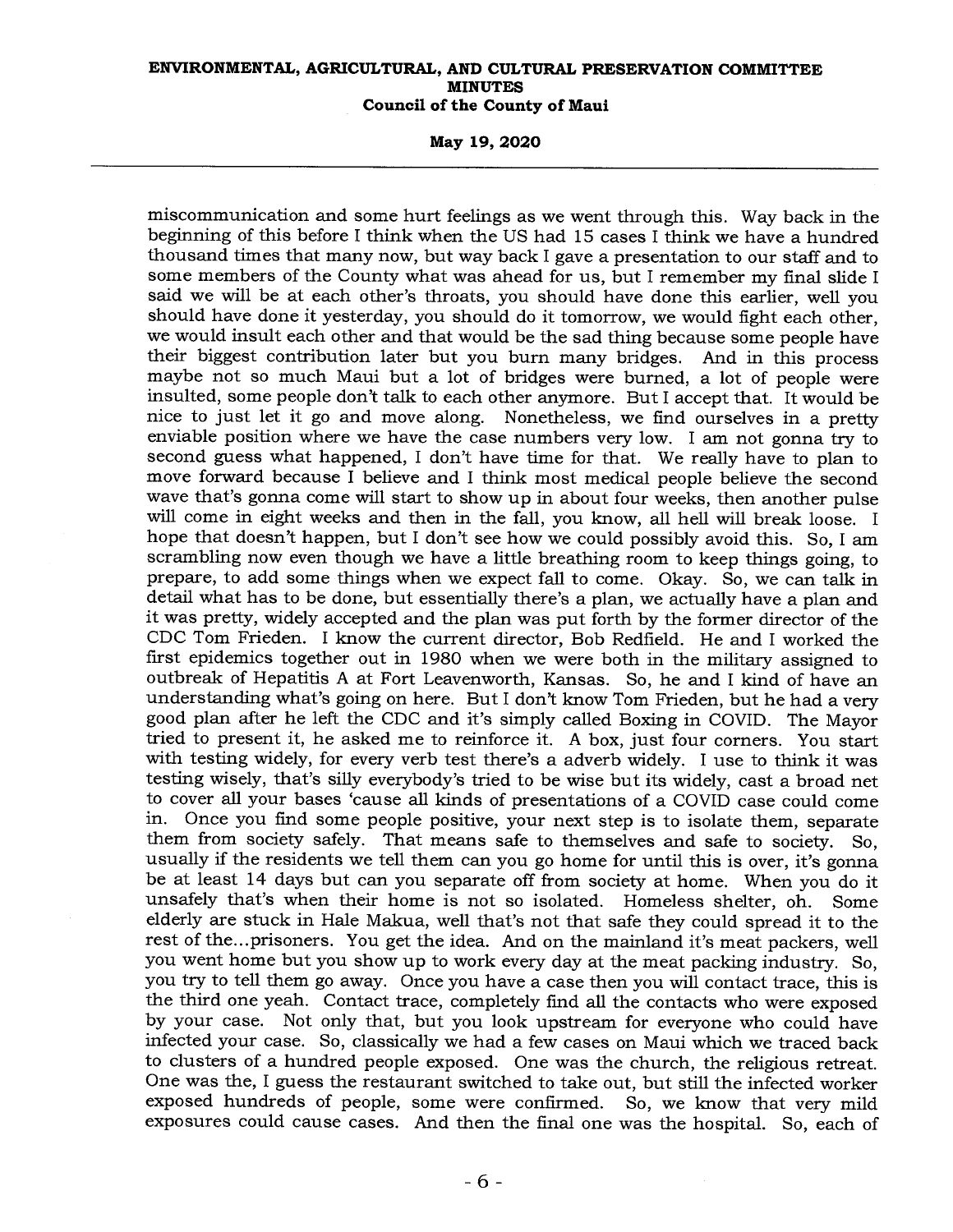**May 19, 2020** 

these single cases however they got it we tried to figure out who they got it from, but they ended up exposing hundreds each to more contacts. So, that was the third thing yeah, contact trace completely, find them all. And the fourth thing is once you found your contacts, people who were exposed, well, should you test them all? Nope you don't have to test them all, you ask them to separate from society, go home, go someplace for 14 days. Isn't that kind of like quarantine and isolation? Aren't they the same? You told people separate...isolation is when they're sick and they're really gonna start spreading so they really have to behave. Quarantine is we don't know if you're gonna be sick, but you were exposed so we're gonna give you 14 days to declare your illness, and if you get sick call us and we will test you and maybe you're a case so, you feed back into the system and it snowballs. Whatever we did, we did it okay. Out of deference to Mayor Victorino I said that this box, this square, the four corners, yeah, was kind of like a baseball diamond and this is what I call the infield, whatever you case you're gonna give to us especially when you open up the economy. I'm not going to micromanage opening up the economy. Different sectors open up at different times and whatever cases you give us we will try to field them, try not to give us more than ten at once. I know we can handle maybe 20 at once. That test widely, for example, the private sector was stepping up. The Department of Health, the criteria was so restrictive we couldn't test anybody we wanted to. The private sector stepped up and they were quite afraid so they sent them off for the ER for testing. So, they asked us to set up drive-thru testing which we did and then Dr. Miscovich came out and he and I kind of know very well how to do drive through testing without contaminating everybody, without burning through the PPE and we have very similar criteria. So, that's just one example of what we had to do to step up. So, that's fielding any case, any cases you can send to us. I get the feeling that for every case we know about, or try to track, even the hundreds of contacts there's probably four or five that we don't know about that the rest of the community through hygiene, social isolation, social distancing, tell don't go out if you're sick, I call that the outfield. And the outfield is the rest of the community gonna try to shut down anything that gets through the infield and that's that. So, we plan for a very bad fall infield and we never forget the value of the outfield where the community's gonna shut down whatever we miss. So, that's kind of it in a nutshell, we don't quite have time to dissect what So, that's kind of it in a nutshell, we don't quite have time to dissect what happened before, I'm scrambling to cover the fall. And I think if you read the reports, whatever change you make now good or bad, more PPE, less PPE, opening the air travel, less travel, opening the restaurants, not opening the restaurants, it will take about four weeks to see the effects and in eight weeks you're gonna really see the effects and then by then you're so far behind the curve it's gonna take that much to catch up unless it's a good thing then we can kind of pat ourselves on the back. But we're kind of shooting blindly 'cause we don't quite see the effect for four to eight weeks. Watch the mainland, they're beginning to see some of the bad effects now that they claim they opened up, you know, last week or two weeks ago. But probably not, they probably started really kind of slacking off four weeks ago, okay. So, I'll just leave it at that, open it to questions. Thank you.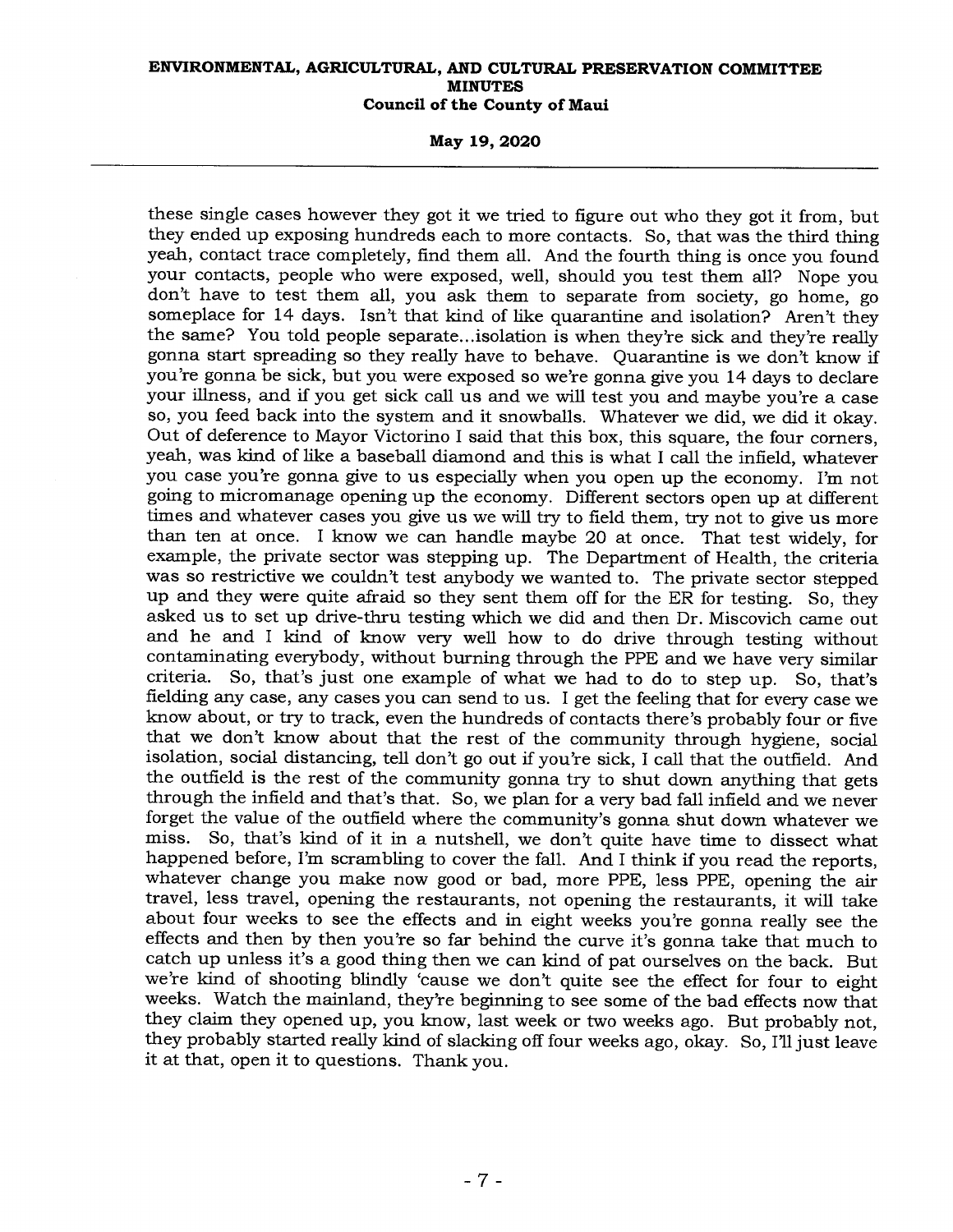#### **May 19, 2020**

CHAIR SINENCI: Thank you, Dr. Pang, and yes, I know we just have you for a little while so, we'll start, Members, I'll just do two-minute rounds for now and then well go from there. We'll start with Committee Vice-Chair and Pro Temp Kama if you have --

VICE-CHAIR KAMA: Thank you, Chair.

CHAIR SINENCI: --any questions for the doctor.

VICE-CHAIR KAMA: Thank you, Chair. Thank you for being here, Dr. Pang. So, my question is so, my sense is I just wish we could all just get it and get it over with one time. But you're saying that there's going to be a phase two and maybe looking forward into spring another phase. So, as we go forward and we're starting to open up our County right now so, are you saying that no matter what we do it's gonna come no matter what so, might as well just brace ourselves, be prepared and when it comes just, you know, face it head on?

CHAIR SINENCI: Dr. Pang?

- MR. PANG: Yes. If I was ever wrong about something, I wish I was wrong about this. But the way the dominos lined up it looks kind of bad. A lot of people say we will not even have a...like let's just get it over with. First, getting infected, we are not sure if it protects you quickly or if it protects you at all. But let's just say it does, let's say we...God smiles on you and if you get infected you can't get infected again for six months to a year. Fine. How much do you need, how much herd immunity do you need? The predictions from most people are 60 to 70 percent. Germany, Angela Merkel said, that hey when this is over and we get our herd immunity enough people get it so, it doesn't propagate and snowball she says 66 percent then she goes, oh wait a minute 70 percent. The Germans are telling us the difference between 66 and 70 percent. What percent do you think Maui has been infected already? Oh gosh even if I only saw one out of every four, gee we got like what 100 cases and then maybe they're really 400 cases. Four hundred cases out of our standing population of 150,000. That's not 66 percent, I mean we're not close so we always susceptible to new people coming in. The vaccine, where's our vaccine? That's a game changer. The vaccine, it won't be ready until next year and I keep saying you mean January 1, 2021 or December 31st, 2021. Well, yeah, well when they get it and I hope it's good. They're going to...we're gonna fight over this who gets it first okay and then people are gonna end up not talking to each other. They're gonna probably try to target the elderly first but the elderly don't get out and about. So, the rest of us getting out and about are gonna spread it and thank goodness the elderly are protected. So, it's this horrible first fall when the vaccine comes let's say December 31st that's gonna kind of leave us in the lurch and I'm already seeing creeping cases rise up in the summer as the rest of the nation opens up. So, things kind of look bad.
- VICE-CHAIR KAMA: Thank you, Chair. Thank you, Mr. Pang. Chair, I think I'm just going to allow you to ask all the Members questions just because I just have a sense that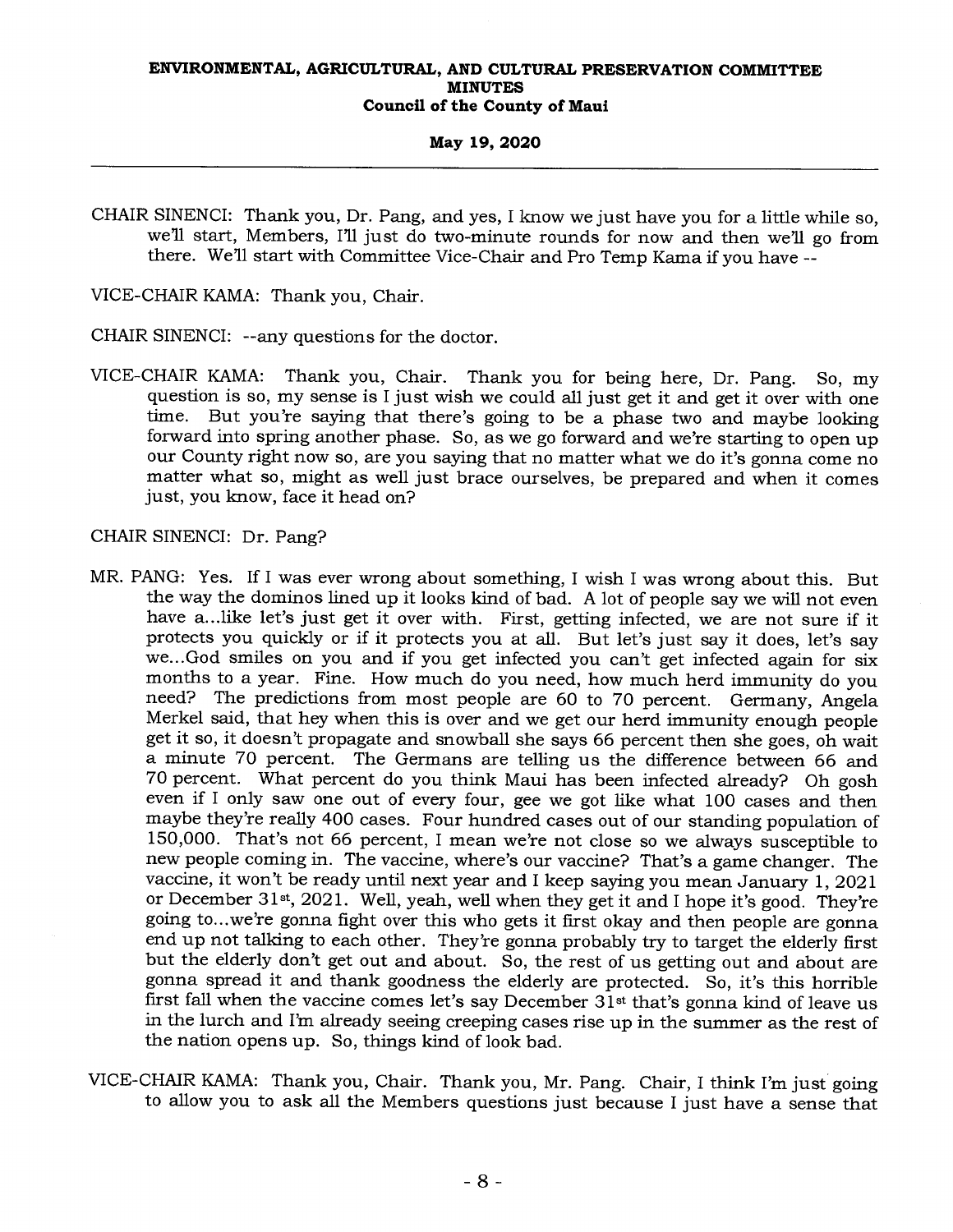### **May 19, 2020**

they have so much more urgent things to ask so. Thank you very much, Chair, I'll wait for the next round.

- CHAIR SINENCI: Thank you, Pro Temp Kama. Next we have Member Sugimura. Start the timer.
- COUNCILMEMBER SUGIMURA: Thank you, Chair. Nice to see you, Dr. Pang. Thanks for spending this time with us. I just wanted to know how, how are we doing as a State regarding contact tracing? That seems to be our biggest problem where we see people who are being arrested for not doing their 14-day quarantine and the laws coming down upon that. But I wonder how we're doing with contact tracing? Thank you.

## CHAIR SINENCI: Dr. Pang?

- MR. PANG: Okay. The contact tracing you remember that's like the third corner of the box. That's actually pretty good, we burned out a lot of people and we're training a lot of people. There's actually online training 3-hours and we got 120 volunteers in the Medical Reserve Corps and they're going through the online training. So, I feel okay about that. But where are we in that first corner of the box test widely. Hey, your contact tracing means you gotta fmd the cases and from there we do the 100 per case. You know, at the very beginning of this, oh gosh, let's say about 2 months ago we asked for 2,800 tests so that we could conduct our drive thru for 7 weeks and how much did we get? About 300/400 so, then they got serious about the testing and the State made a claim on our behalf about 2 weeks ago for the second wave. They told us everybody should ask for  $2\frac{1}{2}$  percent, the 5,000 okay. I said, okay. Maui we ask for 5,000 and, you know, I asked for like reports every 3 days, I know you haven't gotten it, but how are we in line? Are people cutting in line? Are the mainland guys cutting? How are we moving? And they got mad because that old order for 2,800 tests they said 7 weeks man that's over you guys still have that? I said I want...if you give me 5,000 I'm not gonna ask for 2,800, but I'm gonna stay in line because if you give us that one first, then I'll let you off the hook on some of the 5,000. I mean we're fighting for tests and that's the start of the boxing in COVID man. How we gonna do this? So, ugly as it sounds, you know, the government always says that's the private sector, that's Miscovich. Miscovich, the public sector had so few tests Miscovich gave me some of his. I mean and he said I didn't have return, I didn't have to pay him back. On Maui I can guarantee you the private sector and the public sector, us and all the clinics we know real well who's got what and we share. Nicole . . *.(inaudible). . .* care, she called me up I need more tests I gave her a test. She didn't have...it wasn't COVID it was the flu she said you want them back, no you keep 'em, you keep 'em. And we trade and share, I feel like a bank. But if we don't have new tests coming in the State this whole thing is gonna be pathetic. Okay.
- CHAIR SINENCI: Okay. Thank you, Doctor. Thank you, Member Sugimura. We'll go on to Member Paltin and then Member King.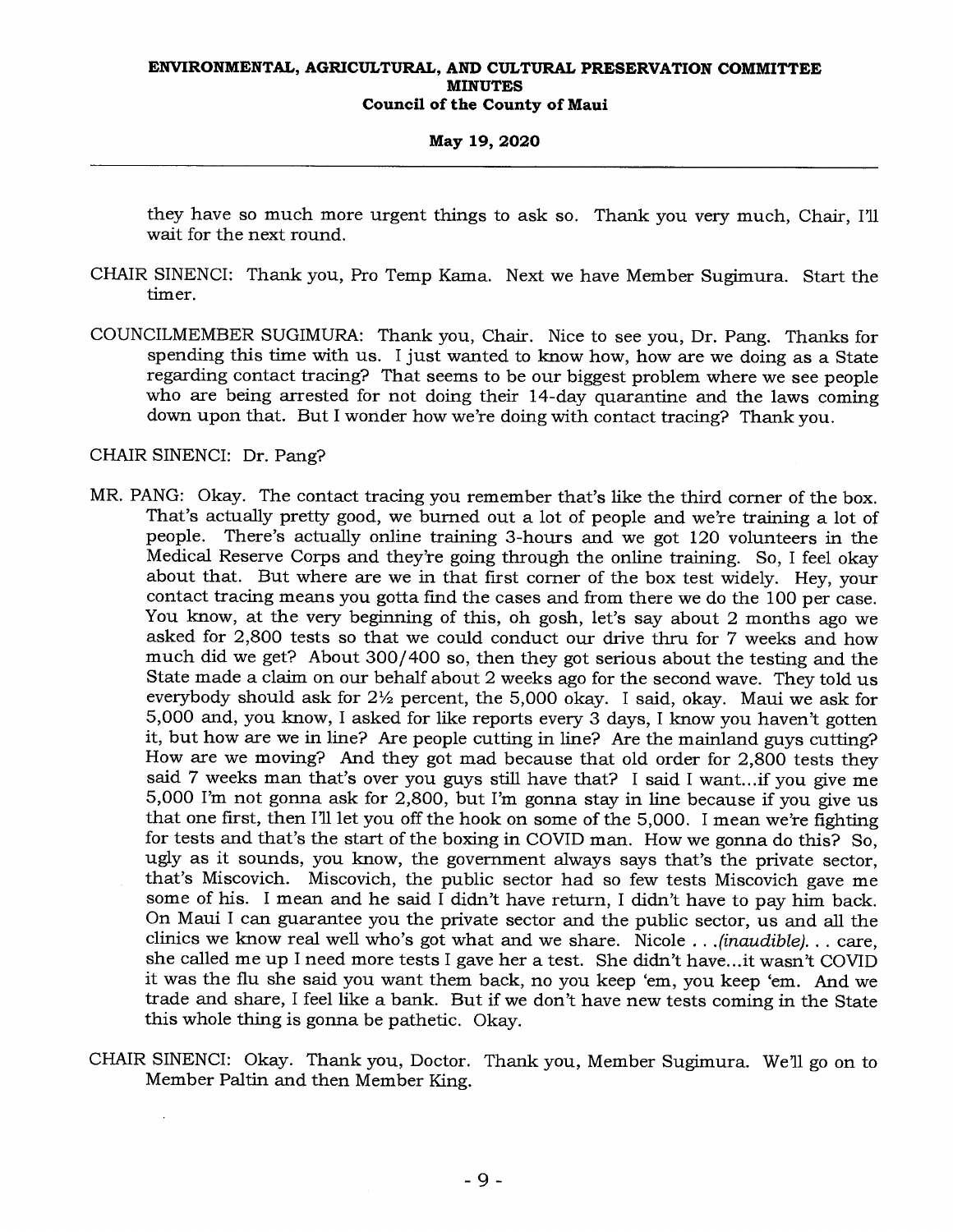#### **May 19, 2020**

COUNCILMEMBER PALTIN: Thank you, Chair. Can you hear me? Okay. Cool. So, my question is how do we mitigate the spread when tourists or residents from other areas return? Are we testing upon entry?

## CHAIR SINENCI: Dr. Pang?

MR. PANG: Okay. So, out of State let's just...I know right now it's in State but just...out of State is our biggest worry. When they return, the testing on re-entry is very almost like misleading. When you are sick, you're shedding virus for maybe say six days, six days, okay. You can shed before. The test isn't that great, the test can pick it up six days, but you might be shedding three days before the test can pick it up. And then you might be shedding ten days after the test is picking up because the test can only detect a certain level. We learned that now, it's called limit of detection, LOD. It's not terrific so, Tamara, we are missing some cases okay. That's if you did a test. Now fever whoa you just screening them for fever. A lot of guys don't even have fever. They get these strange symptoms and the woman who first blew this out of the water she said she wasn't even sick and spread it to five people in Europe and then they confronted her and said, hey you were sick. You know, what she said, oh I thought that was jet lag. Really. So, just tiredness, little bit weakness, that could be your first symptom and that fever thing that we do on your head, wow, you missed it or they didn't even have fever. And then we know some people don't even have symptoms by the time they're shedding. So, some people you shed so early you don't even have symptoms. So, that screening at the airport even if I nasal swabbed everybody, I'm sorry, but I missed the window of detection and so we tell them, ask them, force them, well if you're coming in from the mainland can you go away from society for 14 days. In the 14 days we check you, calling up, you up, are you sick, are you not sick, are you sick, not sick. The minute you get sick that's your another chance at the window so we'll go out and we'll nasal swab you and we'll check the fever. But it depends on you telling us 14 days yeah, are you sick, well why should I even talk to you, Dr. Pang, what are you going to do to me if I am sick? Oh. Well we got these quarantine sites that not too pleasant or they're very pleasant. If you drive it underground because they don't like what you're gonna do to them they're gonna lie to you like, no I'm not sick thanks for calling. Okay and that's how epidemics spread. We will not drive it underground, I could force it, I could say according to the Attorney General I get to bust down your door, take your temperature and drag you away. Oh, if you do that, that gets onto Internet, Facebook and nobody is going to report anything to you. So, we do not force the issue, but it's very tricky telling people please go away 14 days and we'll check on you. Now, when they violate it, oh my goodness, that goes on Facebook, but that's kind of good then right. Don't come if you're gonna violate quarantine because we're gonna send you back. But if you are going to behave, don't lie to us if you get sick. Kind of a fine line.

CHAIR SINENCI: Thank you, Member Paltin. We'll go on to...

COUNCILMEMBER PALTIN: Is there any...oh.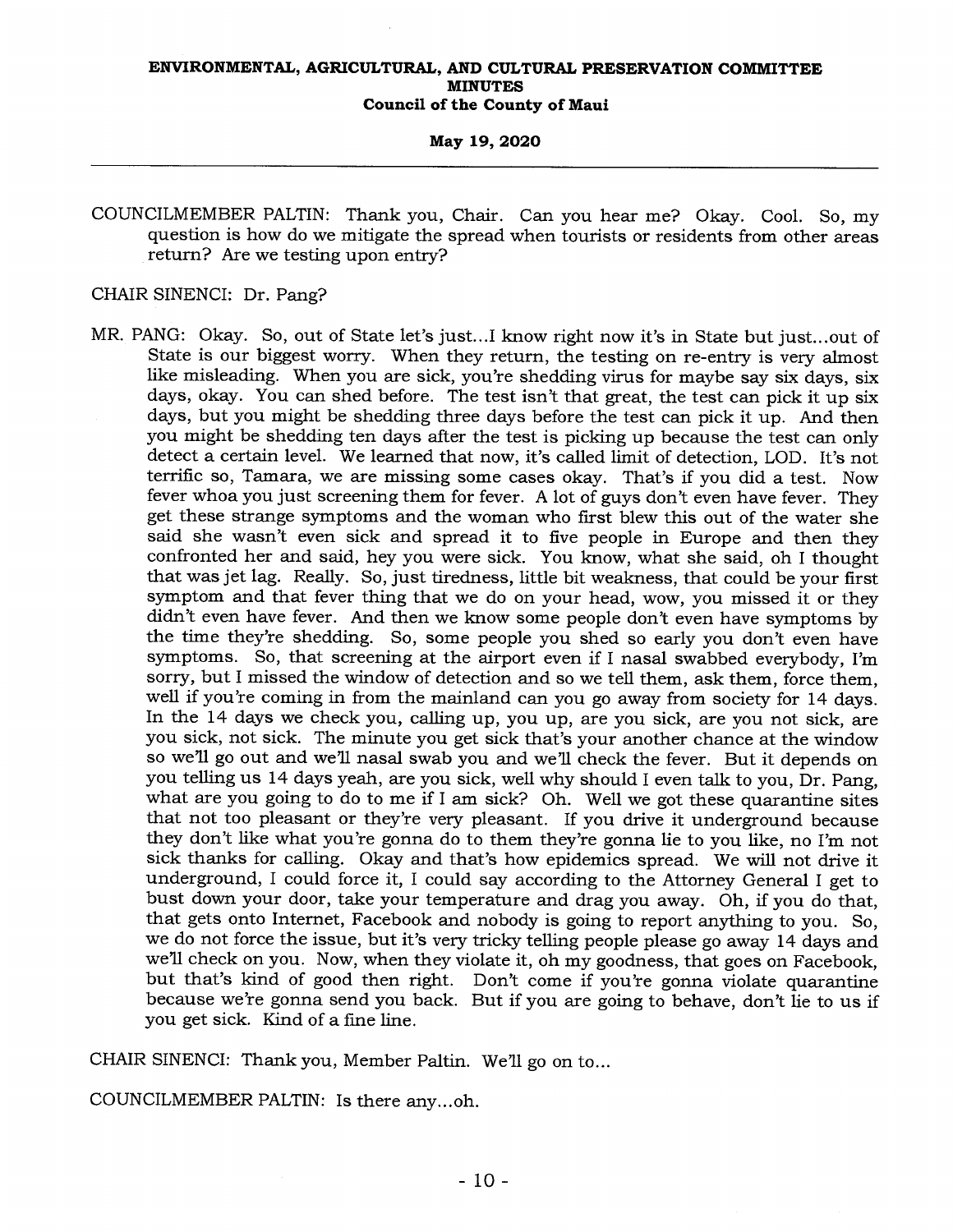## **May 19, 2020**

- CHAIR SINENCI: Oh. Did you have another question? I'll come back the next round if we have some extra time. Okay. Member King?
- COUNCILMEMBER KING: Thank you, Chair. Thanks for being here with us, Dr. Pang, it's good to see you. I'm glad you're staying healthy. So, my one, my first question is on the level of testing that we're continuing to do. Do you feel...are we doing...can you give us a rough idea of how many tests we're doing on new people on a daily basis and weekly basis? And whether you feel that that's a big enough number that when we see...when we go for a week and we have no new cases that that's meaningful compared to the number of people we're testing?

CHAIR SINENCI: Dr. Pang?

## COUNCILMEMBER KING: Dr. Pang, are you still there?

MR. PANG: Yeah. Wait I gotta click...I gotta click back online. Okay. So, there's a general idea right. You don't want to see new cases, don't test. So, way back when parallel to the reports by the Department of Health a small group of investigators and I, we always look at the number of tests you did and the percent positive.

COUNCILMEMBER KING: Right.

MR. PANG: Okay. That kind of adjusts. And Maui has been doing kind of a decent number of tests lately. Look at the State, what they do Maui is 15 percent of the population and we have been doing about 15 percent of the tests. So, we are getting our fair share. Now, now you will always hear the State and the comment is a little off and I wish they would stop saying that. At first when we asked for more tests somebody at the State said, oh tests are no good because the places with the most tests have the most horrible outcomes, New York, Italy, Spain. No, no, no that's because you did the test after the outbreak. You're supposed to do the test before the outbreaks. I think there's no question now if you're gonna do tests the more the better, and please do them before when you get the low numbers.

COUNCILMEMBER KING: All right so, my question --

MR. PANG: Go ahead.

- COUNCILMEMBER KING: --my question to you is, do you feel like the level of testing we're doing on Maui specifically is for, you know, not repeat cases but new cases, new potential cases. Is that a high enough number to feel, to take comfort in the fact that we're still testing a number of people and we're not seeing really any new cases?
- MR. PANG: Yes. I feel that way. For the number of cases we're seeing now we're doing the right number of tests. That should cover it but remember in the fall all hell breaks loose and I'm gonna ask for ten times the amount of testing. There's one more thing we should discuss here. There is something that's very comprehensive, the antibody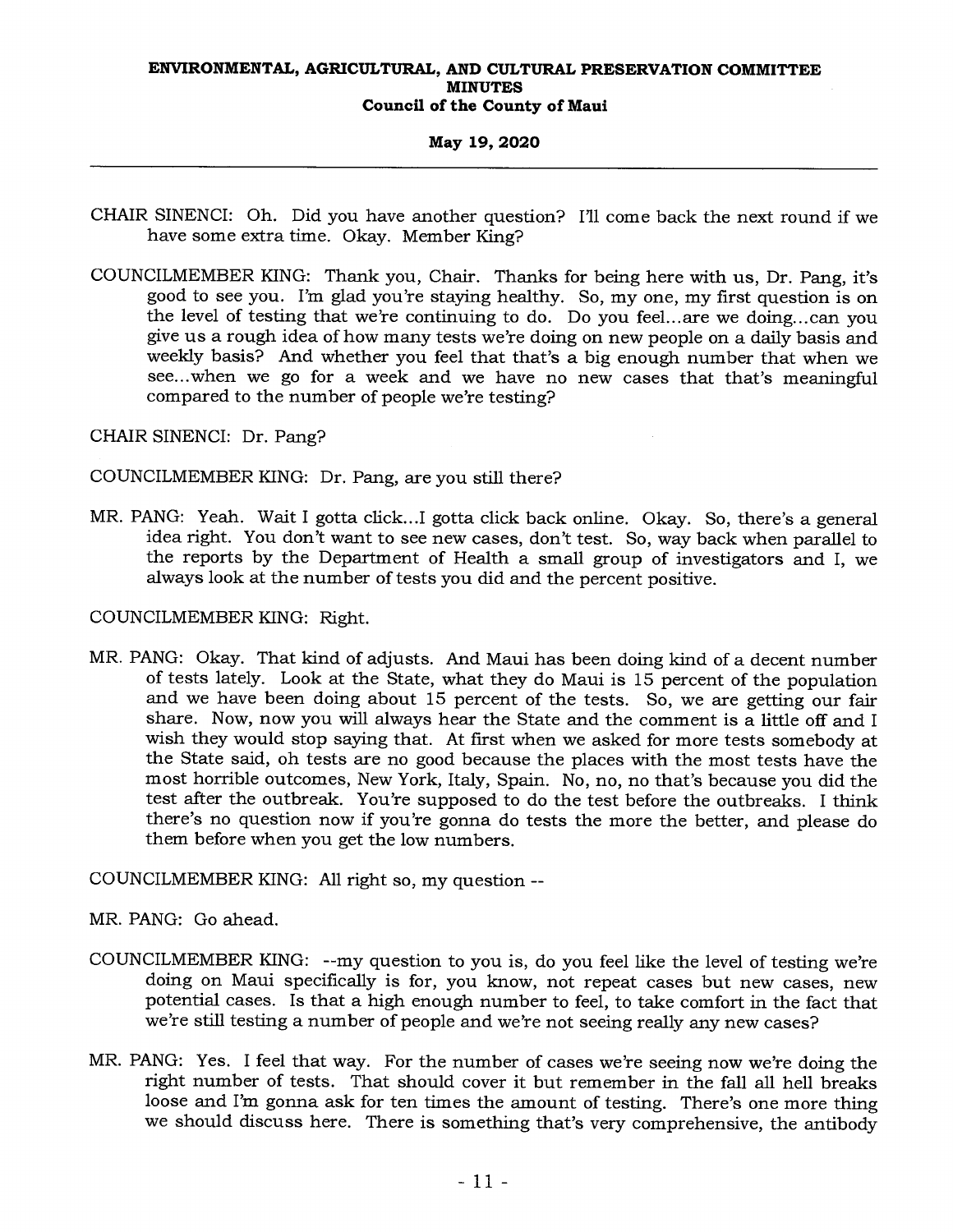## **May 19, 2020**

test. It is... shows a previous infection, now I don't know when it was, but it gives you the base of the iceberg. So, in the areas where we had transmission the restaurant, the religious retreat, and the hospital I know by our PCR test which detects the germ we saw what 40 staff and 20 patients. But I would like to antibody test the entire hospital not just because of occupational health reasons, I know...want to know the size of the beast, the base of the iceberg that we are dealing with. That is so comprehensive.

- COUNCILMEMBER KING: And then you feel like...we have those tests on Maui already or not yet? The antibody tests?
- MR. PANG: Absolutely.

COUNCILMEMBER KING: We do?

- MR. PANG: We have that test on Maui, it's a very good test. The Department of Health is a little shy about this because if you detect it by antibody, that means they ever had it, do you count that as a new case, are we watching new cases, you can count it as a different category for all I care. It shows us what is really going on here.
- COUNCILMEMBER KING: So, Dr. Pang, I've been hearing a lot of ads on the radio --

CHAIR SINENCI: One more.

- COUNCILMEMBER KING: --and TV for giving blood and if you do...if you go in to give blood do you get that antibody test? Or is someone going to tell you whether or not you've had it because you...they can't use your blood if you have it?
- MR. PANG: Yes. I'm not sure which one they're using for the blood screening, but I do believe with the antibody test they have very good ones now. It can show you did you ever have it. It is worrisome that people who have had it a long time ago by the antibody test they continue to shed, not a huge number but enough to cause new outbreaks and enough to ruin the blood supply.

CHAIR SINENCI: Okay. Thank you, Dr. Pang.

COUNCILMEMBER KING: Thank you, Chair.

- CHAIR SINENCI: Thank you. Next we have Member Molina and then Chair King...excuse me Chair Lee.
- COUNCILMEMBER MOLINA: Good afternoon, Dr. Pang, and thank you for the update and it is somewhat grim with the fall forecast. At...with regards to the airport and testing is there... are passengers, returning residents and visitors are they being tested at their point of departure before they board the airplane? Do you have any knowledge of that so far?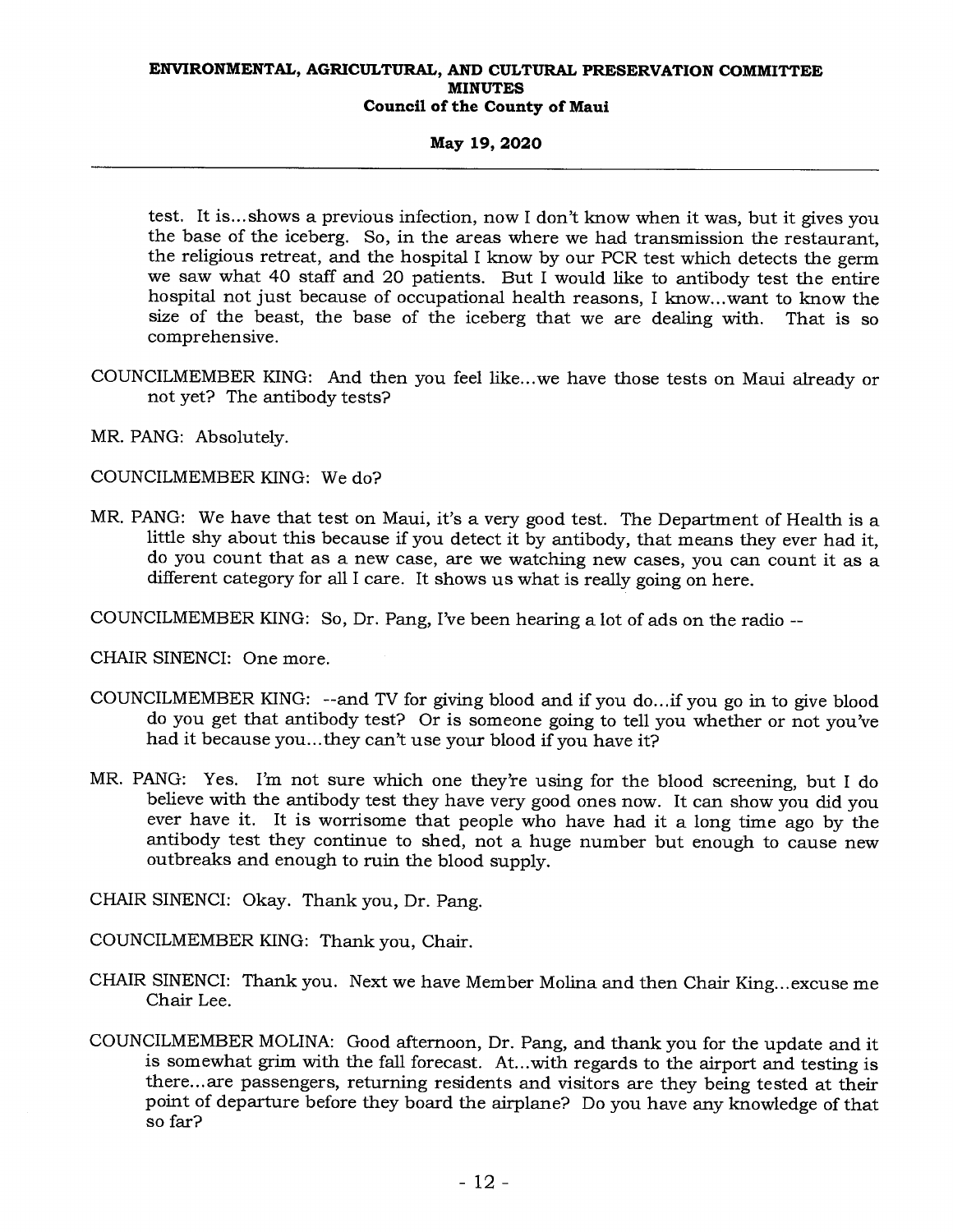## **May 19, 2020**

- MR. PANG: That was proposed, but I think it was never followed through and there is some talk, sorry, there is some talk amongst the Hawaii Mayors and Governor that if we open it up for off island visitors they want proof before departure. I don't quite know how we're gonna do this, but they want proof and not just a spot test. I think if it was me I would ask for two repeat tests within three days of departure, then we test them on arrival again. Why'd you do that on arrival? Because I'm convinced that just the airport traffic is a point of transmission. Okay.
- COUNCILMEMBER MOLINA: Okay. Thank you. And also, you know, you mentioned the fall the breakout. I can only imagine the Department does not have sufficient staffing to cover what's going on with the airport for incoming passengers and outgoing so, will you...the Department likely ask for more funding to get additional staffing? I know...I'm not sure whether the National Guard play...what role they play as far as supporting the Department. Any thoughts on that?
- MR. PANG: Okay. Here's my true thoughts, they're kind of ugly. When we see the mainland cases go up, you know, I think Hawai'i will kind of...well we should kind of panic and say can we... the fall is coming, can we not open it up anymore to off island travel? Why is that? Because we're getting some already. There's some guys coming in from the mainland...returning residents and all, but the worse really are the flight crew. These guys they test and then we quarantined one person yeah, the woman from Canada, boy she didn't like that, that went viral because we didn't have a hotel for her. And the next round the flight crew they set up to come in to us to test and then they don't show up. Because my God help them if they're positive. So, the captain lets them fly 'cause that's flight crew, but the captains block any suspicious passenger. So, we try to get a handle on the flight crew, these guys go all over the place. Now added...okay, if you add, okay, if the fall comes and we even restrict off island travel but we try to step it up at the airport, you remember I don't think the airport does...you just looking at that little window. I would try to draw my...all that resources and do online contact monitoring and tracing. Contact means you were exposed, maybe not to a case, but you came from off island so that's exposure. We have that, we're stepping that up now. Okay.
- COUNCILMEMBER MOLINA: Okay. That's good to hear. Thank you, Dr. Pang. Thank you, Mr. Chair.
- CHAIR SINENCI: Thank you, Member Molina. Chair Lee, any questions for the doctor?
- COUNCILMEMBER LEE: Thank you. Thank you, Mr. Chair. Hi, Dr. Pang. Should we follow the example of Dr. Trump, hydro, what's that hydroxychloroquine or something like that?
- VICE-CHAIR KAMA: Yeah.
- MR. PANG: Okay.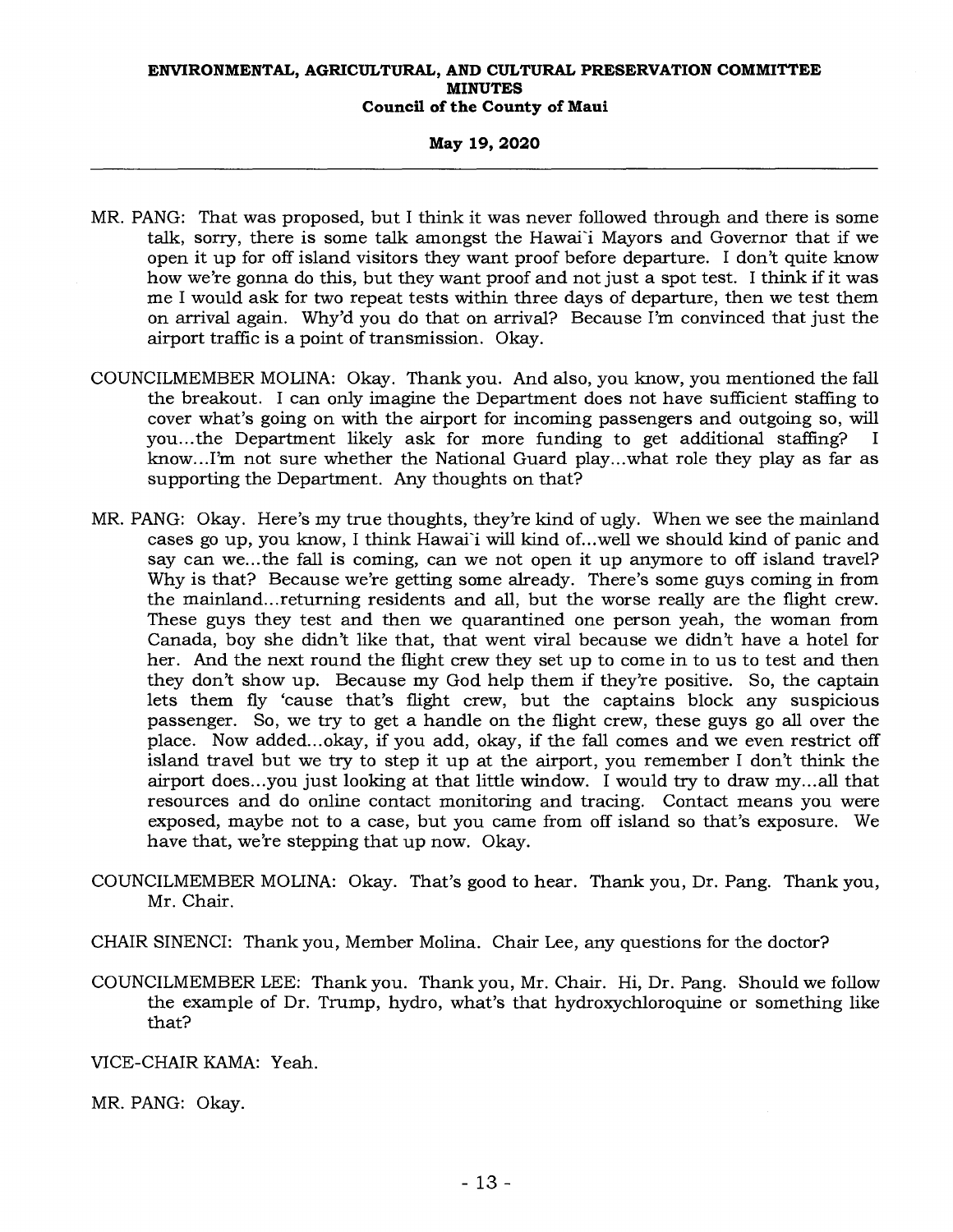**May 19, 2020** 

## COUNCILMEMBER LEE: Dr. Pang?

- MR. PANG: Yeah. You ready? Okay. First of all, I have prescribed thousands of doses of chloroquine myself long ago for malaria. I come from a malaria background. We know chloroquine very well prophylactically okay, prophylactically, not for treatment. That's...prophylactically is you take it once a week okay. It was so safe we used it, we put it in the salt of the country of Columbia. These guys...you don't overdose on salt so they didn't overdose on chloroquine okay. But we gave it so widely the parasite developed resistance. Where have we seen trouble with it? We prescribed it almost blindly to the US military okay and their little kids would take it and take two pills right there instead of once a week, they take two of daddy's pills and they get arrhythmia, and they go into coma and they die. Okay. And if they wake up they're brain damaged 'cause they had arrhythmia. We know full well double the dose of chloroquine, give the adult dose to the child you're messed up, you're screwed okay. All right that's for prophylactic, once a week. I don't think it's gonna have bad side effects prophylactically, but these guys started using it for treatment, that's two or three pills a day. What happens with treatment? First of all, we learned real well you combine it with other drugs and you get toxic levels of chloroquine, I am not surprised at all that you have arrhythmia number one. Number two you should be sued you get chloroquine with Z-Pak azithromycin are you crazy? That should be malpractice even prescribed. How do I know 'cause I gave chloroquine with azithromycin 20 years ago and we saw, we pushed the levels of limiting effects. Okay. And we put some animals into toxicity and caused heart attacks and we resuscitated those animals, don't fuss around with that. Second of all COVID people patients they have liver failure, some of them have liver failure, chloroquine is cleared by the liver, you don't dare give chloroquine to people with compromised liver. Well, how compromised is chloroquine to people with compromised liver. compromised? I don't know but that was crazy and those people who gave chloroquine a black eye because of problems with treatment combining with other drugs, azithromycin, you kind of spit in the water when chloroquine was supposed to<br>be used prevention wise. Thank God there's Oxford University who's testing it Thank God there's Oxford University who's testing it correctly once a week prophylactically. So, that is the stop-gap measure until the vaccine comes. Okay. But it's a very good question, we feel pretty good about chloroquine once a week.
- COUNCILMEMBER LEE: Okay. Thank you, Dr. Pang. One more question. So, I know that you've worked really, really hard with the Administration and I know a lot of it in the beginning was trial and error. So, now that I think you guys have everything down, you feel pretty prepared for a second and third surge for Maui?
- MR. PANG: Okay. There are two areas we haven't experienced here. First of all, I'm glad we experienced drive thru. You can't imagine the flack I got from Department of Health kept asking what's the purpose, what's the purpose, put in writing, I gave it to you in writing, what's the purpose, put in writing. The flack we got to do a drive thru okay. But I'm glad we did it we know what we can do, we know how to do it. I do mind *. . .(inaudible). . .* Miscovich we pre-phoned so, everybody driving through gets it. Miscovich he will turn some people away after waiting two or three hours, but he and I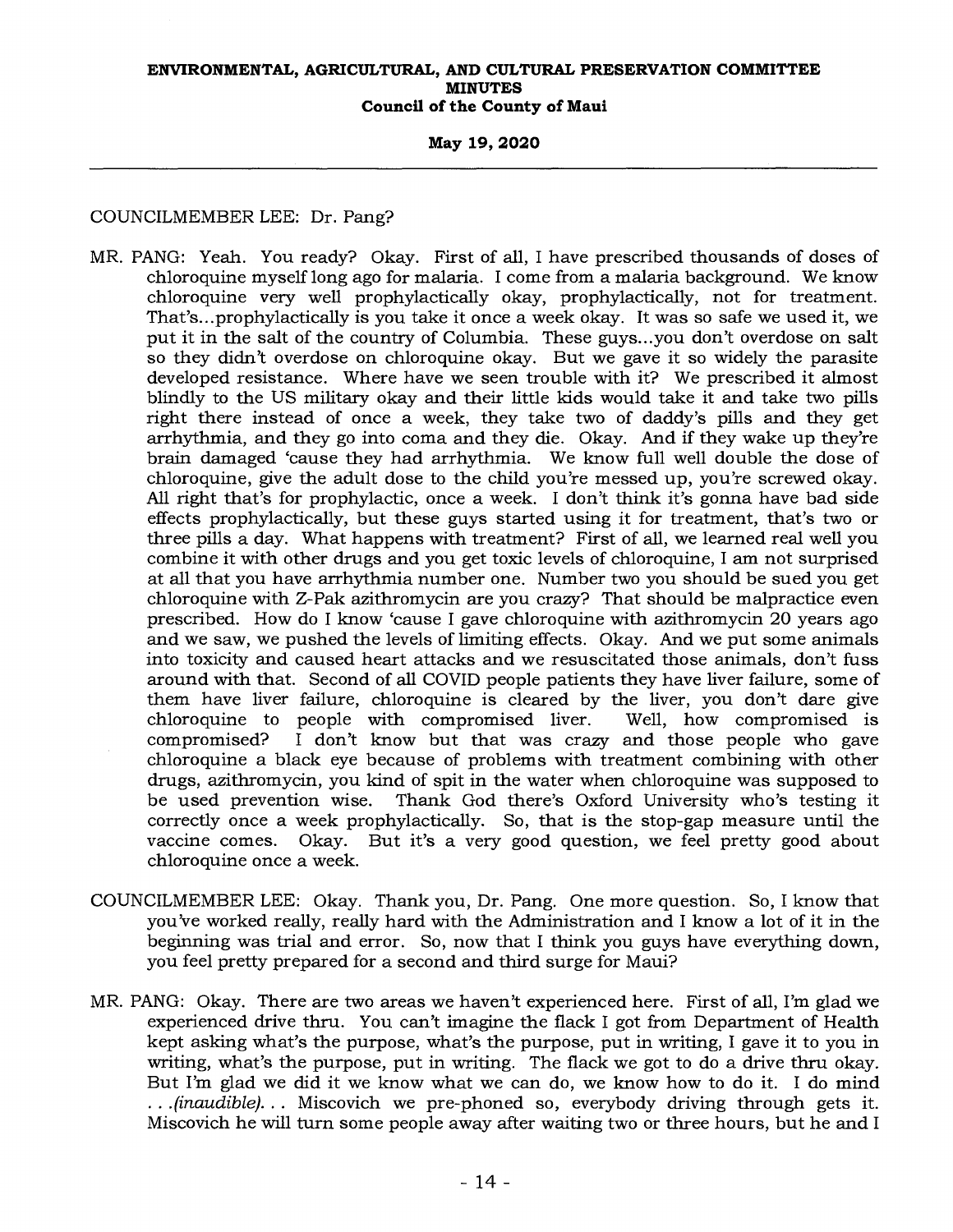**May 19, 2020** 

we understand. If I had to do it his way fine I would do it his way. If he had to do it my way we'd do it my way. The two areas we have not experienced are schools, if you open schools at any level, you know, alternating the classroom, half classrooms, eat lunch together, or whatever, we don't know how to handle COVID in a school. Okay. I don't even know if children get infected and if they don't get sick but get infected hey that's good, they got infected but not sick, they're the ones who's spreading it. Yeeks, okay. So, we don't know schools. The second one we don't know, no I mean the second one we don't know we set up, you know, points of that box yeah, test widely, isolate, contact trace and quarantine, we have our site set up for isolation and quarantine. It took us a long time, many people promised us their hotel, but in the end they pulled out. Whoa. That first couple months they got kicked out of the hotel we had no place to put them, hey man I'll put them up at my house. Okay. No problem. The next one we put up at one of our labs and that person went viral and she said don't come to Hawai'i, look what happens when you're sick, the hotel kicks you out and Department of Health puts you up here. That's fine, we have it down now. We have an experience, how to do it. But what we do not know how to do is when we put the people isolation cause you're sick, you don't get to go in the hospital, you're not that sick but you kind of need some nursing care. So, is there such a place where we put away sick people who need low level nursing care? Oh. So, that's a new game we have to...that's a new challenge we have to face if the numbers really increase. Okay. So, those two areas we kind of don't know what to do. And then of course where's my test? Where's my test? That's a game we always ask for and I don't see a whole lot of progress man. Somebody's asking for so many tests, we get nothing. If they're gonna do that, say it. Because then we'll really keep out the visitors. Okay.

- COUNCILMEMBER LEE: One last question, Dr. Pang. Would you... can you see this as a possible industry? Business for people? The low care that's needed for those with patients, the testing, the tracing, the so many aspects of this, of this pandemic that needs attention and probably a certain level of people who have training. So, do you think this could create jobs for people in on Maui? In Hawai'i?
- MR. PANG: I think absolutely it can create jobs. Now we're not . . *.(inaudible). . .* about the test but the testing of it guarantee. Okay. The contact tracing there's a three-hour course, you're good to go after three-hours, you get certified, you got to pass the test. And then there's contact monitoring. So, if you...if I couldn't do the...figure out who's the contact, I take your list of contacts and I just call them twice a day, are you sick or not, are you sick or not. Of course, it's not that crude, you need some rapport so they don't lie to you. But there's lots of, lots of opportunity for job creation. The flack we're getting and get this, Alice, I mean we get plenty volunteers and now the volunteers are saying how come I volunteer and that guy getting paid. Well, I'm sorry but maybe the volunteers I could pay you too I just...I don't know...it's creating some friction okay. So, just kind of be forewarned about that. And then if you try to bring back other people their unions might say wait a minute you can't take that guy to do that one, then the volunteers said, yeah and by the way I'm volunteering and that guy gets paid,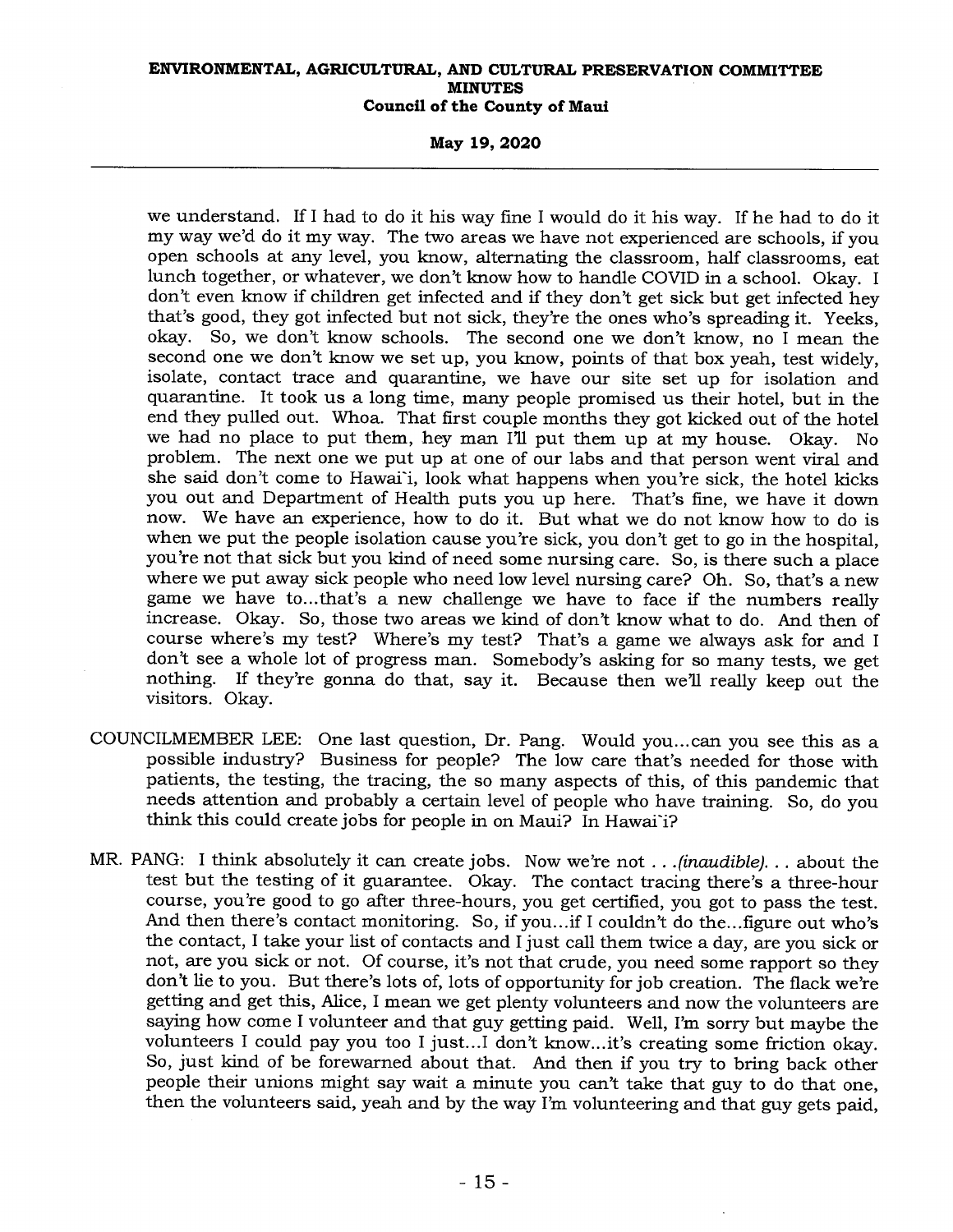## **May 19, 2020**

but creating a little bit friction here. I think when it really comes people on Maui just put all that aside and just move forward here.

COUNCILMEMBER LEE: Thank you. Thank you.

- CHAIR SINENCI: Okay. Thank you, Chair Lee. And we're gonna go to Member Rawlins-Fernandez if you have any questions for the doctor.
- COUNCILMEMBER RAWLINS-FERNANDEZ: Mahalo, Chair. Mahalo for this opportunity. Aloha, Dr. Pang, wherever you went. Mahalo for answering our questions today. Oh, there you are. Okay. My first question is regarding the antibody test that you spoke about. So, I seen people make claims that if you in the last few months had taken a flu shot that you would test positive for the antibodies that you would get if you had contracted the COVID-19 virus. Is that true?
- MR. PANG: Okay. So, the question is what does it cross react with? Can you get a positive but it's not COVID? So, the company Abbott which is a very good company they went and addressed, they got I think a thousand something people, yeah, before COVID was ever here. So, they got stored serum and they tested it, now they said, hey and look 99.5 percent are truly negative so, there was one out of whatever...a thousand...no there was...if there was 1,000 at 99.5 there were 5 out of a 1,000 who were positive falsely because COVID wasn't here, this was too long ago. But I'm supposed to contact them and say, oh yeah so you took a 1,000 negatives, who were they, were they Hepatitis A that could cross react, were they the flu vaccine guys. I guarantee you they were...these guys all had flu vaccine. So, that doesn't cross react. But the classic, the classic diseases which cross react which I always ask and they always kind of stare at me one was leprosy, you know, Kalaupapa, Hansen, those guys light up every test under the sun. And the other was malaria, our test, our test lit up HIV. So, I'm supposed to call the company and say, hey you guys did your test include malaria and leprosy and they're gonna go why, do you have malaria and leprosy on Maui? No, we don't, we don't but I was just asking because some countries have plenty malaria and they're gonna light up like who knows what. Anyway, you get the idea. But that's a very good question but I guarantee you they tested against guys who had the flu vaccine if it was cross reacting I think like 90 percent would have lit up but only 5 out of a 1,000 that's 99.5 yeah I think, yeah.
- COUNCILMEMBER RAWLINS-FERNANDEZ: Okay. Mahalo for that response. Awesome. Okay. So, as we prepare for the second wave we know that with the Spanish flu the second wave was much larger than the first wave and we're hoping that won't be the case here, but we're doing everything that we can to prepare for that. What we have planned right now for Maui County is...have you been working closely with the Administration to ensure that if we need to scale back or start closing things again that we'll be able to react quickly enough to prevent the massive spread?
- MR. PANG: Okay. The County guys and I have been discussing it a long time. And if we open something and in four weeks we see something bad we have to be able to turn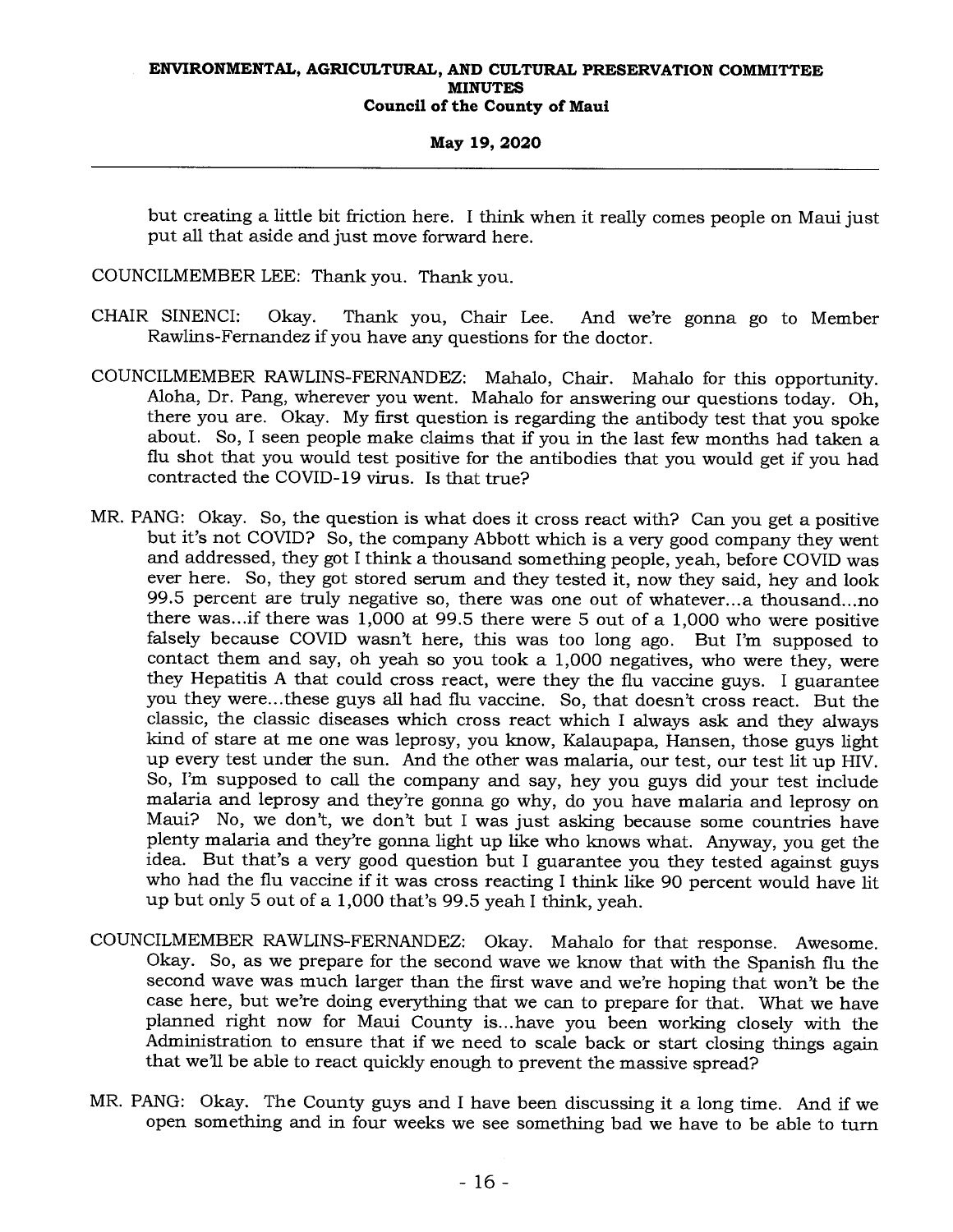**May 19, 2020** 

this around. Now, General Hara he kind of went on the news and said if you reverse your situation and people going riot, wow. The Governor was kind of upset about that. You know, people in Hawai'i don't riot, we get depressed and we commit suicide, I mean we really do. We don't...we're not violent in that way, we're violent in another way which is just as sad. Okay. We are trying not to reverse things, but we have to be ready to reverse things. That pandemic flu of 1918, I think that one lasted like a year and a half going around the world and it eventually came to Hawai'i and then my grandfather died and wasn't 1918 but like 1919, 1920 or something. It took a while. How long can we stay like this? So, my goal I mean this sounds bizarre but if it's really going around and round and round the world you kind of cannot open it to the outsiders so much, but if it's really clean on your islands or your island or Lāna'i or something go ahead open it up, live it up. Your economy is a little damaged 'cause you don't have outside money but then like, you know, Alice Lee was saying try to convert them to other useful things, grow your food at least without depending on that. Help me do the contact tracing. But when you flatten the curve, you know, that curve you flatten, how long is that flatten curve gonna be? Long time, huh? So, just be ready for that. I hope I'm wrong about this one, but there's so many people say, oh gosh the second wave is gonna be bad for a long time, but you pray for the vaccine by, you pray for the vaccine in let's say Spring of 2021.

- COUNCILMEMBER RAWLINS-FERNANDEZ: Yeah. Mahalo, Dr. Pang. Okay and mahalo for working with Dr. Miscovich, he's been doing such amazing work him and his team across the State. So, in your response to Chair Lee's question your concern was...or you made a statement that the tests aren't coming. What did you mean by that and are you confident that we have enough tests right now in preparation for a second, bigger wave?
- MR. PANG: Okay. Right now, we have enough tests to continue on like this. We were asked to request for two-months' supply and I said, well we're gonna continue on like this for maybe mid-summer but I'm asking for two-months' supply in the fall and that's when we came up...they told me 2.5 percent of our base population. So, I said give me 5,000, I don't know where we stand on that 5,000 and I refuse to withdraw my prior request until I see some action on this one because I got in line two months ago and I don't see much action. This is kind of weird or sad, but the country is competing against our tests, they're opening up the US. And you remember, well you don't remember, but boxing in COVID is supposed to be when the cases are low, after your hospital peak, before your hospital...your situation ever peaked. Fifteen states are still having rising cases and they're burning up tests chasing their tail. I mean somebody's gotta kind of read the strategy here. You're burning up tests, using them after the thing is rising, you supposed to do it on the rise. So, that's why we might be short of tests and we're competing with each other for these tests. Kind of sad.

COUNCILMEMBER RAWLINS-FERNANDEZ: I see. Mahalo, Dr. Pang. Is my time up, Chair?

CHAIR SINENCI: Yeah.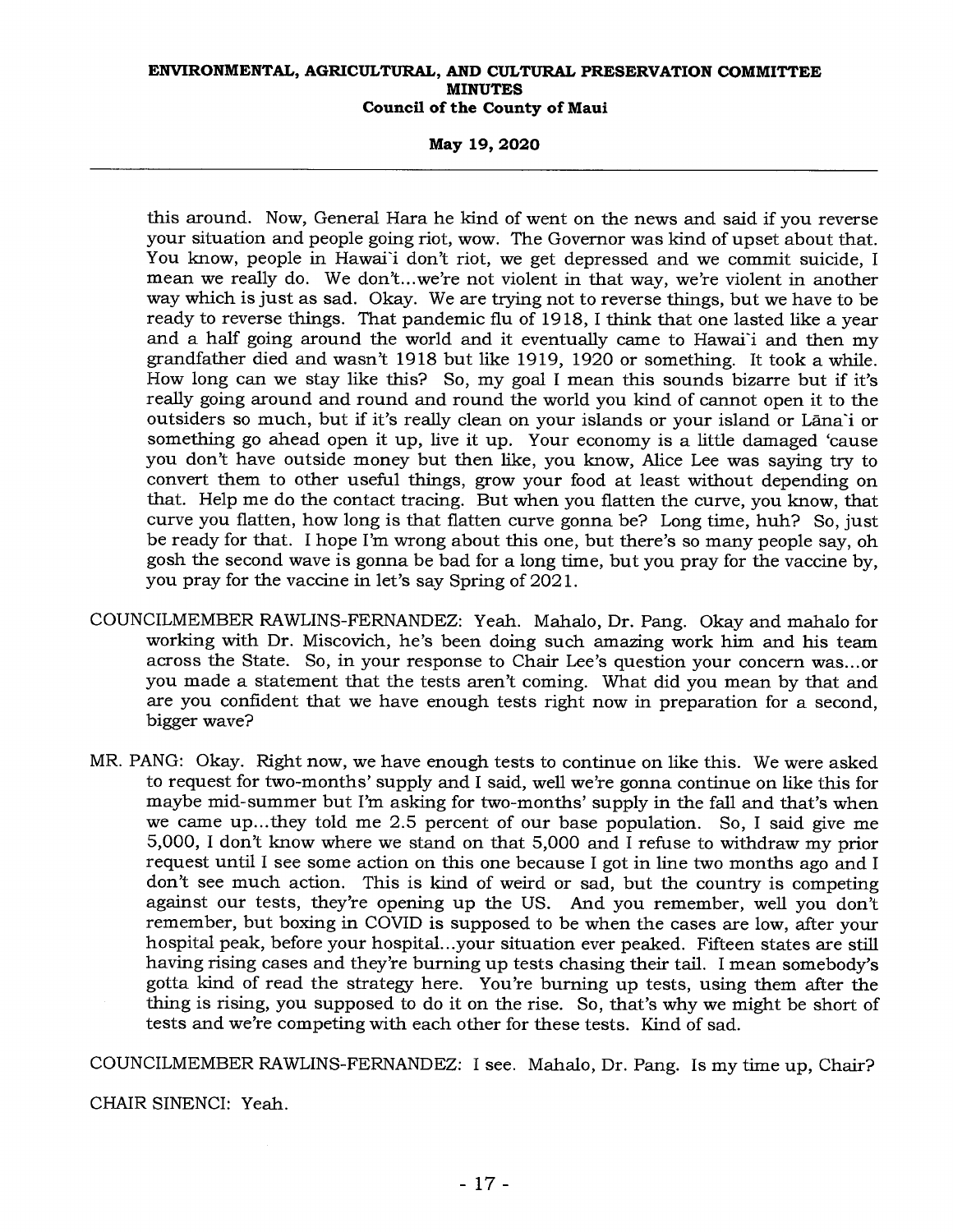#### **May 19, 2020**

COUNCILMEMBER RAWLINS-FERNANDEZ: Okay. Mahalo, Chair.

- CHAIR SINENCI: Thank you, Dr. Pang. Dr. Pang, we're...it's 2:35, did we keep you longer than what you were allotted for? Can you...can you do one or two more questions?
- MR. PANG: Sure. I can stay another hour if you want.
- CHAIR SINENCI: Okay. I just had a follow-up and then Member Paltin had a follow-up question. So, you mentioned about COVID ruining the blood supply when it came to testing?
- MR. PANG: Okay. First of all, we would test for COVID by antibody test. That means you ever had it. Okay. Now the bulk of the people I really don't know how many, but once you had it, it's finished, it's pau, it's over. Okay. But there's a proportion now we're seeing, and we don't know how big it is because the antibody test is new that you're supposed to be over it. Okay. But you keep coming up positive by PCR, those guys can't go into the blood supply and they're gonna say that, oh my goodness. Rather than that I'm just gonna throw out everybody who's antibody positive. Okay. Then do you have enough blood to give to the blood bank? Okay. Right now, we do, not so many positives at least in Hawai'i. And then there was a beautiful antibody study in Spain. Spain had so many deaths, so many cases but when they did the whole country a big chunk of the country only was 1 percent antibody positive. I guess they really shut down, the not stay at home, but stay in your own city, shut down the roads. So, they really did something in Spain. I thought they would just be everybody positive by antibody but it wasn't. So, there's that situation so, that part of Spain can give blood to the other part of Spain.
- CHAIR SINENCI: Thank you. And then just a quick question. As far as you know is the hotels the only places to quarantine visitors at this time?
- MR. PANG: Oh no. Shane, it was quite the opposite. When people were coming to the hotels and then people, their guests needed some kind of test either because of history or they got sick. Once they were positive, they were kicked out of the hotel so, we scrambled and we found one hotel who would take them all and then we had to set up our own quarantine site for the people who got kicked out of the hotel. The mayors now are asking, asking the hotels maybe we can't force them, but can you please follow our guidelines that if your guest gets sick you got separate rooms for them. And we can't force you to do that but we're gonna ask visitors to query your hotel before you come you have a place for me if I get sick? And if they say no, then I'm not going to that hotel. So, without passing a new law you're kind of getting this feedback by the hotel and their guests who you're gonna go to, which hotel you're gonna go to. Kind of weird but the guests demand that now.
- CHAIR SINENCI: Thank you, Doctor. So, Member Paltin, you had a follow-up question for the doctor?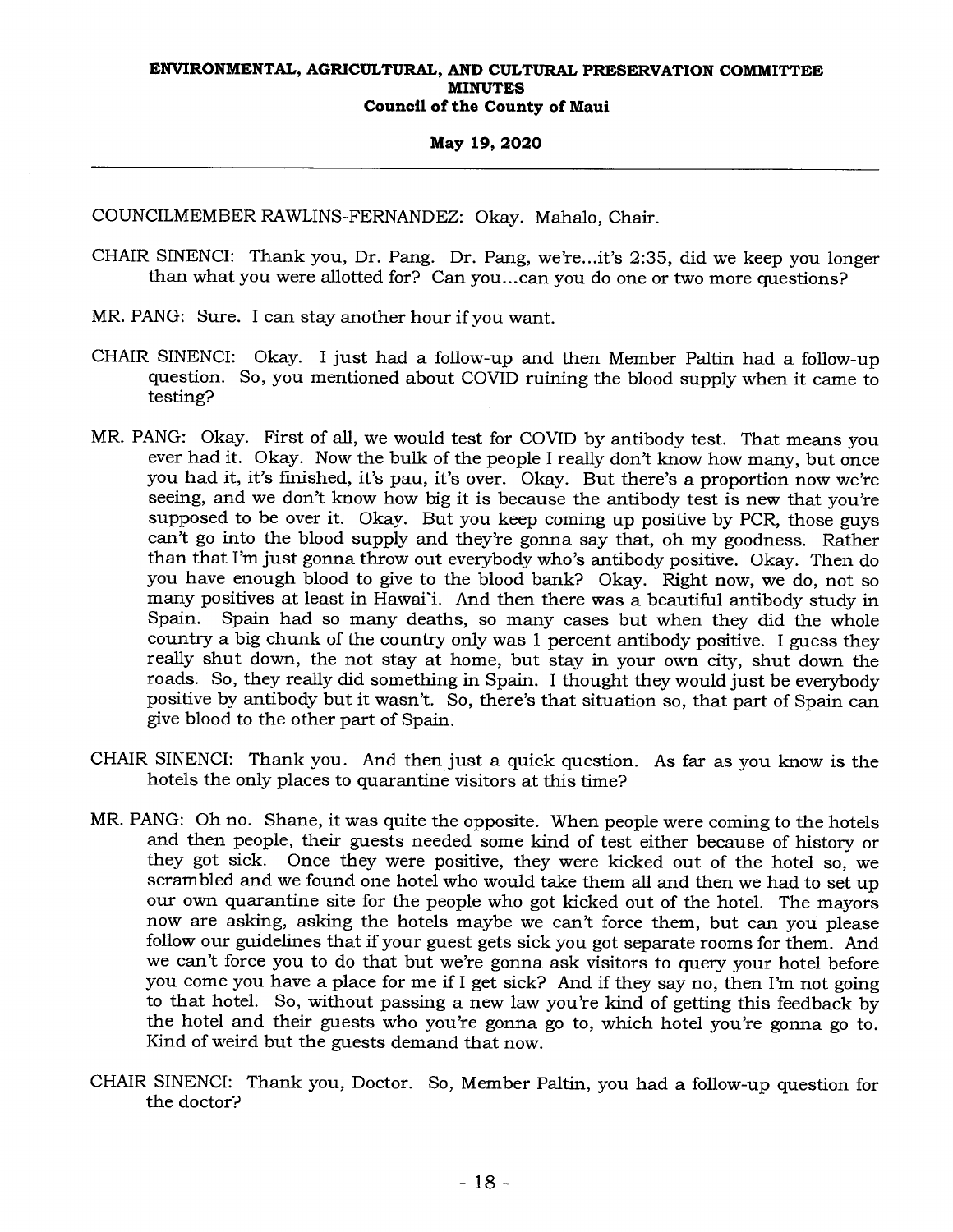## **May 19, 2020**

COUNCILMEMBER PALTIN: Thank you. Thank you, Dr. Pang. My question was answered.

- CHAIR SINENCI: Thank you, Member Paltin. Any other...one more from Member Rawlins-Fernandez then Member Molina.
- COUNCILMEMBER RAWLINS-FERNANDEZ: I'll defer to Member Molina since I'm not a voting member of EACP.

CHAIR SINENCI: Okay. Thank you. Member Molina?

- COUNCILMEMBER MOLINA: Thank you, Chairman. Doctor, just one quick question. You know, on the mainland you saw...there's been a lot of outbreaks in the senior care assisted care facilities and whereas here in Hawai'i fortunately we haven't had these kinds of outbreaks. What do you attribute that to? And, you know, with the pending outbreak in the fall anything else we should be aware of? Because many of us have loved ones in the senior facilities, the Hale Makua's, the Hale Mahaolu's and so forth. So, what are they doing that have prevented any outbreaks in the senior care facilities as compared to the mainland?
- MR. PANG: Okay. I have to be quite honest with you I think we have avoided outbreaks in our elderly care facilities because we were given a heads-up what happened on the mainland. When Seattle was the first one to have the case within like ten days people were already looking at their senior facilities and what a nightmare. So, because of that heads-up I mean it's unfortunate what happened in Seattle and New York. But we've learned from their mistakes. Okay. And then our guys here at our senior...they really clamped down man, these guys were pretty restrictive and pretty stern. I couldn't go see my relative, I was shut down. And in hindsight that was correct, that was correct, but we had that heads-up.
- COUNCILMEMBER MOLINA: Thank you for that response, I appreciate it. Thank you, Mr. Chairman.
- CHAIR SINENCI: Thank you, Member Molina. Member Rawlins-Fernandez?
- COUNCILMEMBER RAWLINS-FERNANDEZ: Mahalo, Chair. Okay. So, I know we had that one positive test so, along those same lines as Member Molina but for the homeless shelter where there's a positive test. So, I was curious to find out if we have enough space for those that don't have houses to shelter in place and if there's going to be, you know, something set up where as you mentioned that there's a need for low care, medical...no medical health...I don't know, medical attention for those who are isolating?

CHAIR SINENCI: Dr. Pang?

MR. PANG: Okay. So, the easiest question first, low-level nursing care. That's kind of easy to set up, we have our volunteers. Some of them are like thoracic surgeons they said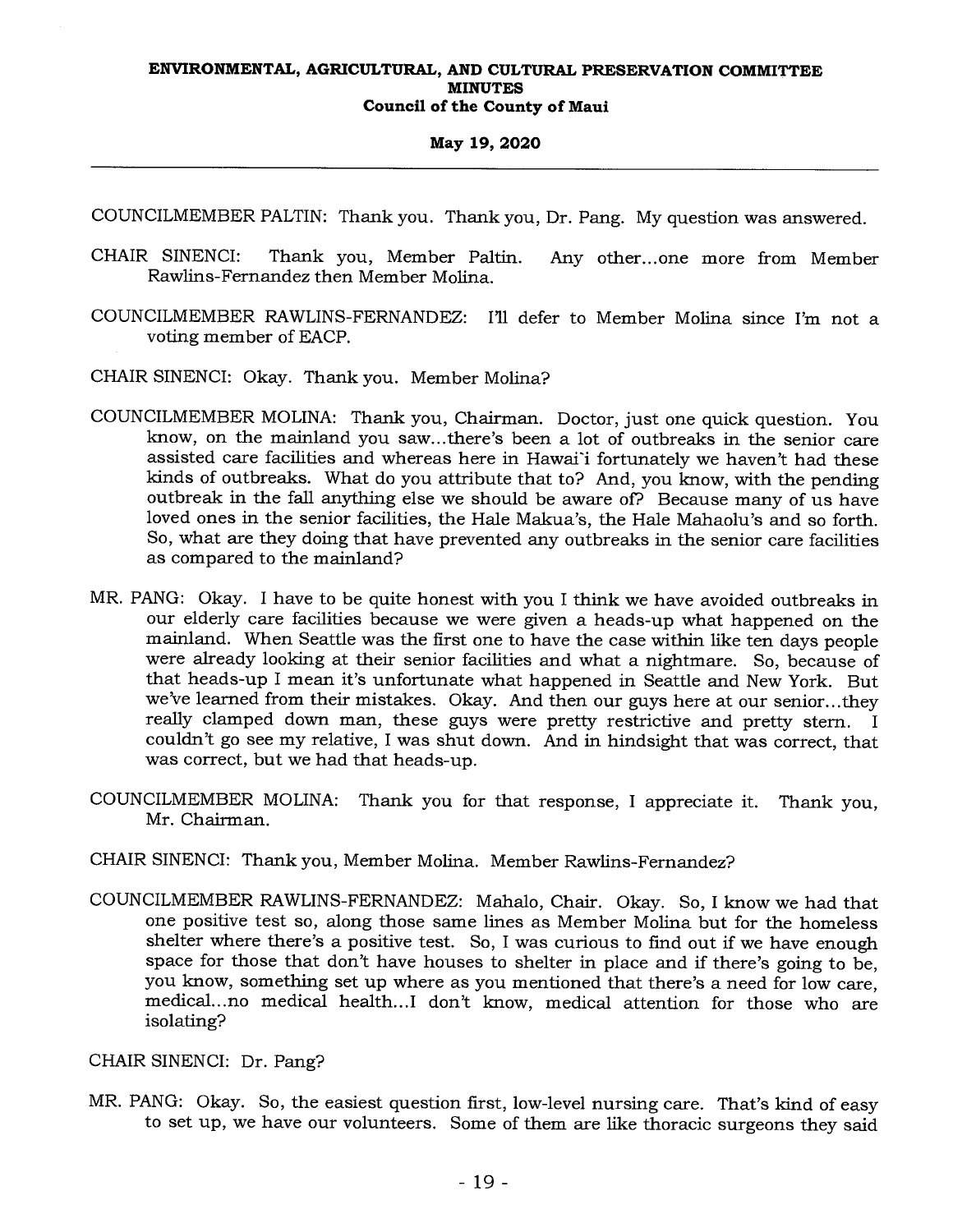## **May 19, 2020**

they would help. So, all you do is send them...put them in their own hotel room we have a nice hotel, you know, who wants to remain not identified and I think they can expand to 72 rooms. We just put them in a room and send the nurses to those rooms or the doctor to those rooms. Fine. Now, the other one, if we have an outbreak in the homeless shelter and just to put it in perspective, yeah, the outbreak in the homeless shelter in Boston I think there were like 35 percent infected, almost all asymptomatic. So, hundreds and then the whole shelter was just like chaos. If you antibody tested them I bet you they're all positive. So, we do not have separate rooms for all of our homeless shelter. Let's say there's 115 people so, our response is to find those guys real quick, remove them, and we put some in our hotel, yeah. We put two homeless shelter guys in the hotel and tried to get them away from the main body of the shelter. So, these kind of situations, elderly care facilities, they kind of all congregated, homeless shelters, the meat packing plants on the mainland, prisoners, prisons oh God, the prisons, Ohio prison is 70 percent infected, ours is pretty good like zero so far. But when if you get into these bad situations ai yai yai because we don't have separate places for them and we don't have that kind of hotel capacity to put them in separate rooms. So, I don't know, I really don't know what we're gonna do and a lot of people are just kind of hoping we don't get there. But...

COUNCILMEMBER RAWLINS-FERNANDEZ: A plan is being developed?

MR. PANG: Well, you know, before we had the hotel we had nothing. Yeah. So, we had our little quarantine site we could take ten people. So, just to back it up I said, well we're gonna put up tents on pallets so, the National Guard built, you know, 15 pallets, we bought 15 tents at a \$100 apiece and each tent can hold 3 people but one per family if it's, you know...anyway we're trying to expand the number. We actually have no idea how we're gonna re-shelter a homeless shelter if it's like 60 people. You have enough room for 60 people? Not without opening another hotel or I'm gonna pitch tents in the War Memorial Gymnasium. How's that? I mean we gotta do something right? I mean.

COUNCILMEMBER RAWLINS-FERNANDEZ: Yes. We have to do something.

MR. PANG: Sorry. Sorry let me expand on this. We're entering hurricane season.

COUNCILMEMBER RAWLINS-FERNANDEZ: Yes.

MR. PANG: The hurricane shelter, right? So, the sky's the limit and once again I asked what would it be like if people stayed in the car and drove into the parking structures, you know, like the solid parking structures like Kaahumanu Shopping. And they said that was raised before but we didn't want to do it because we didn't have COVID, now that there's COVID the parking structure of Queen Kaahumanu is pretty hurricane proof and all we gotta do is make sure they got Porta-Potties somewhere, showers somewhere and they get, you know, I don't know checked or something. But they might have to stay in their cars. So, push gets to shove for the hurricane shelter.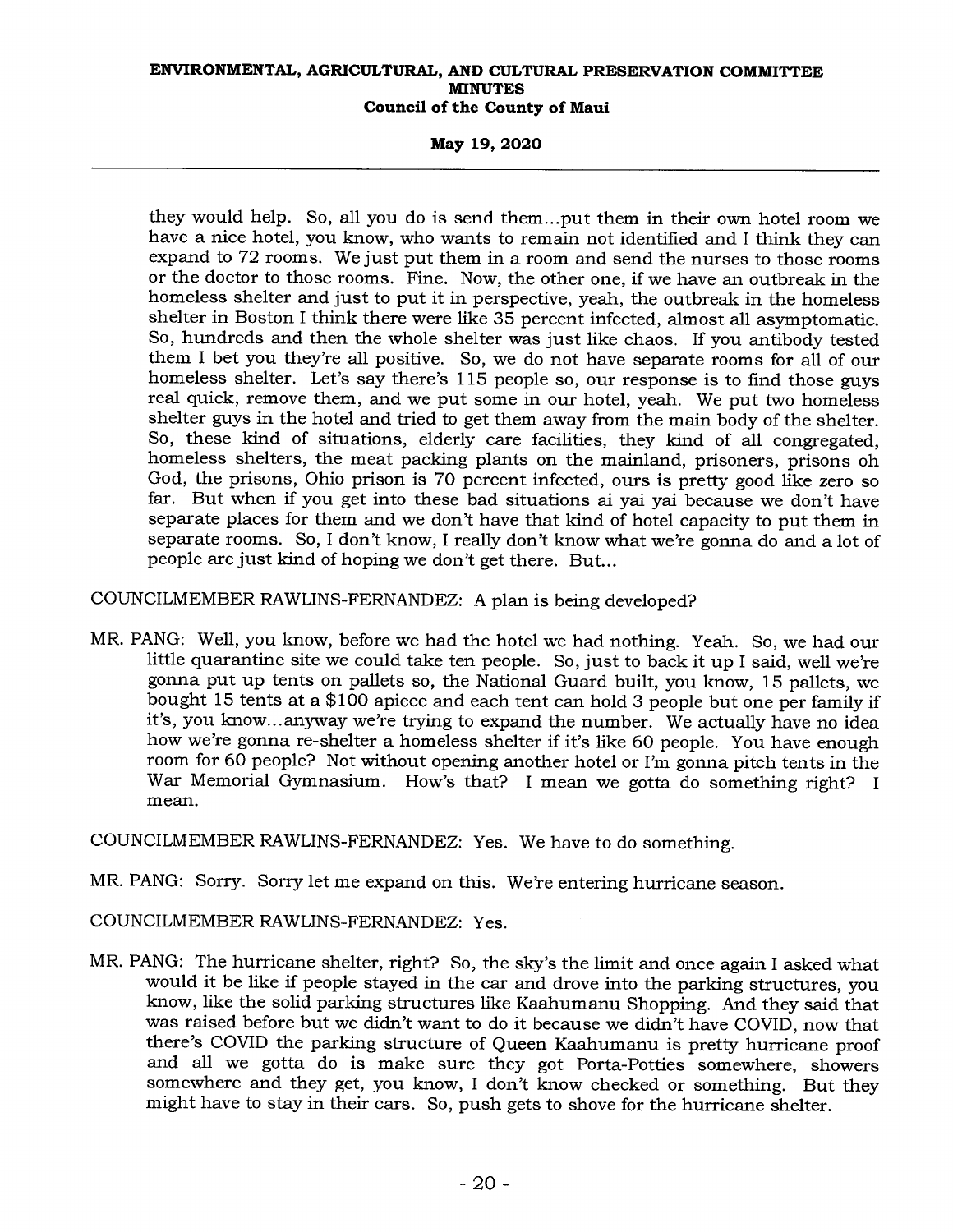### **May 19, 2020**

COUNCILMEMBER RAWLINS-FERNANDEZ: Mahalo, Dr. Pang.

MR. PANG: Okay.

COUNCILMEMBER RAWLINS-FERNANDEZ: Mahalo, Chair.

- CHAIR SINENCI: Okay. Thank you. Thank you, Doctor. I believe we have one more question before we let you go from Member Kama. You had one more question for the doctor?
- VICE-CHAIR KAMA: Thank you, Chair. Thank you again, Dr. Pang, for staying with us. I kind of feel like I don't want to let you go because I don't know, I was okay about it before, but now you've got me worried. So, but what I hear you telling us that we have to hope for the best but prepare for the worst. So, as I think about having to shelter our unsheltered or those in our homeless shelters. If we go through this and we find... and we get a...we do what you say we do, when they're finished their 14 days of quarantine or when they're back to being nice and good and healthy, do they go right back to where they just came out from? If they're unsheltered, living, you know, in the park or if they're unsheltered living in, you know, in their cars. I mean so we get them well enough to go back what to that same place?
- MR. PANG: Okay. My battery, this not my laptop but this is...the laptop...this yours, laptop, Shane. The battery is kind of low so if I get cut off, I get cut off. But you know those two we took, we took from the homeless shelter because the shelter was a dangerous situation. But the official recommendation, I know this sounds weird and cruel, but from the CDC is when there's homeless in the field and they're positive don't move them. Because if you move them or try to go somewhere and they don't like shelters you never find them again. So, you never even follow up so, you just say, okay you guys stay away from other people, stay in your tents, here let me make it pleasant for you, I will bring you meals, I will check up on you and stay here. So, that kind of avoids the situation of taking them out and then sending them back to the field. Your situation was what we saw during the hurricane and the fire, the forest fire...the field fires. We opened the shelter, the homeless came in and then they had a kind of okay time, and they took showers and all but then we said, okay back to the field. That seems kind of rough and a lot of them had medical problems that could not possibly be have handled in the field. So, we had to place those people so, it's allowing you a little window on what's really out there and some of these guys should not be back in the field. Okay. I know where you're coming from just from the temporary shelters for hurricane but for COVID you guys can stay out there if you happy, hey we'll bring you food, we'll make it nice to stay out here, don't contact other people.
- CHAIR SINENCI: Thank you, Member Kama. One more question from Member Sugimura, Doctor, then we'll move on with our agenda. Try unmute yourself, Member Sugimura.
- COUNCILMEMBER SUGIMURA: Got it. Dr. Pang, so I've been hearing from parents recently whose children have to go to kindergarten and with the recent scare that we've been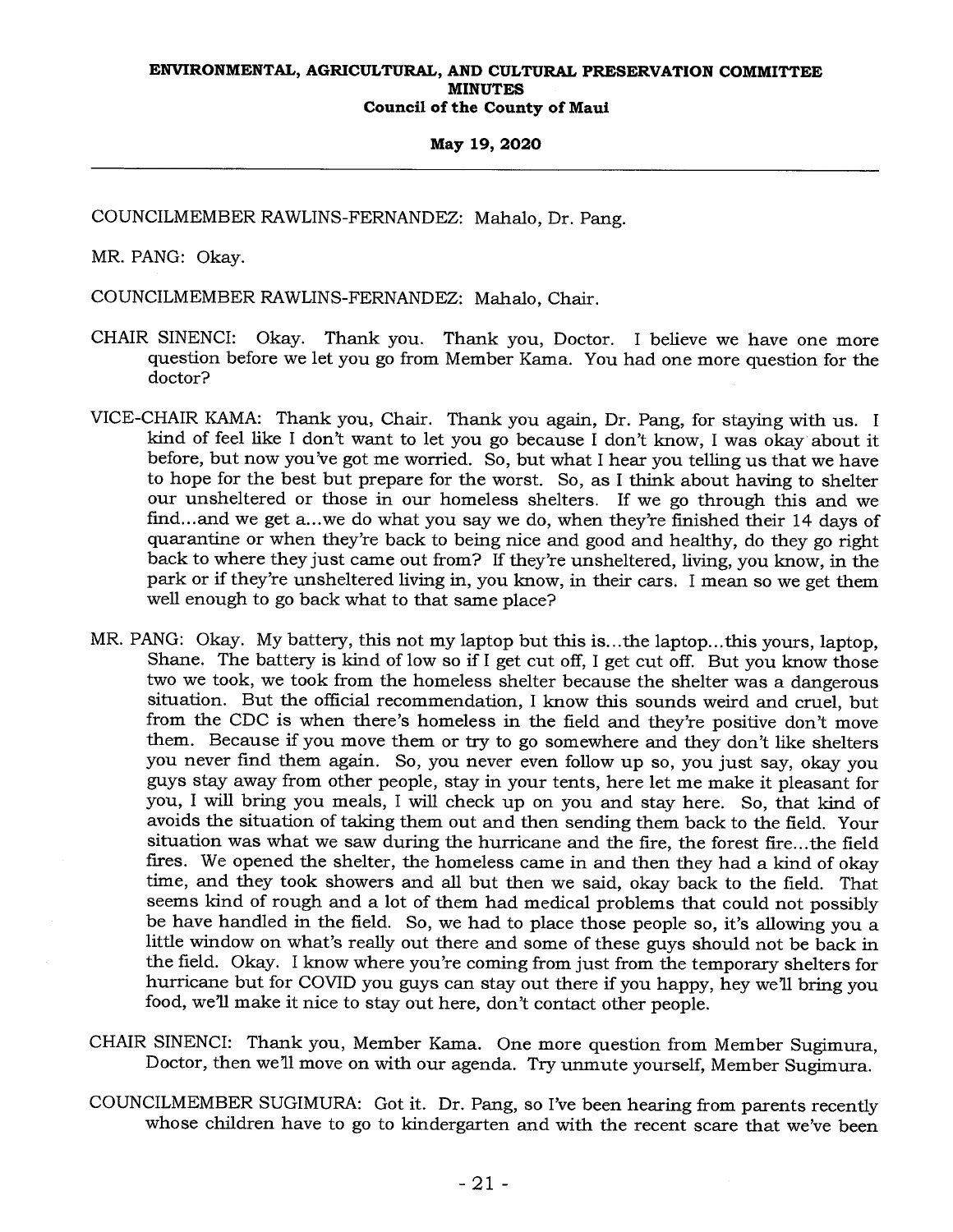**May 19, 2020** 

hearing on the news or reading about in the news of COVID-19 affecting young children. I guess they're considering it it's being like Kawasaki disease and I wonder if DOE because you're with the State is preparing for situations of that kind of concern from for the schools?

- MR. PANG: Okay. The treatment of that syndrome is pretty well...how you say...can be handled pretty well by Maui Medical, the hospital. Actually, Kawasaki's disease was described real well by a physician in, Marian Melish at UH. So, the Hawai'i docs know pretty well how to handle it. It's kind of rare and they are getting the serum, immune serum to treat it. The trick is to educate the public without scaring them what to watch for. Now, the kids automatically aren't that sick okay. And so, the kid if they're mildly sick you gotta kind of tell the parent, well the symptoms went away, you're not quite out of the woods, this is what you gonna watch for and you tell them and you drill that into them. Because if they can see that and bring it in, then you have time to like save the kid. We know this very well not for Kawasaki disease but for dengue. In the dengue days when your second infection comes you get better and then about a day after your fever goes away mom says, oh let the poor dear rest he had fever, that's when you get in trouble. So, it's when you seem to get better that's when the parents<br>have to watch. So, we will go out with this public messaging without scaring So, we will go out with this public messaging without scaring everybody but they got to make it to the hospital to get the treatment okay, which is not really hard or not very difficult, but it is kind of a rare syndrome but you gotta watch for it.
- COUNCILMEMBER SUGIMURA: So, I guess from what you're saying though people are getting scared. I think you have to start doing this education because parents are a little bit reluctant to send their kids to kindergarten --

MR. PANG: Yes.

COUNCILMEMBER SUGIMURA: --just not knowing, you know, the effects and...

MR. PANG: Yes. But there's another side to the coin here. If we bring out the vaccine and we have plenty okay. Let's pose this as a second year of the vaccine and they haven't quite worked out the long-term side effects, there were long-term side effects to the smallpox vaccine and we pulled it. You never...you don't remember that too much because we don't hear about it. So, one mom might say, well why should my kid get the vaccine, most kids do well. But then somebody's gonna say, yeah, but a small percent get that bad thing. So, that might be the impotence for everybody to get the vaccine. But some moms will say hey you never told me the long-term effects like two years out so can I hold off on my kid. That's kind of like, oh now we gotta worry about the kids getting this rare syndrome. But that's gonna play out soon someday when the vaccine comes. But until then if they open up the school it'll be public messaging without scaring the parents. You gotta convince them that if you get it you have enough time, and we have the stuff waiting for you at the hospital to do it, to fix it.

COUNCILMEMBER SUGIMURA: Okay. Thank you. Thank you.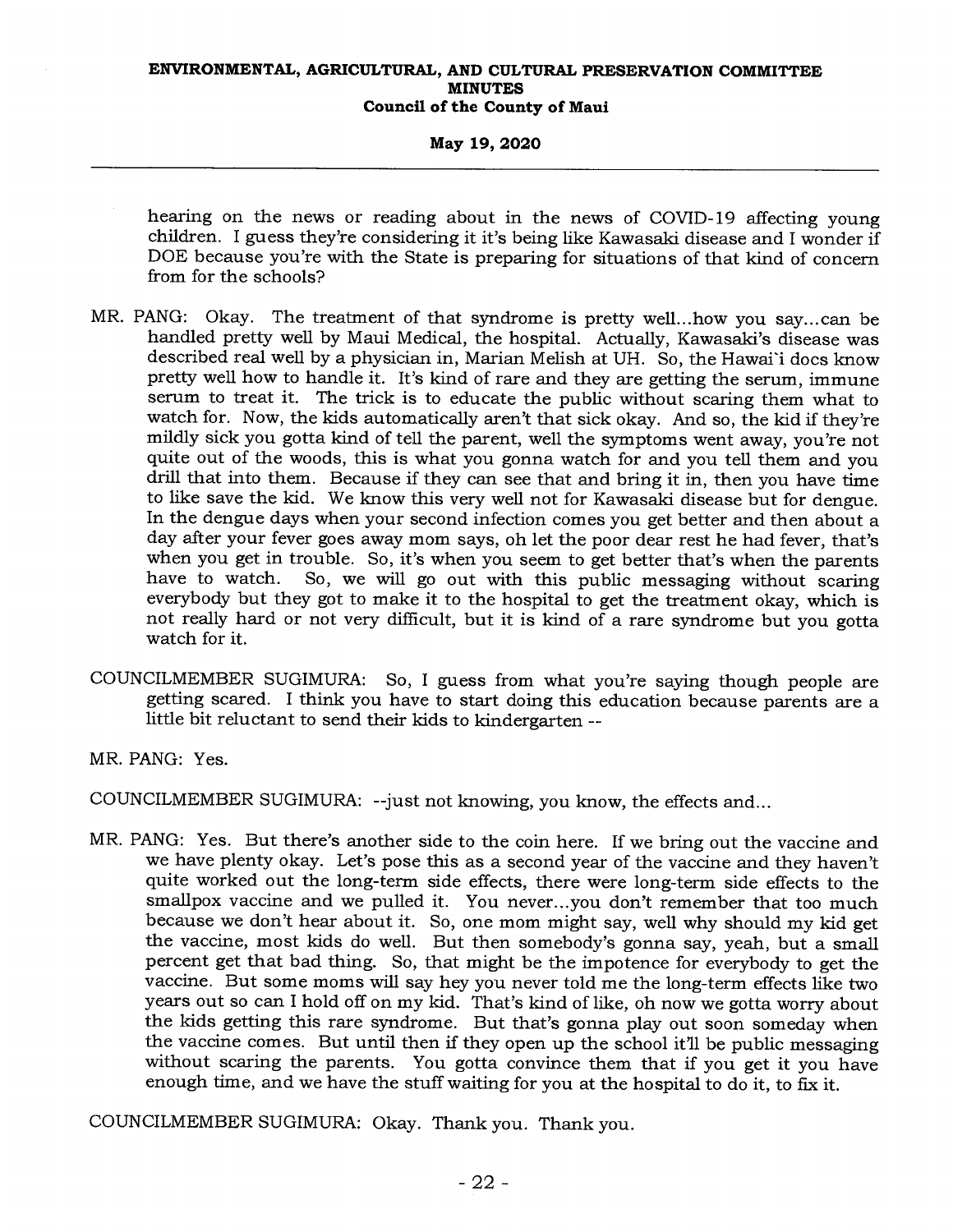## **May 19, 2020**

- CHAIR SINENCI: Okay. Thank you, Member Sugimura. So, it looks like I'm getting texts from the office staff that we can go to three o'clock when well take our mid-meeting break. So, I've got one more for the doctor. Dr. Pang, we've been in this stay at home order for eight weeks and so to encourage, you know, as some families might be seeing some whether it be abuse or stressors at home. What are some of the, some activities or practices that our families can participate in should we go any further than this? Just for overall mental health and wellness.
- MR. PANG: Okay. Fortunately, I can cover two birds with one stone, mental health and wellness at the same time. And, Vice-Chair Lee, I think you asked about what other jobs can we do. You know, all those guys training to handle COVID between when we don't have COVID I'm gonna propose that all those guys handle all the chronic diseases, diabetes, high blood pressure, everything, public education, monitoring of that. Now, we know full well that when you got these underlying chronic diseases many things, diabetes, asthma you can't help, high blood pressure you can, obesity you can, when you fix that even if you've been having this 20 years as you start to fix it you will handle an infection a whole lot better. So, I want the public who's staying at home, the Mayor's kind of lifting things, go off on your own or with one person in your family and start walking, start walking. When you sit around all day you are missing like you're not using 80 percent of your lung. When you get COVID you need all your lung, when you start walking you will start using the rest of your lung. In fact, you want proof that I believe this the guys in quarantine down at our site they supposed to stay inside their RV and we give you food. We actually allowed them come out twice a day dawn and dusk when it's not so hot and walk around the perimeter like 15 times. I mean if you're gonna do it together, space yourself so you're not overlapping the other guy. But I really do believe it's not too late to start fixing<br>your physical activity. So, do some physical activity, you don't have to run a So, do some physical activity, you don't have to run a marathon just get out and about and both for your mental health and for your own health. Lucky we can do this year-round in Hawai'i. Try that stunt on the mainland you'll be slipping on the ice and you don't want to go out at all. So, if Hawai'i people can't do it, God you wasted being here. Okay, I mean there's no excuse for not doing this.
- CHAIR SINENCI: Thank you for that, Doctor. And then one final...we'll go to three o'clock, Ms. Paltin?
- COUNCILMEMBER PALTIN: Thank you, Chair. I just was wondering, you know, that we're doing mail-in voting this year and it's a great time to do it. Can...just wondering if the virus can live on paper and if we should like fumigate the ballots or anything like that?

## CHAIR SINENCI: Dr. Pang?

MR. PANG: Okay. Okay. This question was pretty...kept coming up. How long will the virus survive on surfaces? At our, at Hawai<sup>i</sup>'s environmental temperature, not air conditioned, environmental temperature probably six or seven hours. So, that's how long it's gonna take to mail. I really...I'm glad we don't air condition the post office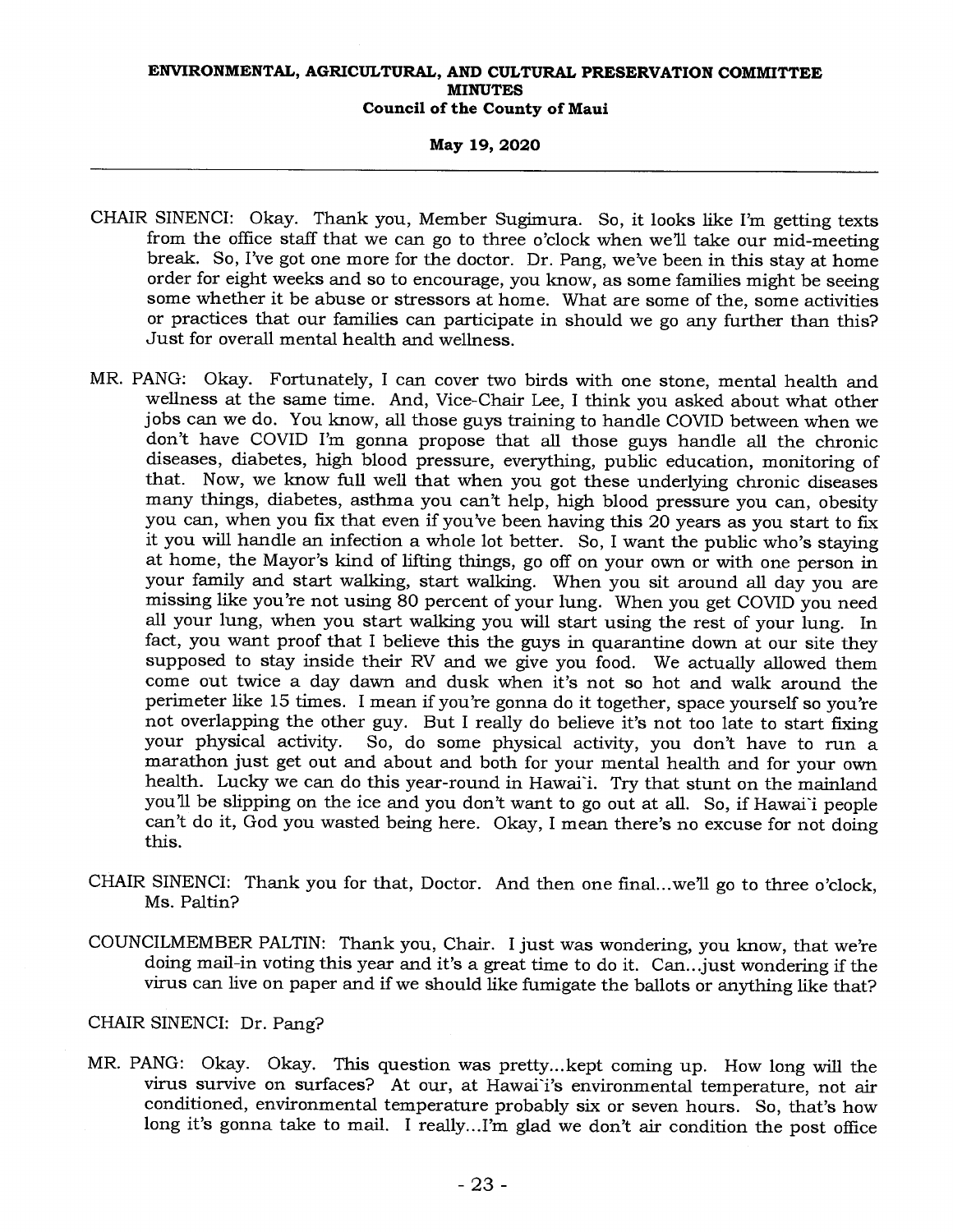**May 19, 2020** 

when nobody's there. When you have air-conditioned temperatures, the virus can survive on these surfaces maybe three or four days. Okay. So, when you say...the thing I miss most about old Hawai'i is when I grew up air condition was a precious thing, and yes it was a little hot and uncomfortable in between, but that's what marks my seasons. Can we not force air conditioning all the time and the Mayor said this, the busses can you turn down your air conditioning 70 percent of the time? When it's real hot go ahead turn it up, but this is not the land of air conditioning or it shouldn't be, the virus survives well. In fact, you shouldn't even ask me does it survive, you should ask me does it multiply on air condition temperatures. So, is it any wonder why cruise ships, air conditioned, hey, the Navy air craft carrier, hey. MIT drew the line of the air, the cooler climates, you know Washington State, Iran is air-conditioned elevation, Europe, hey. So, hey then how come it spreading in Guayaquil right on the, right on the equator? Why is it spreading in the Philippines? Where's the air conditioning? Check it out man, I believe it's spreading in the richer folks who have air-conditioned office. You live in air-conditioned temperatures, you're spreading around, this thing will survive for like three or four days as opposed to I don't know four or five hours in our temperature now.

- COUNCILMEMBER PALTIN: And just clarifying you're sure that the Post Office turns off their air conditioning when no one's there? 'Cause when I check my box at Lahaina I feel the air conditioning coming out of the box during off hours.
- MR. PANG: Okay. I'm not sure but when I check the Wailuku guys, you know, and when I went it was kind of warm or something, but maybe if not we should just tell them turn off the air conditioning when people aren't there and the only excuse they can give us, oh it takes so much energy to heat 'em up again. You don't have to walk into an air conditioner, go in, turn it on, bite the bullet, it takes 30 minutes to cool down, okay, I mean really.

COUNCILMEMBER PALTIN: You have that covered? You gonna tell the Feds?

- MR. PANG: Sorry, I didn't hear. What was the question?
- COUNCILMEMBER PALTIN: I was just wondering if you were going to follow-up with the Lahaina Post Office or if we needed to.
- MR. PANG: I don't know. I'll bring it up with the Mayor. But for some odd reason this County Building some of it stays air-conditioned for I don't know why 'cause there's some central thing, but I mean we kind of gotta stop doing that especially if, if it's real hot go ahead turn up the air conditioning because you'll probably get it down to 85 degrees any way and it's warm enough to kill the virus. But to air condition in the winter, in the spring, in the fall what are we doing that for?

COUNCILMEMBER PALTIN: Thank you, Dr. Pang.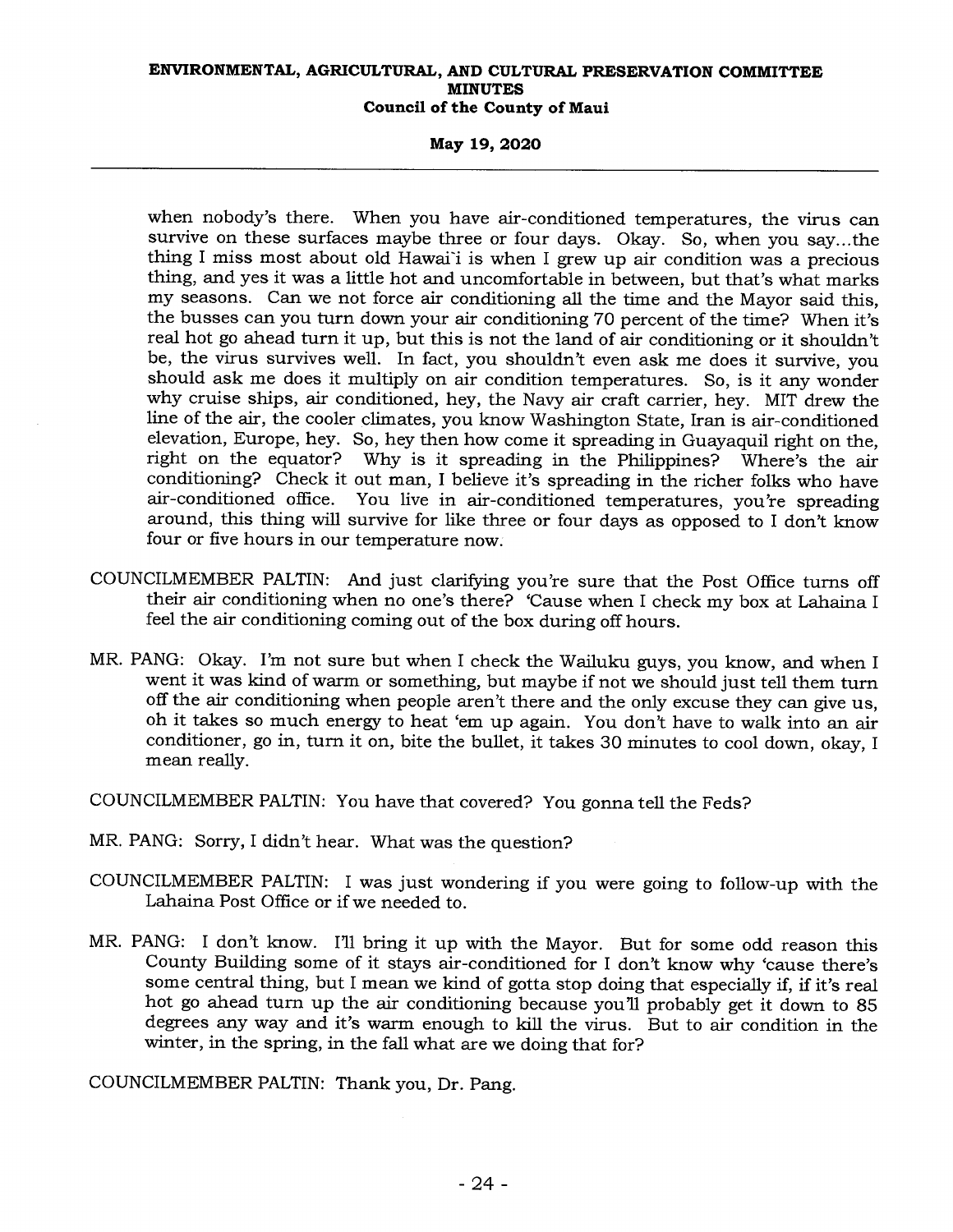### **May 19, 2020**

- CHAIR SINENCI: Okay. Thank you, Members. We wanted to thank Dr. Lorrin Pang today for spending some time out of his busy schedule with us and you're always welcome back to talk story with the Council. And so, you have one more, go ahead.
- MR. PANG: I had one more comment. I think Yuki Lei and Alice and you maybe, Shane. You knew we started a pilot project for the alternate to cesspools, yeah. We're monitoring that every day, the Berkeley guys are...hey and the thing turned a big corner. It was kind of iffy, the worms weren't so happy, but now the worms are really happy. They weren't dying but they're real happy and I guess it's getting warmer. So, that's a very cheap alternate thing you...they...the Berkeley guys stuck one more filter on it. If you go through the second filter, I'll bet you it's clean enough to put on the land, so you don't have to inject in injection wells. So, that was supposed to address cesspools but if you handle this right you can handle the injection well issue too. So, Yuki Lei, you and Alice know what that is. That pilot project that's running. Okay.

CHAIR SINENCI: Thank you, Doctor.

COUNCILMEMBER KING: Is that the composting toilet?

MR. PANG: Yeah. Yeah. They said don't call it that because composting toilet you got to change the material every three or four weeks. This one you do it once every eight years or something. And then we're --

COUNCILMEMBER KING: Nice.

MR. PANG: --moving aggressively on the rat lung barrier, you know, that shocks them. I'm gonna put it in place with the Kula Community farmers I think tomorrow or something. It should be good keeping the slugs from crawling into the leafy greens and then Mahi Pono will be interested in this too. Okay.

CHAIR SINENCI: Thank you, Doctor. We'll keep in touch --

MR. PANG: Okay.

CHAIR SINENCI: --with you on that. Mahalo.

MR. PANG: Okay. Thank you. Bye.

CHAIR SINENCI: Take care. Bye. So, Members, at this time we've reached the mid-meeting mark so, we'll take our recess at this time and then at 3:15 we have Mr. Michael Rembis of the Maui Health System joining us. So, if you can be back by 3:15 and then we'll...I'm not sure how long he's here but we can do a round of questions for him as well. So, it is 3:01 and the EACP meeting of Tuesday, May 19th is now in recess. . . *.(gavel). . .*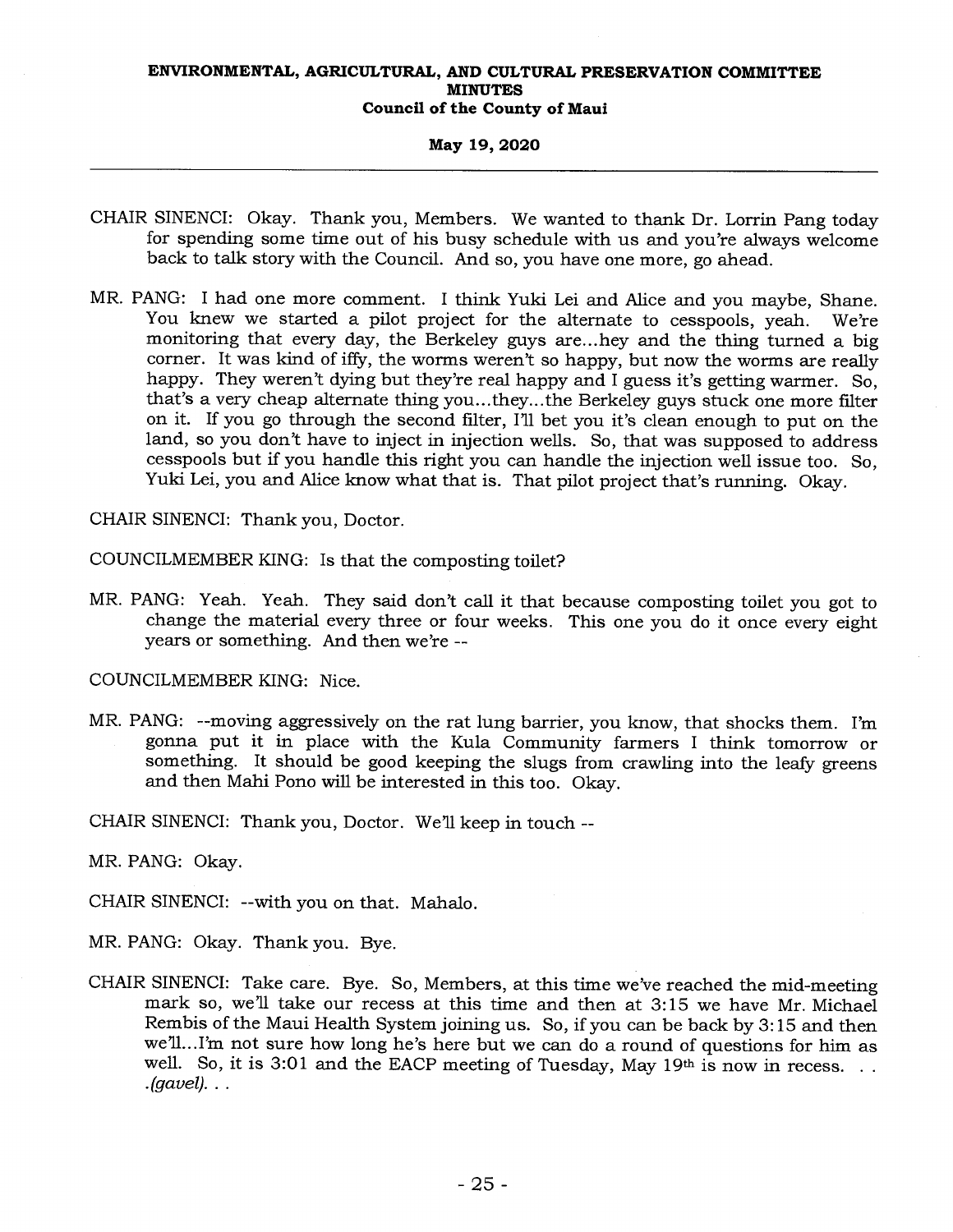**May 19, 2020** 

## **RECESS: 3:01 p.m.**

## **RECONVENE: 3:16 p.m.**

- CHAIR SINENCI: . . *.(gavel). . .* The EACP meeting of Tuesday, May 19th, please come back to order. It's 3:16 in the afternoon. And so, Members, we have Mr. Michael Rembis has joined us today via telephone conference. He is the Chief Executive Officer of the Maui Health System and so we'll just go straight to him for some opening remarks and then we'll open it up for questioning afterwards. Mr. Rembis, thank you for being here.
- MR. REMBIS: Thank you very much. I appreciate the opportunity to talk to all of you. I have with me my communications director, Tracy Dallarda as well. I'm happy to say that everything is moving in the right direction on Maui as it relates to COVID-19. We have not seen a positive case on the island for a few days now. We have actually not seen any positive COVID-19 patients for 17 days being admitted to the hospital. And it's been even longer since we've had anyone serious or on a ventilator. We've had no patients on a ventilator for over 30 days. So, we are moving in the right direction. As of today in the hospital we just have one patient that's positive and that patient's being tested this week and we're hopeful that the patient will test negative. We have not seen admissions, we're seeing more and more healthy patients coming into the hospital as always during the entire COVID-19 crisis. The majority of the patients in the hospital are not COVID-19. They're patients who just need medical care. And I'm happy to say that we are providing exceptional care to a lot of people. COVID-19 is not the focus at the hospital anymore. We are prepared if it should surge again, but I'm happy to say that our amazing staff here at the hospital has done an exceptional job of caring for these patients that had COVID-19 and almost all of them have gone home and are now negative and healthy. Happy to answer any questions you might have regarding the COVID-19 crisis or how we're prepared to move forward and prepared if there's another surge.
- CHAIR SINENCI: Mahalo, Mr. Rembis. Yeah. Okay. So, we're gonna open it up for questioning for the Members and we'll start in reverse order. We'll start with Chair Lee and then onto Member Molina. Chair Lee?

COUNCILMEMBER LEE: Hi, Mike. Welcome to the Council again.

MR. REMBIS: Happy to be here.

- COUNCILMEMBER LEE: Yeah. Thank you. Of course, you know, we've we heard a lot of issues with the hospital and the fact that...well I don't know if it was a fact, but we were told that certain outbreaks weren't disclosed. Could you comment on that because we still get letters and e-mails from people who were concerned about the incidents that occurred probably a few weeks ago?
- MR. REMBIS: Well, we have been very transparent for over a month sharing with the community, with the Mayor any employees here that have contracted the virus. When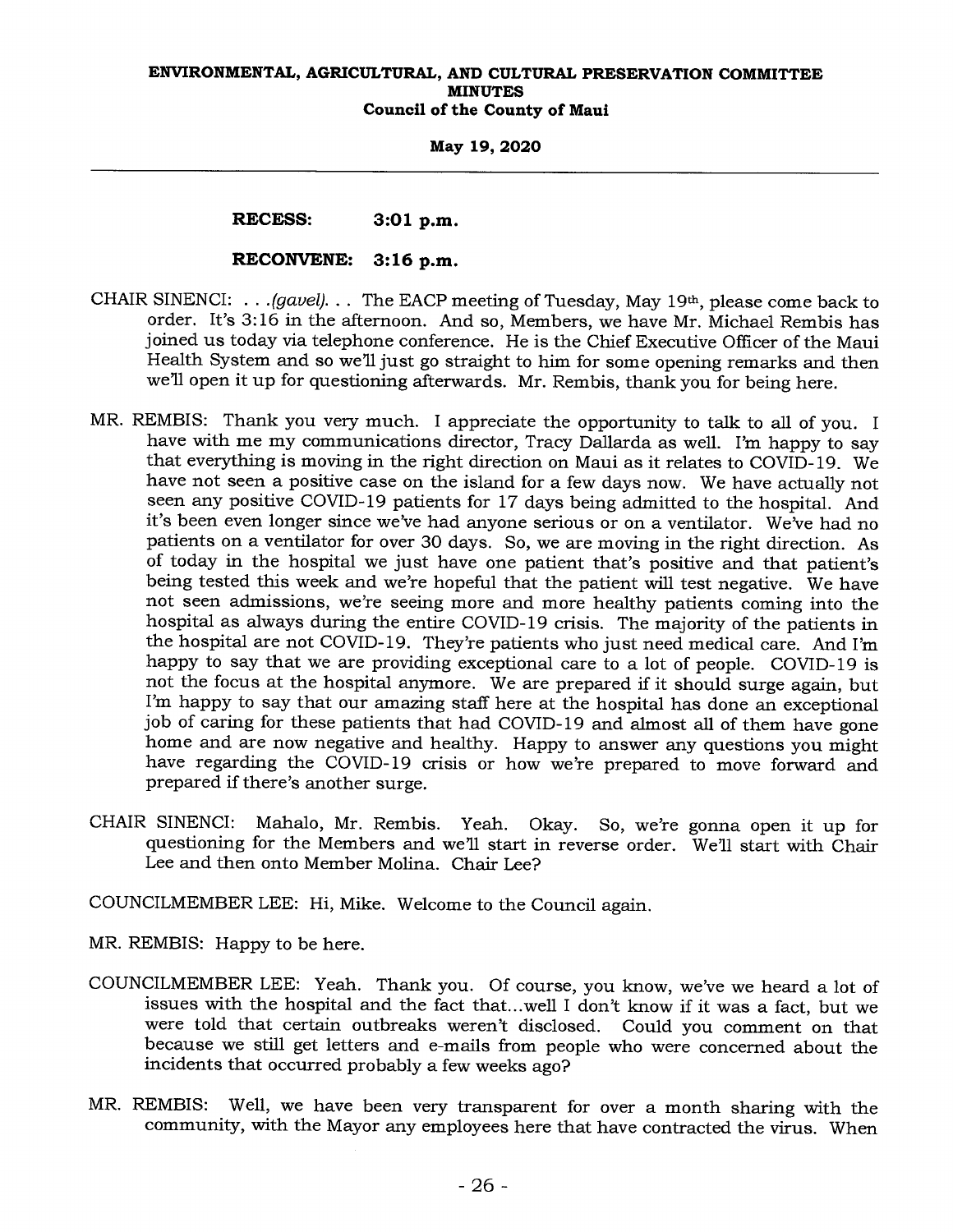**May 19, 2020** 

this first started over a month ago there was a small outbreak cause of one employee who came to work ill without telling us they were ill. And we've been telling every employee if you are ill do not come to work. That's before we were doing screening at every entrance which we've been doing for a very long time now. The reason we didn't respond right away is we were trying to understand the extent of the outbreak and testing other employees to identify if they had transmitted the virus to anyone else. And at that time no hospital was sharing that information. Other patients have been infected in O ahu and that information is not widely shared. As soon as we were asked about it we quickly identified that...how many employees had been infected or obtained the virus from that one employee and we did share that publicly. I regret that we didn't do it quicker, but we had never faced a pandemic before and need to understand how quickly we could trace it...this patient...this employee's contact with any other employees to identify how significant the outbreak was. But as soon as we did, we shared it.

- COUNCILMEMBER LEE: Okay. Well, thank you for that explanation, Mike. One last question, you said screening, what does screening consist of?
- MR. REMBIS: Right now, anybody who enters our hospital whether it's an employee, a physician or a visitor and we have very limited visitors right now, they have their temperature checked, there's a number of questions we ask going over all the symptoms that the CDC has identified that could be associated with the COVID-19 virus. If they have any of those symptoms or a temperature, they're not allowed in the hospital. If they're an employee, they're sent immediately to the emergency room so they can be screened by a physician or a nurse practitioner and then they are tested for the virus. And while they are waiting for the results we send them home and we continue their salary, we want them to feel comfortable going home waiting for their results. So, we consistently do not let anyone out in the hospital unless they are screened, and if they have any symptoms or fever they are tested and sent home.

COUNCILMEMBER LEE: Okay. Thank you. Thank you, Mike.

- CHAIR SINENCI: Thank you, Chair Lee. Perfect timing. Okay, next we have Member Molina and then Member King.
- COUNCILMEMBER MOLINA: Thank you, Mr. Chairman. And good afternoon, Mr. Rembis, and thank you very much for that update. You know, earlier we had Dr. Pang share with us about the potential surge in COVID-19 cases come the fall. What is the hospital's plan and what is that so-called number if you will, where it is a crisis point where the hospital will have a difficult time addressing patients with other medical needs while trying to address those with COVID-19 cases?
- MR. REMBIS: Well, fortunately we did not experience at this time thanks to everyone in this community social distancing and bringing down that curve. I would hope if we have any surge in the future we will respond in the same way. We average...our hospital can handle 219 patients a day without any difficulty. We usually average about 25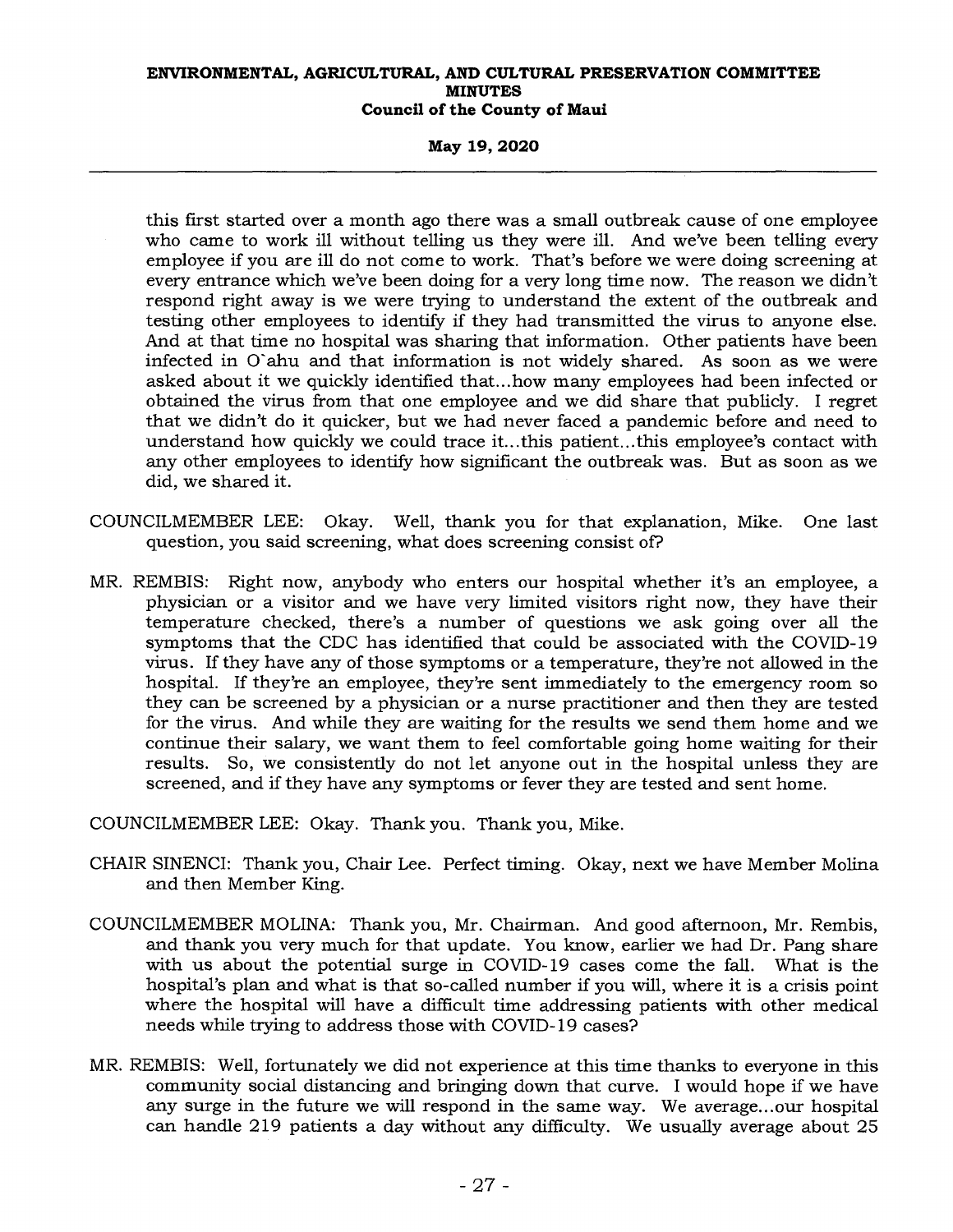### **May 19, 2020**

patients less than that, it varies during the season. We have done our own surge planning and we think we could easily with some work expand our capabilities to about 300 patients in the hospital. If we go beyond 300, then we will need to take some extraordinary measures, but we do have a plan to even go beyond 300. We have a mobile hospital that has been provided to us by the State, we also have some outpatient facilities nearby that could be converted for low-acuity patients, patients that are not very sick as well. So, I would say that I would not be overly alarmed until we get close to that 300 number. We never got beyond the 219 this last time with the surge we did have.

- COUNCILMEMBER MOLINA: Great. Thank you. And one last question with regards you mentioned that an employee came to work ill and, you know, I'm pretty sure most of your employees are very dedicated to their jobs. Now, since that has happened your employees have they been informed that any, I hate to say any disciplinary action could be taken against an employee who does not...who fails to report...and who comes to work ill, I mean has that been discussed as far as with your employees for failure to report or disclose any potential illness?
- MR. REMBIS: We haven't talked about disciplinary action, but we have reminded them every day that they cannot come to work. And if someone was to come to work and we found out about it and they were ill, we would provide whatever is necessary to deal with them. Fortunately, we haven't had to do disciplinary action but that would be part of what we would consider. We do not want anyone in the hospital that's not feeling well. And I think that every employee understands that. The other thing that we've done since that first exposure, boy we have as a society have learned a lot, we<br>now do universal masking. We've been doing that for almost a month now and We've been doing that for almost a month now and universal masking means everybody wears a mask, the patients, our employees, everyone, and when you add mask to mask even if someone did come to work sick the risk of exposure is extremely low now 'cause everybody's wearing a mask. But we still, are screening everyone and we remind employees daily now if you see a co-worker that is coughing, not feeling well, please get them out, get them to employee health so we can get them to the emergency room. And so far we see our staff policing themselves and it's worked well. But we would look at disciplinary action as the last resort if someone came to work and they were not feeling well.
- COUNCILMEMBER MOLINA: Okay. Thank you, Mr. Rembis, for those responses. Thank you very much, Mr. Chairman.
- CHAIR SINENCI: Thank you, Member Molina. Okay, next we have Member King and then Member Paltin.
- COUNCILMEMBER KING: Thank you, Chair. Thank you for being here, Mr. Rembis. We can't see you, are you on video or just by phone?

MR. REMBIS: No. I'm sorry I'm not.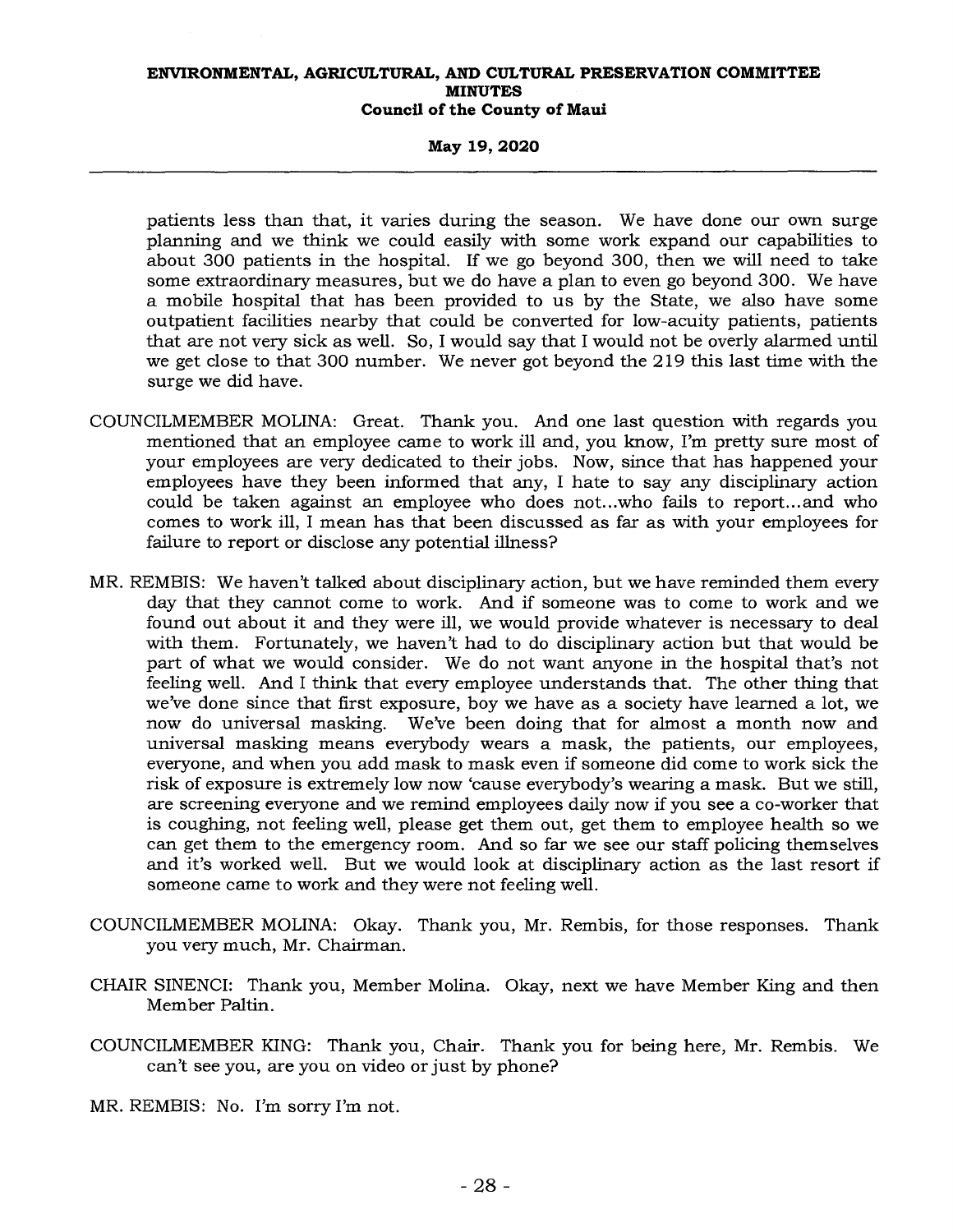## **May 19, 2020**

- COUNCILMEMBER KING: Oh. Okay. So, my first question to you is we were...the Mayor came to visit the Council last week and he said that...he confirmed my question was are we broadening the scope of the people we're testing beyond just symptomatic. And he said that we were so that we have a... so what is the criteria now for getting tested? If we're testing beyond just the people who are symptomatic.
- MR. REMBIS: We don't test...we don't do screening for the community. The Mayor brought in Dr. Miscovich to do that. Some of the medical groups are also doing their own testing, Maui Medical Group, Kihei/Wailea, Kaiser does testing. In the hospital we only do really two types of testing, we test any patient that comes in with symptoms, any symptom that might be related to COVID-19 we test to make sure that they are negative and if they're positive we can manage that appropriately. And we also have started doing what we call routine screening of employees that work in high-risk areas. So, if an employee works in the emergency room, we routine screening them periodically to make sure they're all negative. Same thing with any unit that admits a patient with symptoms and again they're admitted if they have symptoms and we call them a rule out unit so we can rule out whether they have the virus or not. And I'm happy to say in the last week or two everyone's been ruled out negative. But those employees since they're in a high-risk area are also routinely screened. And I'm happy to say in the last couple weeks they've all tested negative in those areas. But we have tested...we have 1,500 employees and we've done over 986 tests on our employees to make sure that they are negative, and if they are positive, we get them out as quickly as possible. But the very vast, vast majority for now weeks, have all been negative.
- COUNCILMEMBER KING: Okay. Thank you for that, that's really great news. But so far...so, you're not testing anyone outside of the hospital like in other high-risk jobs like our first responders or, you know, there's...
- MR. REMBIS: No. No, we're not. I think Dr. Miscovich actually had a couple days to do just first responders. And so, that is being done. Now, if first responders comes into our emergency room and is not feeling well we'll test them. But we're not offering routine screening for the community, there's just not enough testing kits available to do that for the entire community unfortunately.
- COUNCILMEMBER KING: Okay. So, I'd just like...I'm worried, a little worried about our homeless population and if somebody...but if somebody had those symptoms and was homeless, they would have to get themselves to the hospital to get tested or do you do any outreach?
- MR. REMBIS: If someone from one of the homeless shelters was sick and they had symptoms and they brought them here we would test them. But I think there's other places they can be tested...I think our clinic over at the Cameron Center tests them. There are other opportunities but if they came here and they had symptoms we'd test them. But we will not go to them. And I think our homeless shelters have done pretty well in this crisis.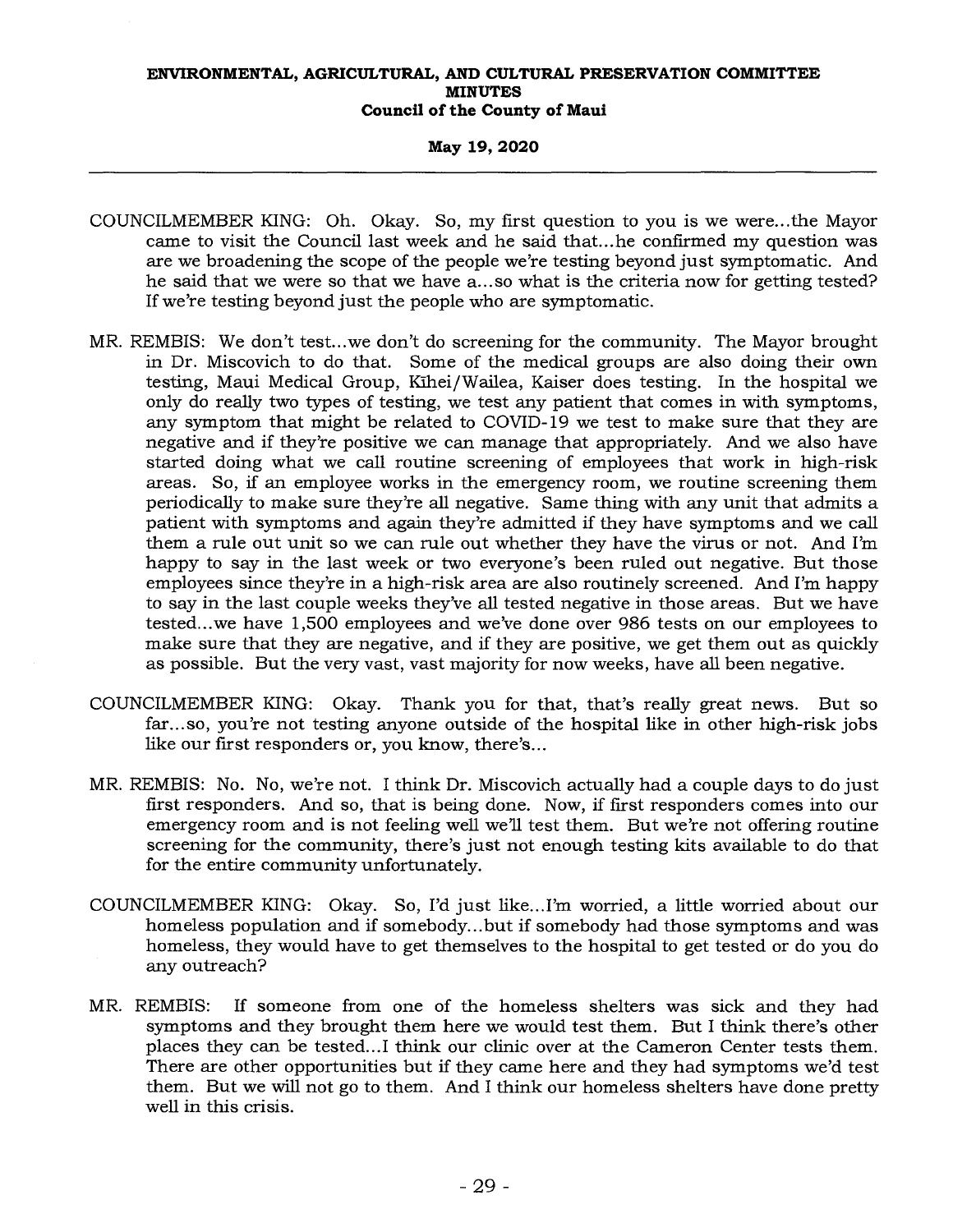## **May 19, 2020**

- COUNCILMEMBER KING: Okay. Yeah. I'm really looking at the people who are unsheltered right now so, just trying to figure out if there's a way to get a handle on that population and how at risk they are.
- MR. REMBIS: I would like to see more testing capabilities on the island and they're growing but we're not where we need to be yet.
- COUNCILMEMBER KING: Okay. Thank you for that. Is all the testing that's being done by the private entities too is that all free? Or is that cost?
- MR. REMBIS: Right now, I believe it's all free, none of the insurance companies are charging the patients, we're waiving all co-pays. I don't believe anyone is getting a bill, and if they do, they need to bring it to our attention.
- COUNCILMEMBER KING: Okay. Great. All right, thank you. Thank you, Mr. Chair.
- CHAIR SINENCI: Thank you, Member King. And we'll go to Member Paltin and then Member Sugimura.
- COUNCILMEMBER PALTIN: Thank you, Chair. Thank you, Mr. Rembis, for being here today to answer our questions. Just following up on Member King's questions when you said that folks that test positive or people with symptoms being segregated will be dealt with appropriately. Can you elaborate as to what that appropriate dealing with is?
- MR. REMBIS: Sure. Patients come in, if they have any symptoms, they go to a special area so we can wait for their test results to come back. If they're negative, we test them usually twice, and then they'll be moved into a normal part of the hospital 'cause we know they don't have the virus. If they are tested positive, they stay in that unit `cause all of our employees there handle them appropriately, they wear special masks, gowns, gloves, they take certain precautions to not only protect themselves but everybody else in the hospital. So, we know --

COUNCILMEMBER PALTIN: And.

- MR. REMBIS: --we spent a lot of time making sure we can safely take care of a positive patient without it causing any harm or danger to our employees or the other patients in the hospital. They're isolated and dealt with appropriately by certain precautions that we take on every single patient that has COVID-19.
- COUNCILMEMBER PALTIN: Thank you. And how are supplies of PPE looking for a second or third wave? Adequate?
- MR. REMBIS: Well, right now the supplies look really good. Of course, we only have one patient so we're not using as much. But we are building our supplies, I can truly say that I feel better about PPE than I ever have. We're --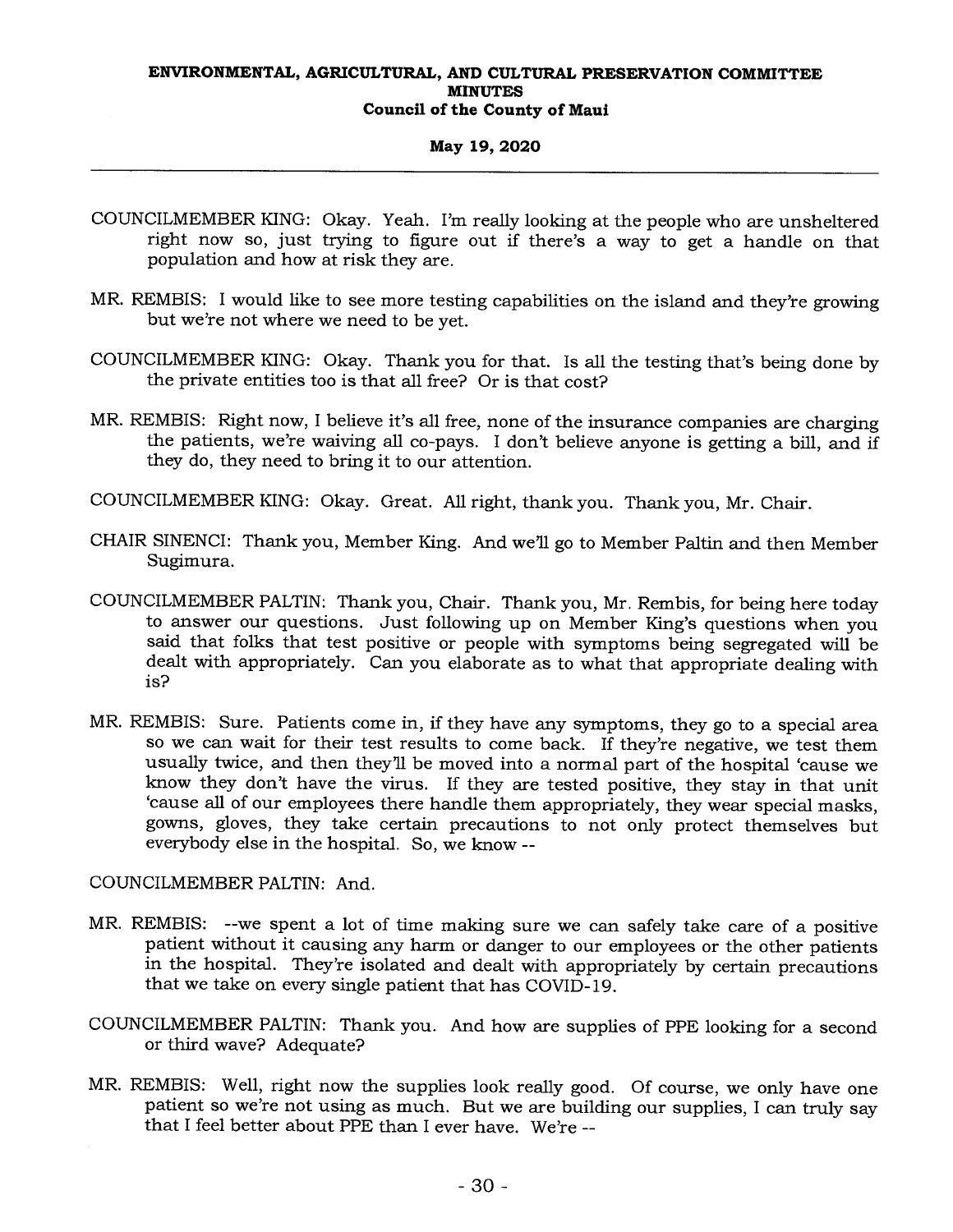## **May 19, 2020**

COUNCILMEMBER PALTIN: Okay. Thank you.

- MR. REMBIS: --we are going to do everything we can to grow our supplies. And Kaiser Permanente's helping us grow those supplies as well. We want to be as prepared as possible for another surge and so that we have everything we need. And we created even an emergency operation center here where we are reviewing our supply needs, PPE, ventilators, filters, everything we need on a daily basis, and we're trying to build all those supplies for the community.
- COUNCILMEMBER PALTIN: Okay. Thank you. And then my other question is what kind of education and support is being provided to staff to strengthen and support their immune functions to maintain their health and, you know, what is being done so that the hospital can be more supportive of staff during the second wave? As a lot of folks were really stressed out on the first wave, is...are there things being planned on how we can support our staff there during the second wave? Or third or fourth?
- MR. REMBIS: Well, let's hope that we don't have that many waves, let's hope we only have a bump if anything. Our employees have been heroes as far as I'm concerned, they've done a great job. A lot of them were very scared as I think everybody in the community was at the beginning of this. So, a lot of education has taken place, making sure they know that if they wear the appropriate PPE, take the appropriate precautions there should be very little if any chance of containing... of contracting the virus. But that education needs to continue. I think it's important when the virus is gone on this island that we continue that education. If it comes back, I don't want the employees scared again. We need to make sure that they feel very comfortable taking care of all patients with appropriate precautions for themselves and their families. One of the things we've instituted and I'm very proud of it, if someone does get tested we want them to stay home for 14 days and we pay them, we don't want them to be economically impacted if they do get positive. And if they get tested and we send them home while we're waiting for the results which could take a couple days, we pay them for that too. We don't want the anxiety of testing impacting their lives. And we're doing --

COUNCILMEMBER PALTIN: Thank you.

MR. REMBIS: --everything we can to make them feel more comfortable, we even have meditation periods each afternoon where they can go to our auditorium and spend some quiet time and reflect. And we --

COUNCILMEMBER PALTIN: Thank you.

MR. REMBIS: --have our...

COUNCILMEMBER PALTIN: My last question --

MR. REMBIS: Yeah. Go ahead.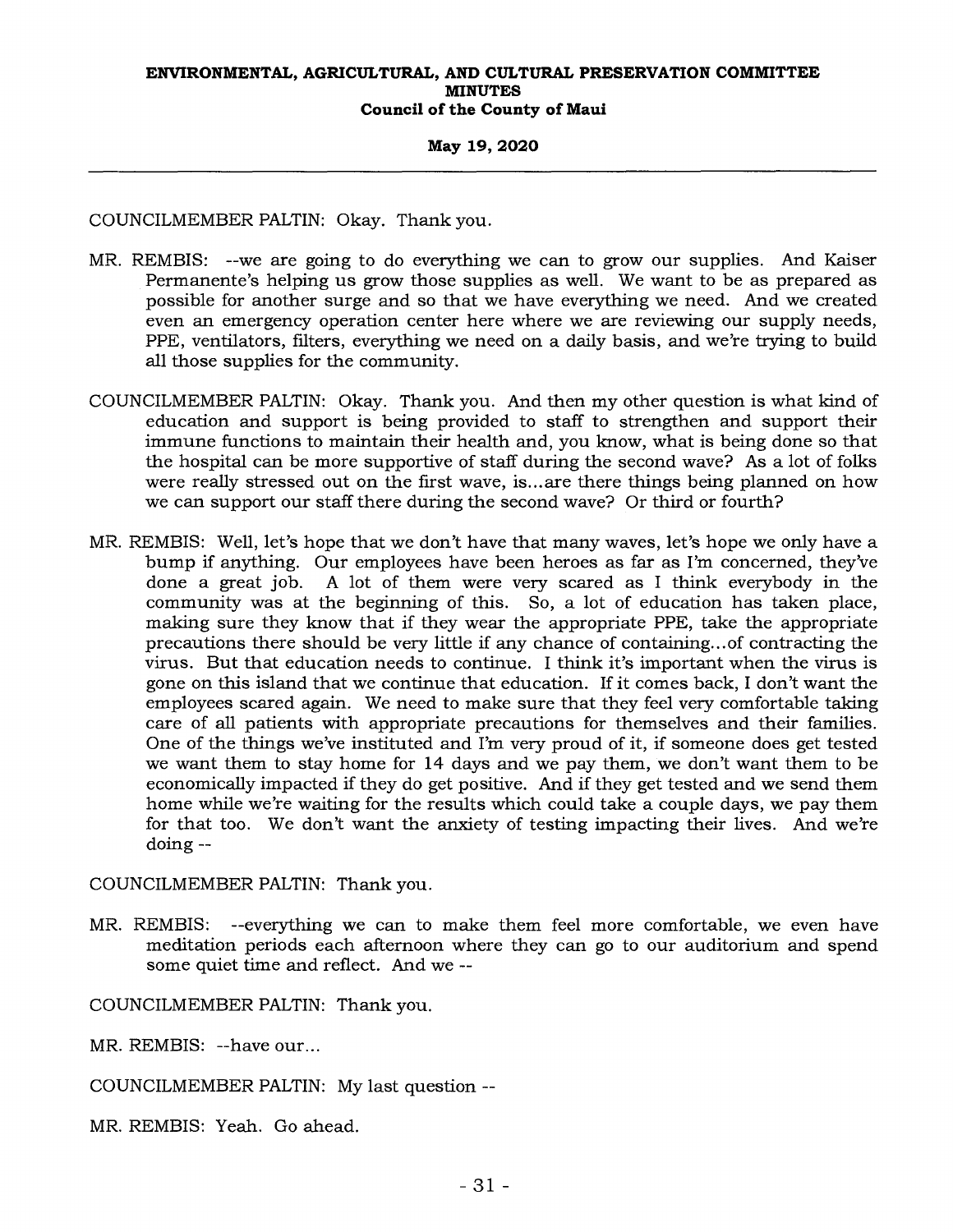## **May 19, 2020**

- COUNCILMEMBER PALTIN: --is the AC do you guys...my son and daughter visited the hospital for health situations and it was kind of freezing cold and Dr. Pang was saying that too much AC is not a good thing so, I just was wondering how that's working out at your hospital.
- MR. REMBIS: Well, the AC's usually at a pretty level temperature. But if an areas pretty empty I suspect it could be a little cooler. It's 'cause there's not as much body heat and activity. But the hospital's regulated, we have separate air-conditioning handlers for every area of the hospital. And that's being regulated on a daily basis. But it's probably not unusual if you walk into an area where it's empty or there's not a lot of activity it could be a little cooler than the patient areas.
- COUNCILMEMBER PALTIN: Okay. Thank you. My time might have been up, I didn't hear a timer, but I saw a chat. Thank you.
- CHAIR SINENCI: Thank you, Member Paltin. Okay I'll go get the baking one so you guys can hear. So, we have Member Sugimura and then Pro Temp Kama.
- COUNCILMEMBER SUGIMURA: Thank you, Chair. Nice to hear you, Mike, and --
- MR. REMBIS: Nice to hear you too.
- COUNCILMEMBER SUGIMURA: --thank you for the good work I guess you've really progressed from the times that we were all afraid of what's going on at the hospital. But I wonder I think you have your communication person with you and I wonder if you could talk about what systems you've put in place at the hospital. And my second question which would be related is that do you have a hotline that people can call in if they have questions or will you be planning some kind of community outreach, talk, you know, talk show so that people can understand what all your telling us today? Thank you.
- MR. REMBIS: Let me share a few things with you. We had a hotline and we probably are not gonna be using it cause as of last week hardly any calls have come in. But we have an e-mail address which is mauihealtheoc which stands for our emergency operation center, mauihealtheoc@kp.org and anybody can e-mail us a question and we'll respond. So, that's real important. We also have instituted a update in writing that we hand out to every employee three times a week and we e-mail it to them at the same time. We realize that many employees don't check their e-mail everyday so we e-mail it Monday, Wednesdays, and Fridays and sometimes more frequently. We also hand them out to every employee when they come to work to inform them and to educate them. We also are doing town halls, we've been doing them two day...two times a week for all of our employees and physicians. We just did one today where they can call in and ask any question. We also have experts here that explain testing to them, explain PPE, explain what is happening in the hospital with our patients. So, we spend half of our time educating them and the other half of the time answering their questions. And Tracy, our Director of Communication and I are looking at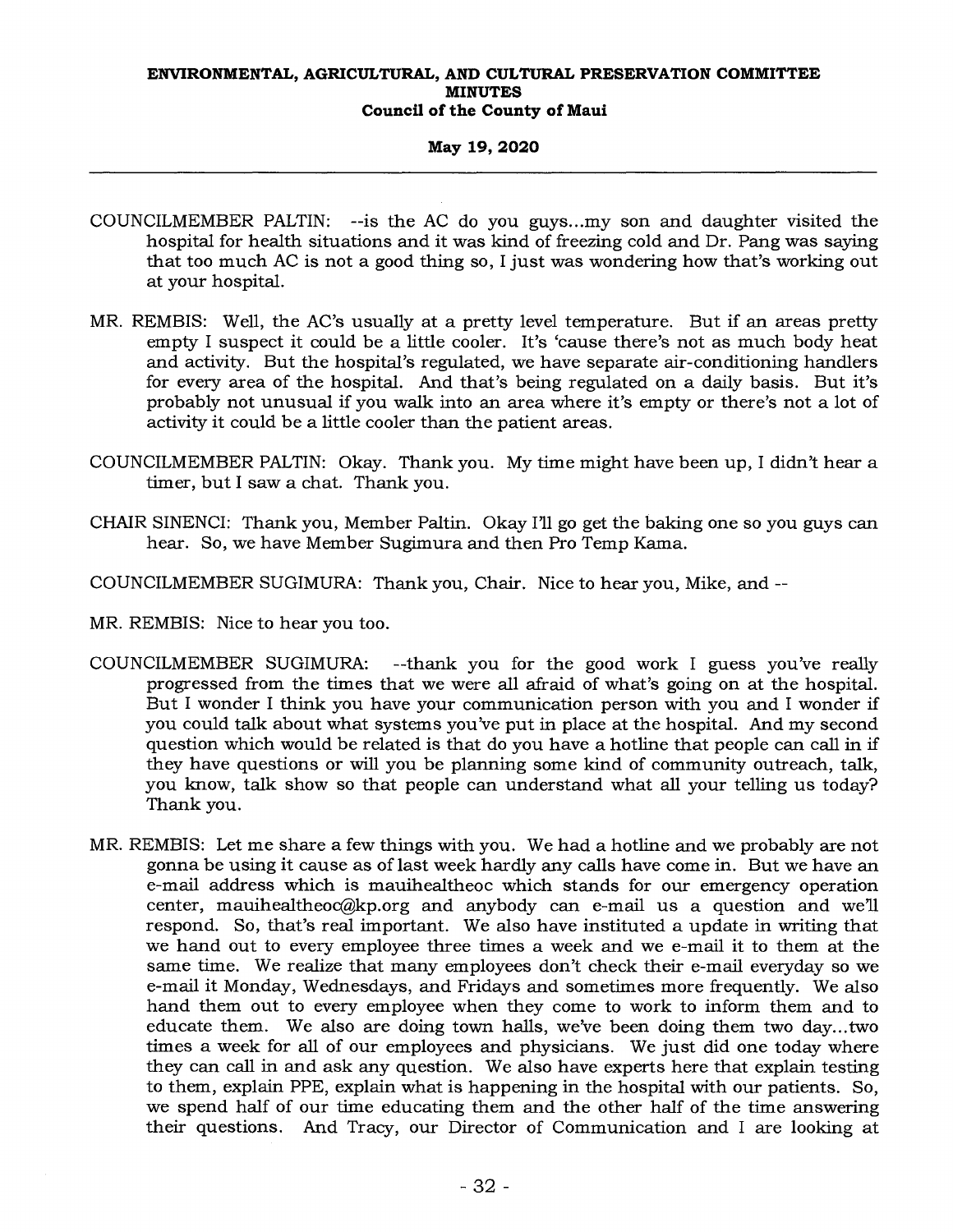**May 19, 2020** 

planning a town hall for the entire community in the next few weeks if we can put that together.

COUNCILMEMBER SUGIMURA: . . *.(inaudible). . .* 

CHAIR SINENCI: Mahalo Member Sugimura. We have Pro Temp Kama.

- VICE-CHAIR KAMA: Thank you, Chair. Thank you, Mr. Rembis, for being here this afternoon. I have a real...for me it's an important question to ask. But, you know, the first time someone in my family actually passed away in a hospital was in 1990. And it was devastating to my family for that to happen because that person passed away alone and by themselves. Since that time when members of our family have ever entered into the hospital we've always tried to see if we could stay overnight. The most recent stay was around Christmas time when my daughter had to be hospitalized and I asked to stay overnight, they allowed me to stay. That's been a common practice in my family from that time in 1990 and then my father, my mother, and our children so on and so forth so, in your process or your protocols for when patients enter into the hospital and they have to be...because they have COVID-19, what happens in that situation like that? Where you allow the family to stay, is there is someone able to stay because, you know, we talk about this when COVID first hit with all of my siblings and, you know, we talk about these things because they're important to us that not ever...not any member of our family will ever pass away without somebody being present. It's important to us as a family, it's important to us as our culture, and so I wanted to put that out to you 'cause I understood that at that time was going on that, you know, visitors were not allowed and things like that. And I would object vehemently to something like that because it is who we are, it is what we are as a people, and I do like to ask for your response regarding that.
- MR. REMBIS: Well, I tend to agree with you. I would want to be there with my...if my wife was in the hospital and vice versa. Unfortunately, during the COVID-19 crisis we've eliminated all visitors with two exceptions. If you are having a child, one person can come with you for the birth of the child, and if you have a relative who is passing, that is close to death we will make a compassionate use exceptions and allow visitors to come in with them during that difficult time. All the hospitals in Hawai'i have stopped all visitation at this time. We're not unusual. We have to be consistent with the practices throughout the State and right now there are no visitors allowed in the hospital except for compassionate visitation if people are in a period where they are going to be passing or if they're having a baby. We hope that the whole industry, all the other hospitals in Hawai'i will re-evaluate that as the Governor considers opening up the community and taking some of the emergency declarations away, but right now visitors are not allowed and we're the same as every hospital in the State. But we will be looking at that because I happen to agree with you, if I had a loved in the hospital, I want to be there. But right now, was not the time to make those exceptions.
- VICE-CHAIR KAMA: Okay. So, I have follow-up, Chair, please? So, what do you do with children with special health needs who have total dependence upon their parent even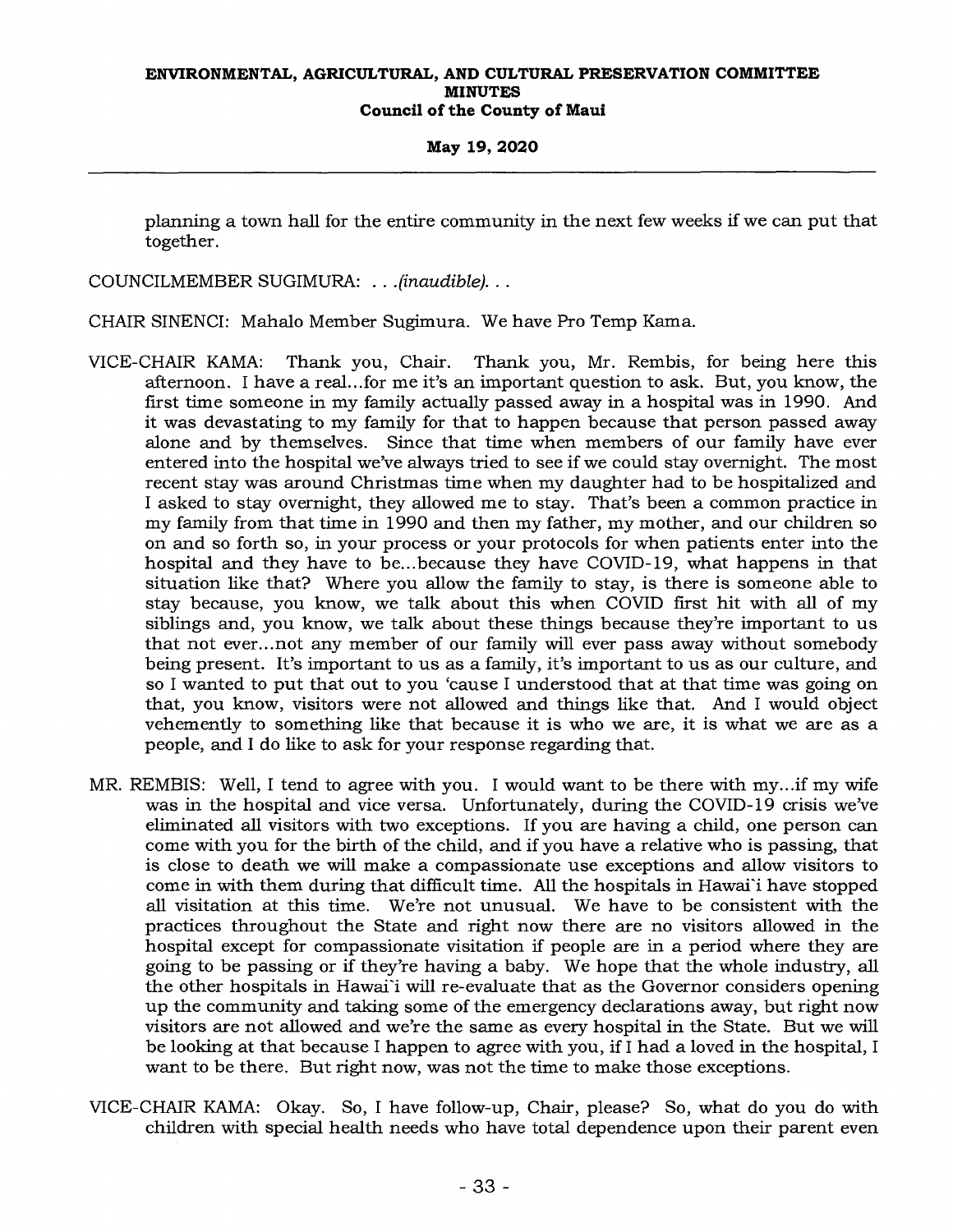## **May 19, 2020**

if they're adults, totally dependent upon their parent for everything and they have to be quarantined? I mean...you don't do --

MR. REMBIS: Well, if we had a choice...

- VICE-CHAIR KAMA: --exceptional cases for an adult?
- MR. REMBIS: If we had a child like that --

VICE-CHAIR KAMA: For an adult.

- MR. REMBIS: --working with the...if we had a child like that, working with the physician getting his input we could make a compassionate use exception. But they would be reviewed by a panel of physicians to give us a recommendation.
- VICE-CHAIR KAMA: Okay. Well, thank you very much for that and I really appreciate it and I certainly would like to be able to urge, encourage because we have family members with children with developmental disabilities and who just need that caregiver whoever that might be and you do more damage than good when you separate the child even if it's an adult child from their caregiver or parent. Thank you.
- MR. REMBIS: I agree and caregivers are extraordinarily helpful in the healing of all of our patients.
- CHAIR SINENCI: Mahalo, Committee Vice --
- VICE-CHAIR KAMA: Thank you, Chair.
- CHAIR SINENCI: --Chair Kama. And, Member Keani Rawlins-Fernandez, you have some questions?
- COUNCILMEMBER RAWLINS-FERNANDEZ: Mahalo, Chair. Aloha, Mr. Rembis, mahalo for joining us again and mahalo for your response to Member Kama's important question. I know there's a lot of people wondering about that. So, I'm happy to hear that caregivers would be allowed with children or adults with any kind of developmental needs. So, my first question is the last time that you joined us you shared with us that you were finalizing a plan for a medium surge. Was that plan completed? And did you start working on a severe surge plan?
- MR. REMBIS: Yes. Our surge plan was completed to handle up to 300 beds within the hospital, we know exactly where the beds will be located. I can be happy to share with you that we've almost doubled the number of ventilators. I went out in the market and was able to purchase a number of ventilators and the Mayor helped us get some additional ones made on Maui. So, we have ordered additional equipment which we have not needed to use this time, but it will be here for the future. We've ordered additional beds which we will keep here in storage and we have the ability to go again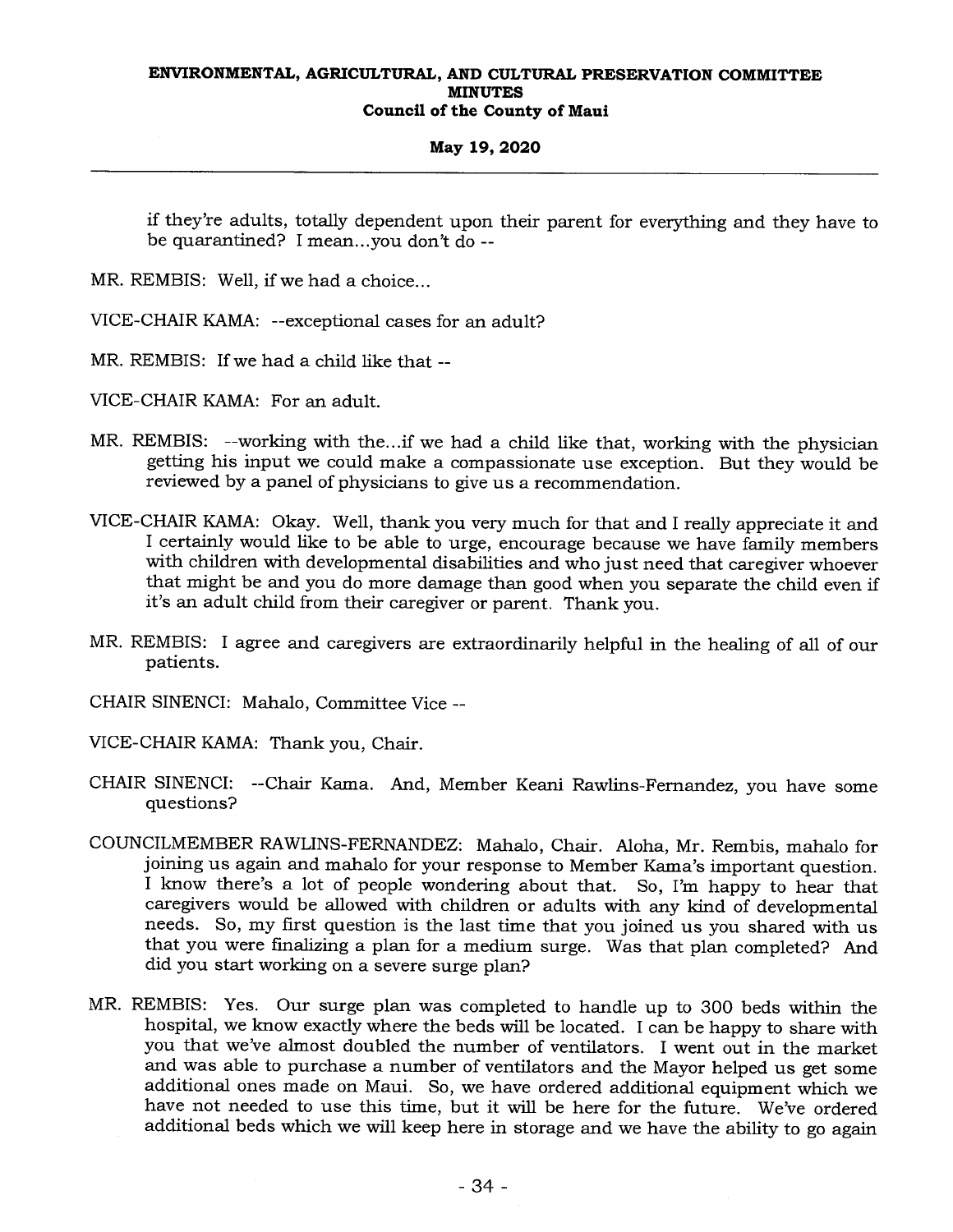## **May 19, 2020**

from 219 to 300 beds and we have all the capabilities. And we have physicians that have, in our community that have volunteered if we have a surge to come and help us in the hospital if they're needed. We are now working on a deeper surge plan which we pray and hope we will never use if we have to go into the community and go beyond the four walls of the hospital and be on 300 beds and that should be done in the next month working with a number of physicians in our community.

- COUNCILMEMBER RAWLINS-FERNANDEZ: Mahalo for your response and it's good to hear. So, for the number of ventilators is that...so doubled does that mean you have about 40 ventilators?
- MR. REMBIS: Very good. Yes. I think 40 or 41 but yes very close to that number.
- COUNCILMEMBER RAWLINS-FERNANDEZ: I know how to multiply. Okay. So, with the surge do you anticipate needing additional healthcare workers out-of-state or the healthcare workers that you've identified within the community would be sufficient for both the medium and severe surge?
- MR. REMBIS: If we go to 300 beds I think the staff we have plus staff that we know have volunteered in the community, we have some nurses and some physicians in the community that have offered to help for instance some of the Kaiser nurses and staff have offered to help the hospital if we have a surge. We will be stretched but we should be able to handle it. I can share with you though we always have some travelers from the mainland who work here 'cause we never have enough nurses although that never has gone down tremendously. Two years ago, we were...we had almost 200 nurses a day here from the mainland, we're now down to about 50 but we have made arrangements that if we had a surge, we could get additional nurses from the mainland if we needed them. We prefer to take care of people on Maui with the people here on Maui. That would be our last resort.
- COUNCILMEMBER RAWLINS-FERNANDEZ: Okay, great. So, last month you had 200 nurses visiting? I'm sorry when was that? Or was it pre-COVID?
- MR. REMBIS: Two years ago, we had about 200 traveling nurses from the mainland here. Now that numbers below 50.

COUNCILMEMBER RAWLINS-FERNANDEZ: Okay. So, the current number is below 50.

MR. REMBIS: Correct.

- COUNCILMEMBER RAWLINS-FERNANDEZ: And I guess I'm unfamiliar with why they're here. Is that something that the Maui Memorial requests or is it something that they request to come here?
- MR. REMBIS: Maui Memorial Hospital has always relied on what they call traveling nurses, nurses from agencies on the mainland to help staff the hospital. We do not have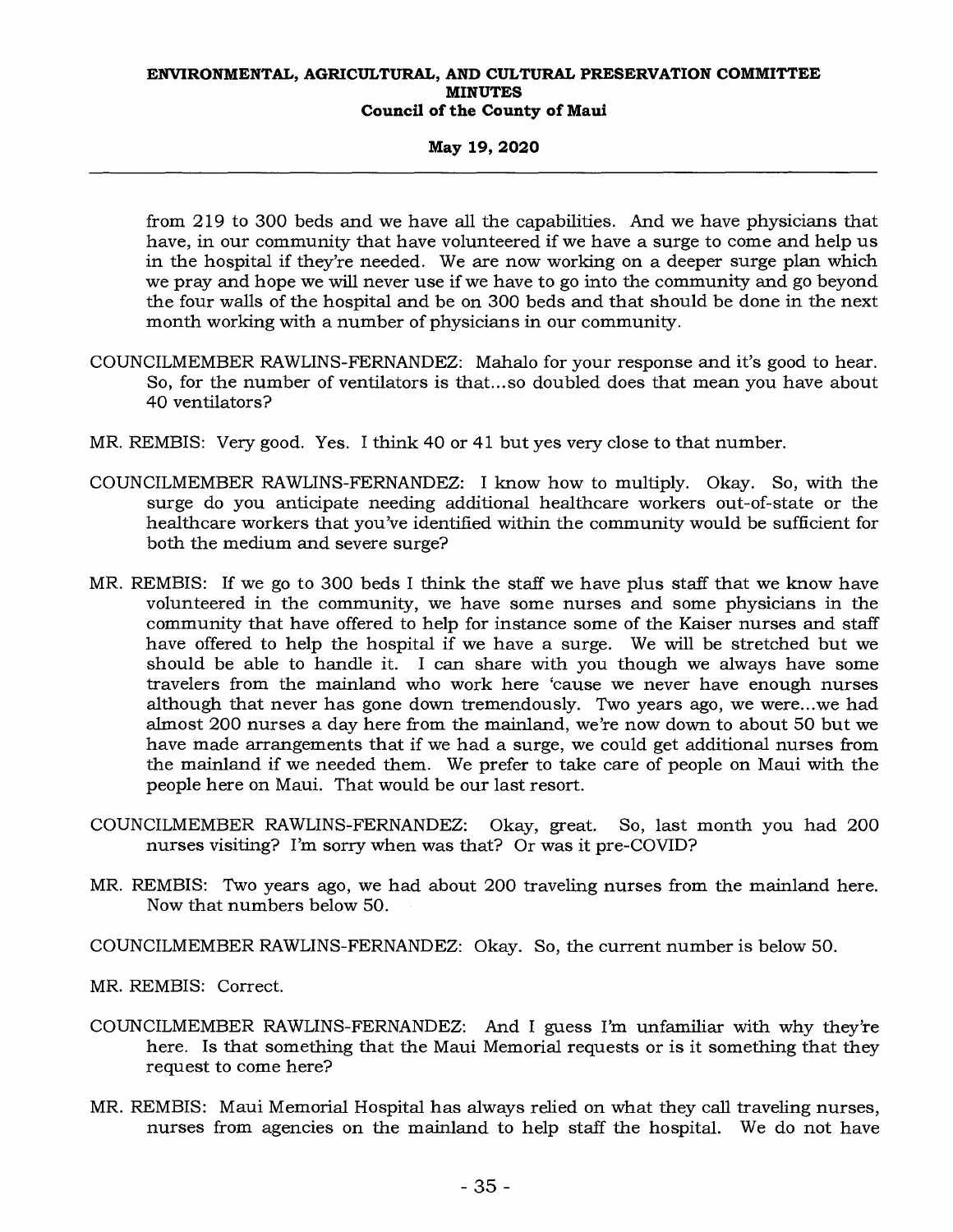## **May 19, 2020**

enough nurses on this island on a daily basis to take care of every patient that's in the hospital. So, when I came here two-and-a-half years ago we had almost 200 of those nurses working on a daily basis out of...we probably have about 600 nurses, 550 to 600. And about 200 of the nurses on a daily basis were contract nurses that were here for six months or longer at a time from the mainland supplementing the staff here. Since I've been here, I've made a pledge to hire every nurse from our local college and I'm happy to say during the last three classes we've hired every single nurse and now our reliance on nurses from the mainland is down to about 50. And my goal is not to rely on the mainland at all for care of our patients and I will hire every nurse that I can that we actually graduate here on Maui.

- COUNCILMEMBER RAWLINS-FERNANDEZ: Mahalo for that effort. I definitely applaud that goal and support it. And so, it looks like my timer might be going off soon so, my last question or maybe it went off already, Member Sinenci. But my last question is so, is it that Maui Memorial needs about 50, a little less than 50 nurses? Is that where we're at right now?
- MR. REMBIS: To not rely on any outside nurses we probably need --

COUNCILMEMBER RAWLINS-FERNANDEZ: Yes.

- MR. REMBIS: --50 to 60 additional nurses in different areas. And unfortunately, some of them are specialty nurses that we don't have on Maui, but the more we can train our own nurses and hire from the State of Hawai'i the better I think the care will be.
- COUNCILMEMBER RAWLINS-FERNANDEZ: Great. Thank you so much, Mr. Rembis. Aloha. Mahalo, Chair.
- CHAIR SINENCI: Mahalo, Member Rawlins. Mahalo, Member Rawlins-Fernandez. So, I've got a couple questions, Mr. Rembis. So, as we look nationally and we see that retirement homes are one of the hot spots and considering that we have Kula Hospital here. Is there any plans to, for additional precautions up at the Kula Hospital?
- MR. REMBIS: Well, to be honest with you Kula Hospital has been our priority from the very beginning, we took exceptional precautions from the very beginning of COVID-19. Even before we started screening patients coming into Maui Memorial, we were screening patients up in Kula. And we also have a small long-term care unit over on Lana'i as well. We've been following all the guidance from the CDC, from the Department of Health, we've been checking all patients coming into those facilities, any new patients we make sure that they are negative, we test all of our employees, our physicians. There is no visitors unfortunately allowed right now up in Kula or Lāna'i, no vendors, no sales people. We've stopped almost all visitation. We have a triage tent in front of the hospital. If they come into the emergency room, we want... 'cause there's an emergency room up there, we want to screen them outside, not inside the hospital. We've also stopped allowing anyone to eat in the cafeteria, we provide them meals in their rooms. We are doing everything to make sure universal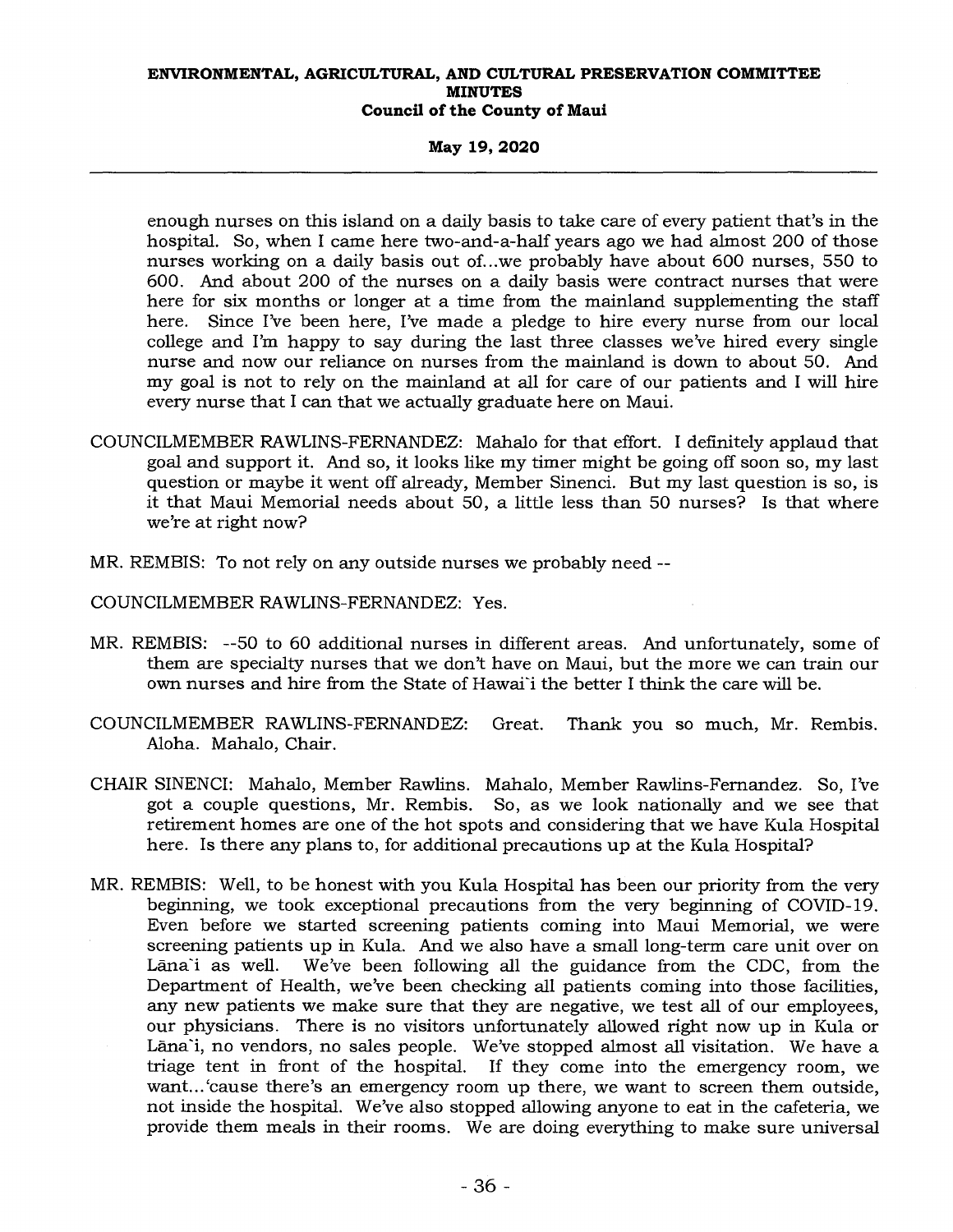## **May 19, 2020**

masking, that's our priority. We do not want that vulnerable population impacted at all by the virus and we as a...not only we at Maui Health, but I think Hale Makula *[sic]*  they've done an exceptional job, all of us protecting the people that are the most vulnerable.

CHAIR SINENCI: Mahalo for that.

MR. REMBIS: And that will stay that way.

- CHAIR SINENCI: Thank you for that, Mr. Rembis. And then my last question is what can the County of Maui do to help and support you and your efforts?
- MR. REMBIS: Well, I think the most important thing is be sure we educate them. The hospital is a safe place. You know, I would say this is probably the safest place in this entire community. I know COVID-19 is scary but with the hygiene, the hand washing, the screening of everyone that walks in, the random testing we're doing, the PPE that everyone's wearing, the masking, this is probably the safest, if not one of the safest places on the island. And most of the patients we take care of even during the COVID-19 are not COVID patients. At the peak of our crisis probably 10 percent of the patients were positive, 90 percent were our friends and neighbors that just needed medical care and they did fine. So, you know, one of the things we need to do and it's so hard for all of us because the COVID-19 generates anxiety and fear among all of us. But I think we all have to work to provide confidence in the caregivers and in the hospital that we're here for them, it is safe, and we need to all be focused on what the Mayor and what all of you have said, social distancing and using responsible actions in our community. I mean Maui and the State of Hawai'i has done an exceptional job and people need to understand we have one of the lowest incidents of COVID-19 in the United States because of what everybody in this community did together. And I think to re-enforce that we can make a difference on the curve, if we all work together as a community, we can beat this virus and do well. I think that's important for people to understand. Reduce the anxiety and fear, let's make sure social responsibility is what we follow all the time and make sure people have confidence in the healthcare workers and the confidence in their hospital. We're there for them and they shouldn't fear the COVID-19, they should be smart and make sure that they take the right precautions and I can't emphasize enough, I know it sounds so trite, wash your hands and wear a mask. Those are the most important things people can do along with social Those are the most important things people can do along with social distancing.
- CHAIR SINENCI: Mahalo for that reassuring comments, Mr. Rembis. For those visitor...to the visitor industry that may have people that want to come to Maui because they consider this a safe place, what are some of the things that we can express to our visitor industry that, yes, we are a safe place; however, we want to, you know, keep our residents here safe as well? And if there is an upsurge it would technically come from outside the State coming into our State.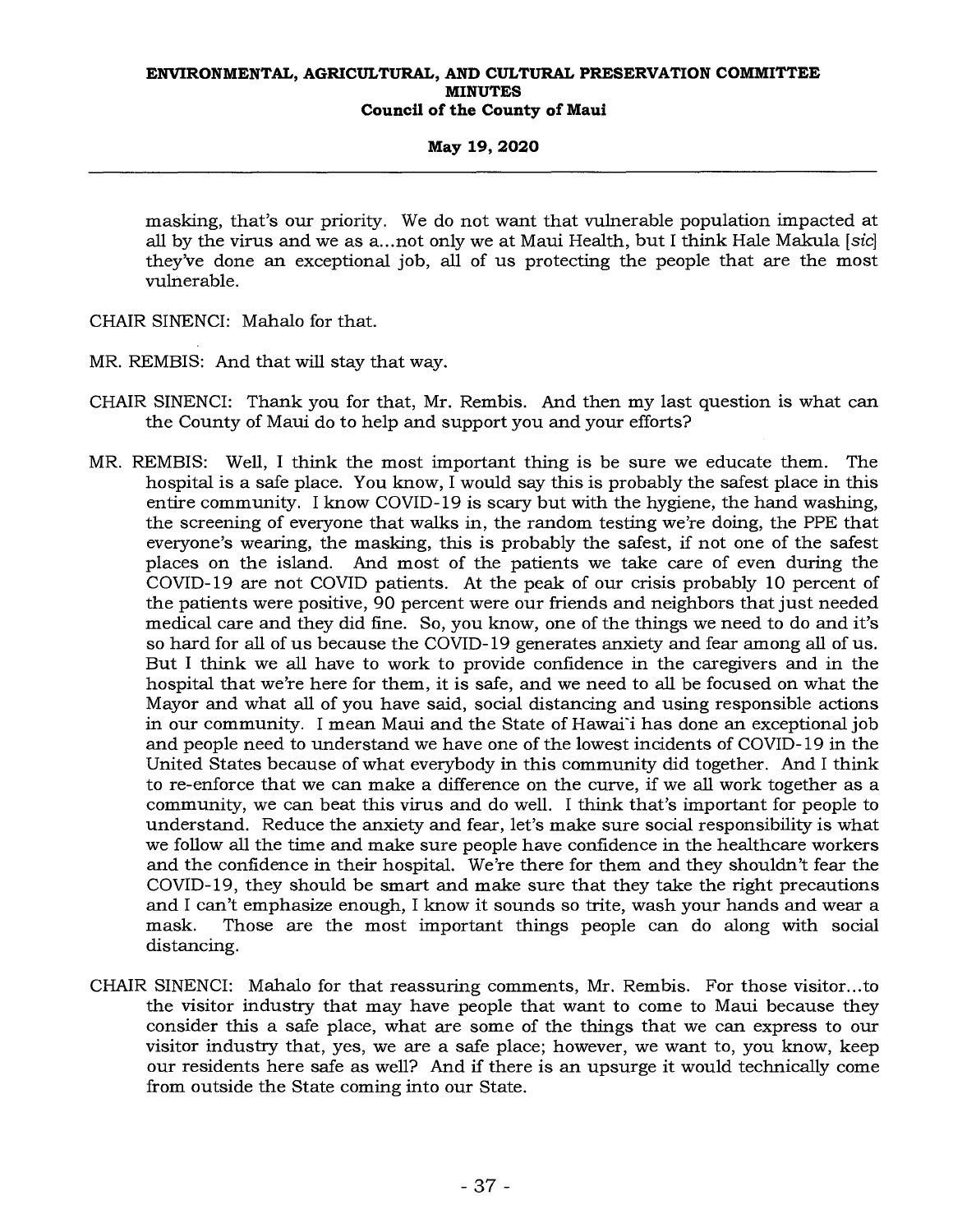### **May 19, 2020**

- MR. REMBIS: Well, the first thing I would tell them is what I tell my employees, don't come here if you're sick. We don't want people coming here if they're sick or have any of our symptoms. And preferably if the Governor can find a way to require testing before they get here, we should do that. If there's any way we can help with testing for people that get here, we may not be able to require testing so if someone comes here and they're in a 14-day quarantine I would like to find a way we can test them when they get here. I'd rather test them and let them out of the quarantine if they're negative than to have them potentially be positive and break quarantine without us knowing it. So, whatever we can do to test these visitors, encourage them not to come unless they're tested, and not to come if they're sick is what we need to do and be very careful in how we reopen up this County.
- CHAIR SINENCI: Thank you, Mr. Rembis. Mahalo for that. Members, you have any last-minute questions for Mr. Rembis before we release him? I see Member Paltin.
- COUNCILMEMBER PALTIN: Thank you, Chair. And thank you, Mr. Rembis. Right before you came on we had Dr. Lorrin Pang and he seemed to indicate that testing would be misleading before they get on the plane and after they land because they don't always...there's a big window and he was more in favor of the 14-day isolation. And so, I was wondering that last part that you had said is that coming from you as a medical professional and have you discussed it with Dr. Pang and you disagree with him?
- MR. REMBIS: No, I don't disagree. The problem is no one knows the best way to handle the visitors coming back. Testing in and of itself is not 100 percent assurance that you understand what's happening with the virus. The quarantine is the right way to go but I would say that even here at the hospital if we have someone with symptoms and they test negative and they still have symptoms we'll test them more than once. A negative test in and of itself if you have symptoms does not necessarily guarantee you, you don't have the virus. So, I would agree with him testing is not perfect, that quarantine is the best answer, but I'm also a realist and I'm concerned that people...if we have thousands of visitors under a 14-day quarantine are they gonna stay quarantined. And I...this is a real challenge for government and the hotel industry. But I would agree with him quarantine's the best way but I'm concerned about how we keep them in quarantine and I'm also concerned that we have enough testing 'cause in many cases you got to test more than once.

COUNCILMEMBER PALTIN: Thank you for that clarification.

- CHAIR SINENCI: Mahalo, Members. Any last questions? Seeing none, Mr. Rembis, we appreciate you being here with us. Thank you for taking time out of your busy schedule to spend some time with us, we appreciate it.
- MR. REMBIS: And as you know at any time you want to do this again, I'm happy to do it. I appreciate your support and your leadership for the County of Maui.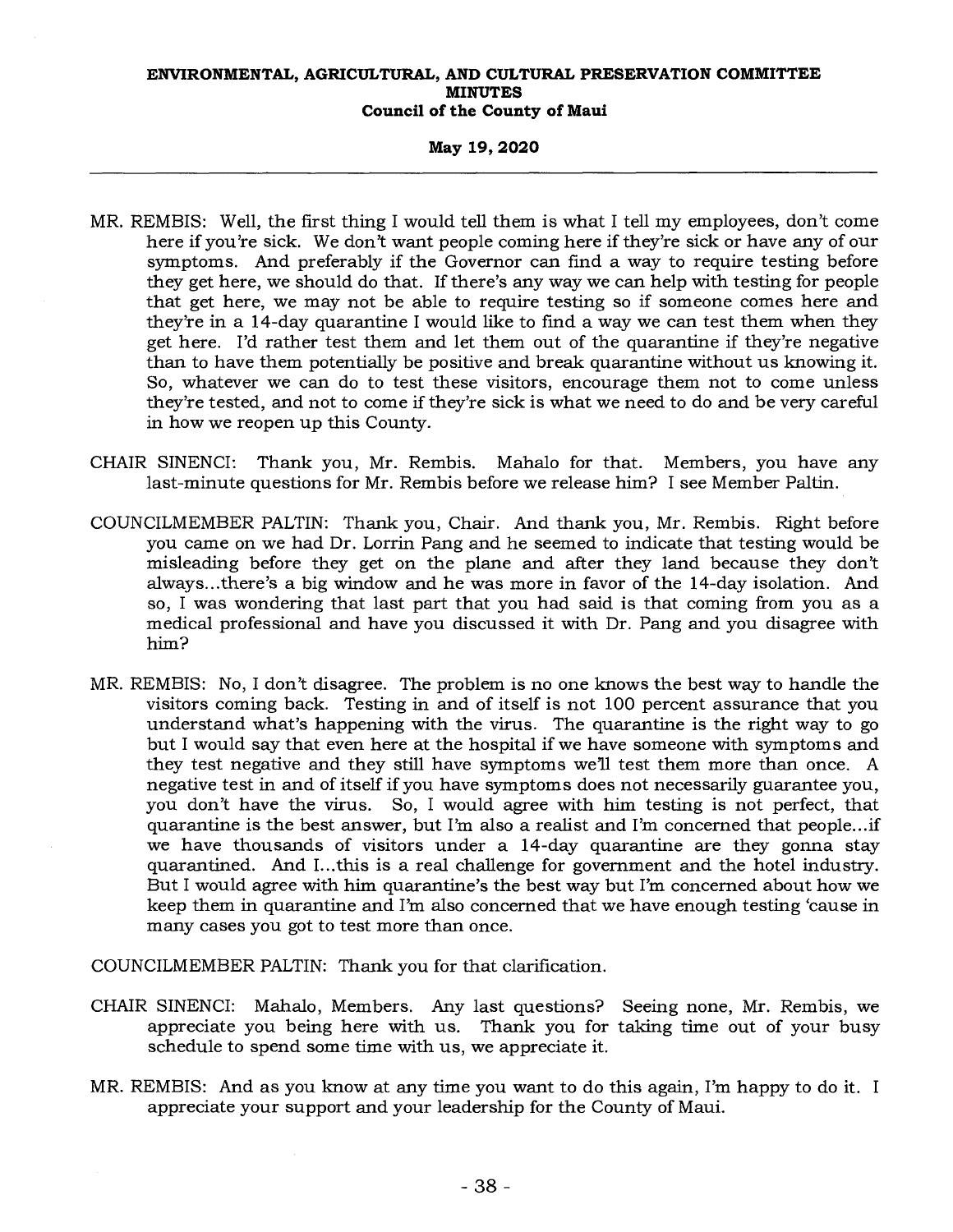## **May 19, 2020**

CHAIR SINENCI: Thank you.

MR. REMBIS: Okay. Bye-bye.

VICE-CHAIR KAMA: Bye.

CHAIR SINENCI: Okay, Members, so we've got a couple other items on our list and we can quickly go over them and if we run out of time we can always defer to our next meeting. So, but without objections the Chair would like to defer this item.

COUNCILMEMBERS: No objections.

## **COUNCILMEMBERS VOICED NO OBJECTIONS.**

## **ACTION: DEFER PENDING FURTHER DISCUSSION.**

CHAIR SINENCI: Okay. Thank you.

## **EACP-3** WASTEWATER INFRASTRUCTURE NEEDS (CC 17-99)

- CHAIR SINENCI: Okay. Moving on to EACP-3, Wastewater Infrastructure Needs. So, in February of 2017 Councilmember Elle Cochran requested that this item be referred to Committee via County Communication 17-99 and included a report titled, Options to Improve the Wastewater Management in South Maui. A month later an additional marine pollution bulletin article on the influence of wastewater discharge and water<br>quality in Hawai`i. There was correspondence to and from the Department of There was correspondence to and from the Department of Management about how to improve the treatment of wastewater and so at the end of the 2016-2018 term this item was referred to our Committee. And so, I just wanted to get a feel from the Members, we're going through our agenda and looking at what can we address at this time and this is one of them that I'd like to recommend to either refer this to another committee if this body feels that way or I'll entertain some suggestions. Member Sugimura?
- COUNCILMEMBER SUGIMURA: So, I think of any committee I think it belongs, fits more I think for what you're saying in my Committee. I haven't read the report that you're referencing but just in title it seems like it would be infrastructure, DEM, as part of the...my Committee the WIT Committee.

CHAIR SINENCI: Okay. Committee Vice-Chair Kama?

VICE-CHAIR KAMA: Thank you, Chair. As I look at your agenda it almost seems as if County Communications 17-99, 18-167, 14, they look like they kind of like belong at Member Sugimura's Committee. I'm just wondering if...`cause they all have to do with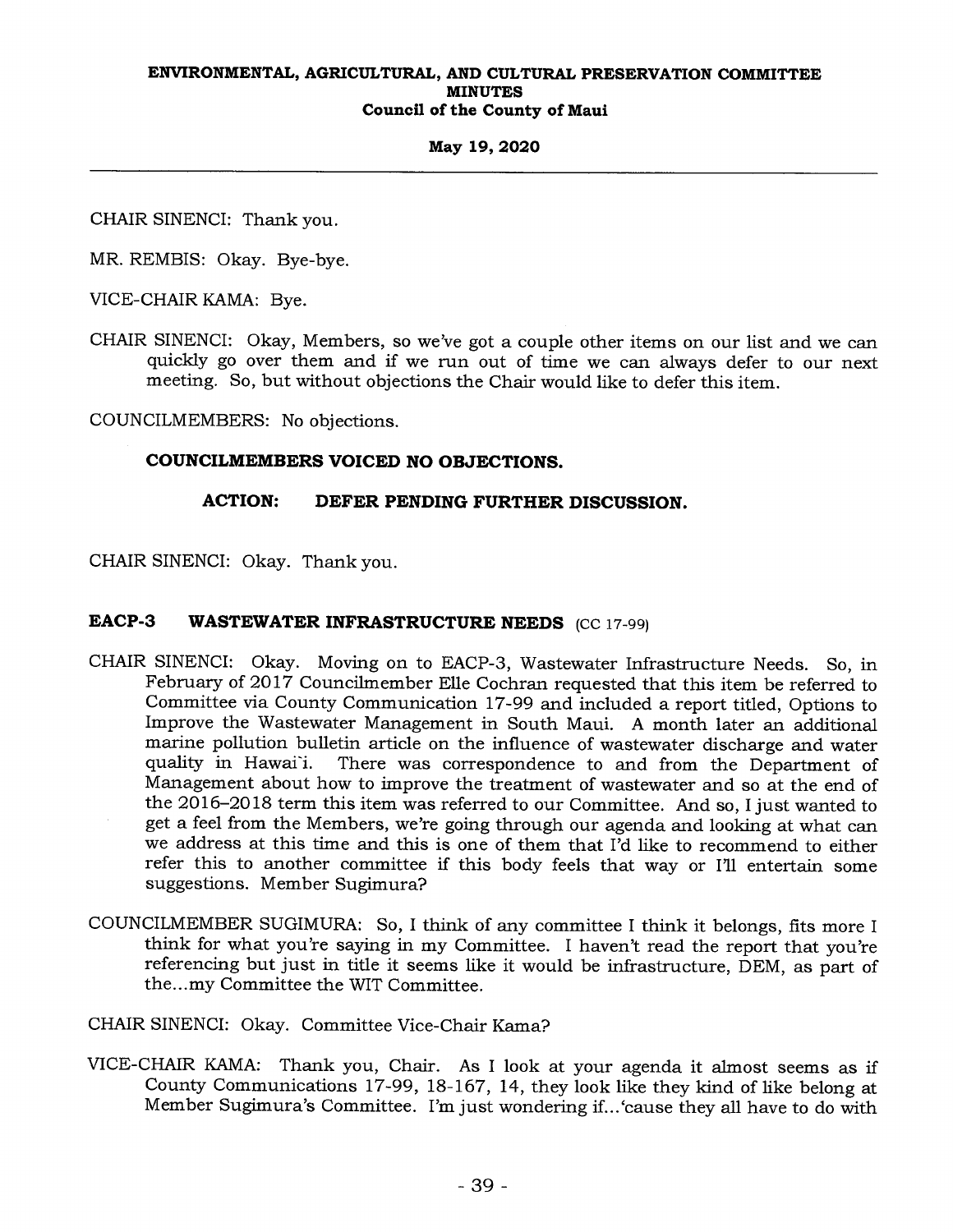### **May 19, 2020**

water and wastewater and I don't see anything else that...of course coqui belongs to you, right. You own the coqui frogs, but --

CHAIR SINENCI: Yeah.

VICE-CHAIR KAMA: --so, I'm just looking that maybe we can send them all to her if she's okay. And if some other Members are okay with that.

CHAIR SINENCI: Okay. Sure. Member King, any comments?

COUNCILMEMBER KING: Chair, yeah. I would support those three going to the WIT Committee they originally came out...they originally were referred to Ms. Cochran's Committee because she was the Infrastructure, she had...she had...what was it...

VICE-CHAIR KAMA: Senior moments.

COUNCILMEMBER KING: Infrastructure and...I'm trying to think what it was...

COUNCILMEMBER RAWLINS-FERNANDEZ: Environmental Management.

COUNCILMEMBER KING: Environmental Management was part of that right. Yeah --

COUNCILMEMBER RAWLINS-FERNANDEZ: IEM.

COUNCILMEMBER KING: --that's right Infrastructure and Environmental Management, so.

COUNCILMEMBER RAWLINS-FERNANDEZ: Yeah.

- COUNCILMEMBER KING: We don't really have a specific environmental management committee right now, but I would support those going to Committee and hopefully we can get reports on those different items.
- CHAIR SINENCI: Okay, other Members? Okay. The Chair would entertain a motion to refer County Communication 17-99 to the WIT Committee.

VICE-CHAIR KAMA: So, move.

COUNCILMEMBER LEE: Second.

CHAIR SINENCI: Okay. So moved by Pro Temp Kama, seconded by Chair Lee. Any discussion?

COUNCILMEMBER KING: Chair?

CHAIR SINENCI: Member King?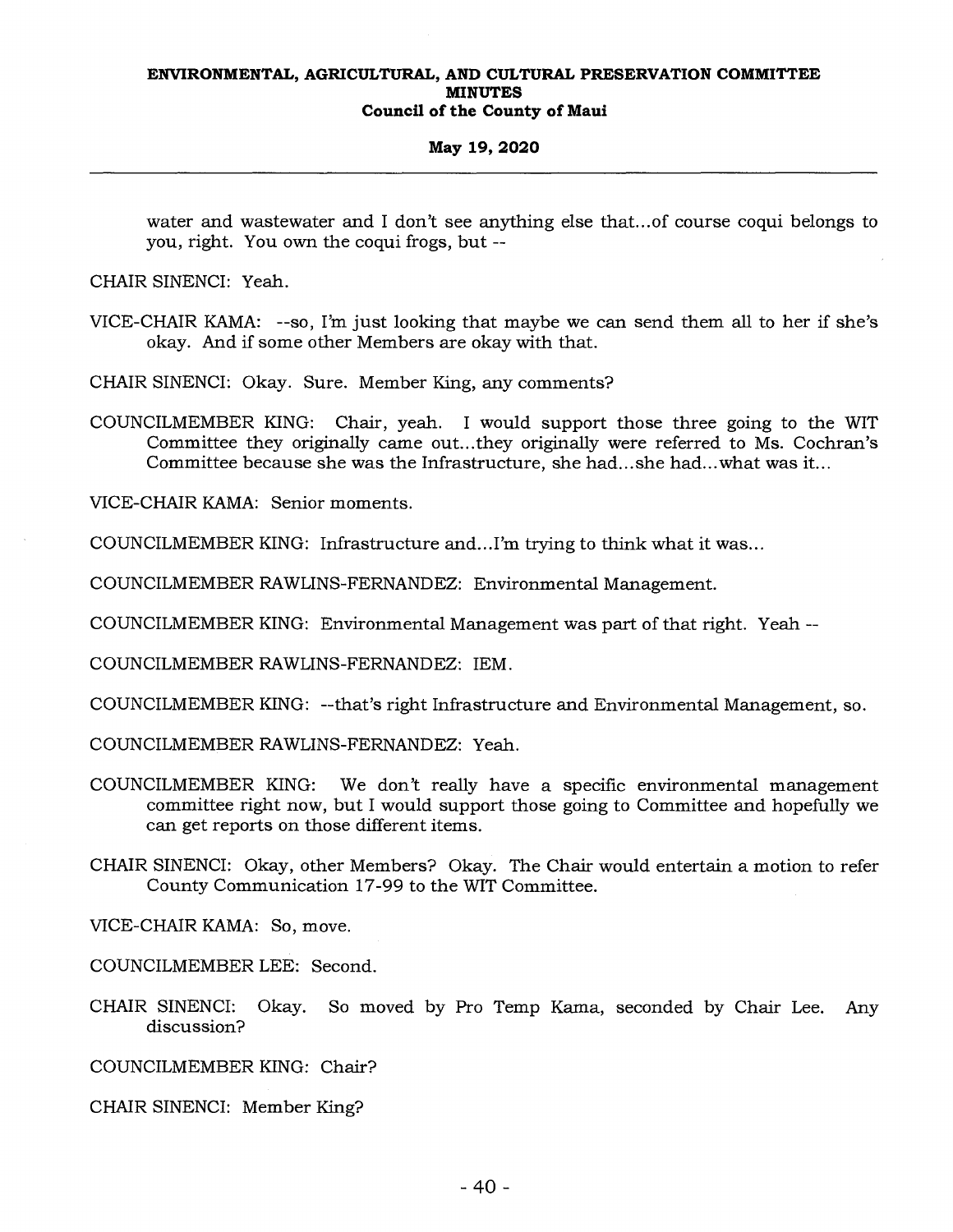## **May 19, 2020**

VICE-CHAIR KAMA: Second that motion.

CHAIR SINENCI: As a friendly amendment? Okay. Member Sugimura?

COUNCILMEMBER SUGIMURA: And it looks the...your next one also should be referred which is County Communication 19-45.

COUNCILMEMBER LEE: Forty-six.

COUNCILMEMBER SUGIMURA: Oh, is it 46? I'll put my glasses on, 46.

CHAIR SINENCI: Which one is that, Member Sugimura?

COUNCILMEMBER SUGIMURA: Yeah. Oh, the next page in your agenda.

- COUNCILMEMBER KING: The Waterline Easement. So, it's your EACP-18. The next item on your agenda.
- COUNCILMEMBER RAWLINS-FERNANDEZ: I think that one Member Sinenci wanted to keep because of the cultural sensitivity to that one, yeah.

CHAIR SINENCI: Yeah, and some of them we're gonna file as well. So, we can just go one by one if it's okay and then we can just have a fast discussion if anything.

COUNCILMEMBER KING: You want me to withdraw my motion then?

VICE-CHAIR KAMA: Your amendment, the amendment.

COUNCILMEMBER KING: My motion for the amendment.

CHAIR SINENCI: Okay.

COUNCILMEMBER KING: You want to take them up one at a time?

CHAIR SINENCI: Yeah, we'll take them up one at a time.

COUNCILMEMBER KING: Okay. I'll withdraw my motion to amend.

CHAIR SINENCI: Okay. All right. Any other discussion on EACP-3 Wastewater Infrastructure Needs? Okay. So, I'll call for the vote all in favor of referring the County Communication to the WIT Committee raise your hand and say "aye."

COUNCILMEMBERS: Aye.

COUNCILMEMBER KING: Can we amend that to add on County Communication 18-167 and Miscellaneous Communication dated 5/21/2018?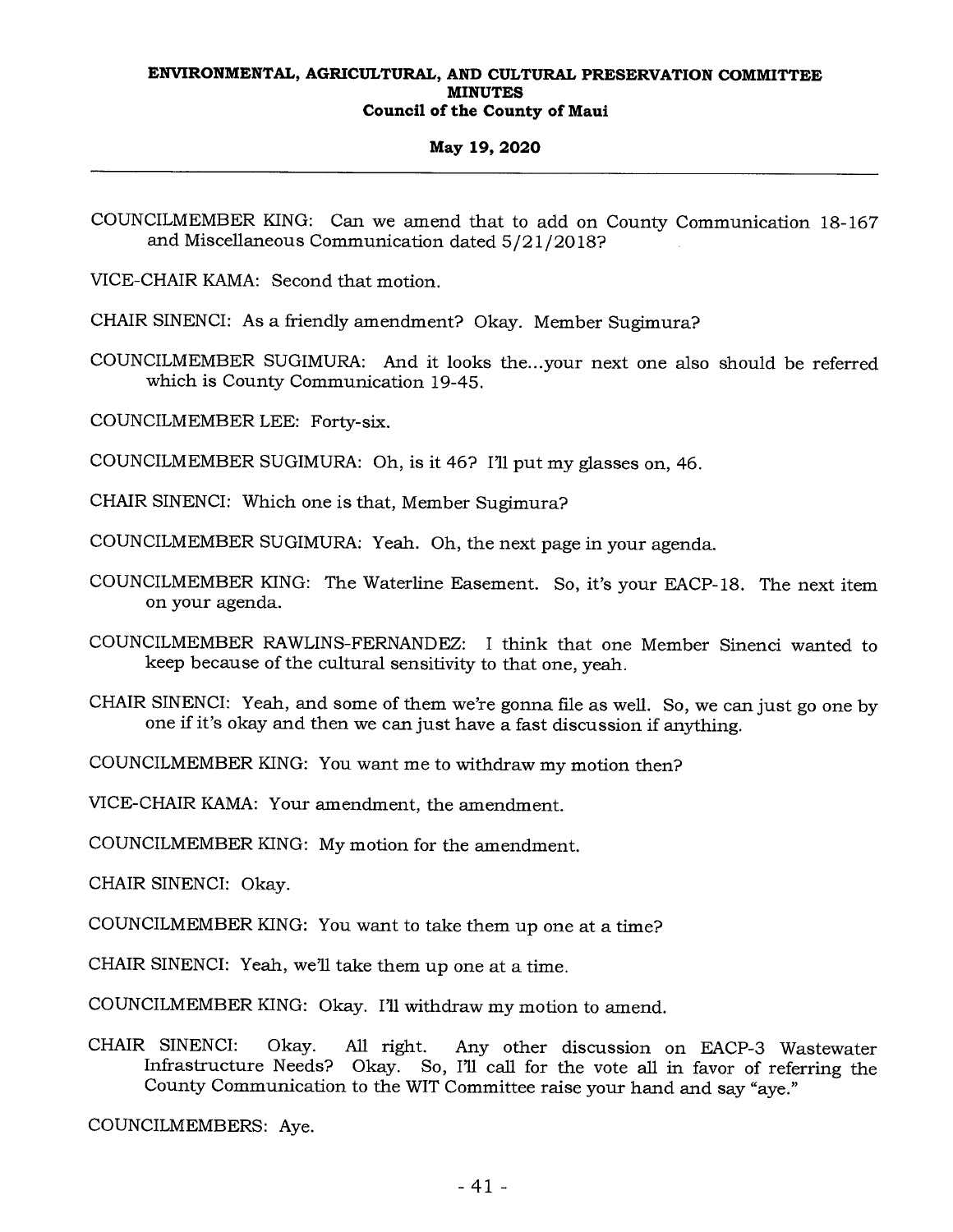#### **May 19, 2020**

CHAIR SINENCI: Okay. The motion passes unanimously.

- **VOTE: AYES: Chair Sinenci, Vice-Chair Kama, Councilmembers King, Lee, Molina, Paltin, and Sugimura.** 
	- **NOES: None.**

**ABSTAIN: None.** 

**ABSENT: None.** 

**EXC.: None.** 

**MOTION CARRIED.** 

## **ACTION: Recommending REFERRAL to the Water, Infrastructure, and Transportation Committee.**

CHAIR SINENCI: Thank you, Members.

## **EACP-10 KIHEI WASTEWATER RECLAMATION FACILITY GRIT SYSTEM REPLACEMENT (CC** 18-167)

CHAIR SINENCI: Okay. Moving on to the next...Pro Temp Kama?

VICE-CHAIR KAMA: Yes, Chair, I was gonna make the motion to move EACP Communication 18-167 to WIT also.

COUNCILMEMBER LEE: Second.

CHAIR SINENCI: Six seven. Oh okay. For this one, Members, EACP-10 we were waiting on some input from the Environmental Management. So, my intention was to just defer this until we can get some communication back from Environmental Management. If that's okay with you guys.

## **COUNCILMEMBERS VOICED NO OBJECTIONS.**

## **ACTION: DEFER PENDING FURTHER DISCUSSION.**

CHAIR SINENCI: Okay, so...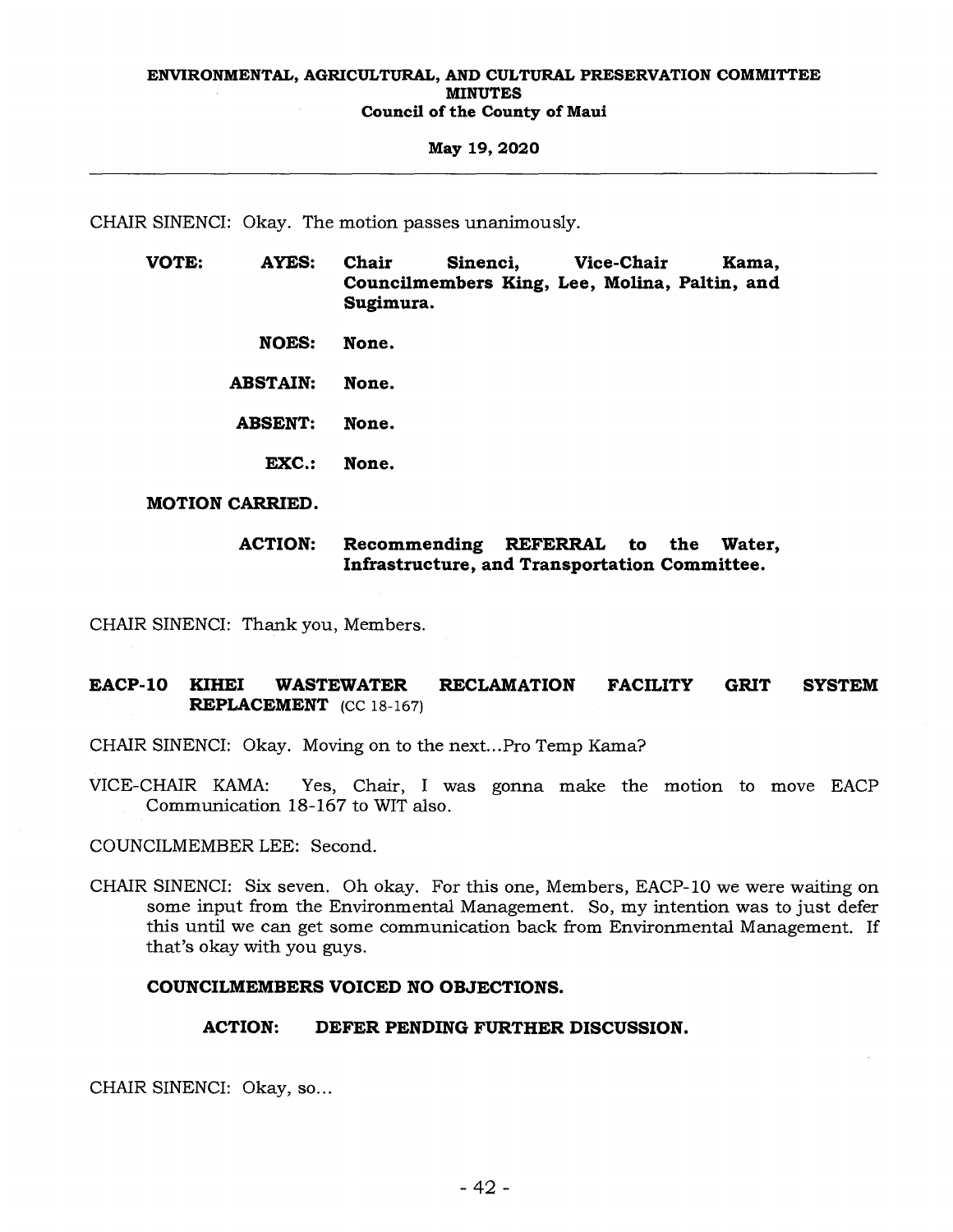## **May 19, 2020**

COUNCILMEMBER LEE: Why don't you just tell us which ones you want to refer? That'd be easier.

CHAIR SINENCI: Okay, just that one.

## **EACP-14 ENERGY EFFICIENCY AND RELATED COSTS AT THE KIHEI WASTEWATER TREATMENT PLANT (misc)**

CHAIR SINENCI: And then so, moving on to the next one EACP-14, Energy Efficient and Related Costs at the Kihei Wastewater Treatment Plant. This item was referred to our Committee on May 21st of 2018 through the Parks, Recreation, Energy, and Legal Affairs Committee. There's no record of any communication regarding this item except an end of term referral to the EACP Committee. And in January, this past January the Climate Action and Resiliency Committee was created and the South Maui representative, Member King was named Chair. So, again if Member King or some other wanted to address. This is a larger item that could be referred and included with other future items.

COUNCILMEMBER KING: Chair?

CHAIR SINENCI: Member King?

- COUNCILMEMBER KING: Thank you, Chair. No, you know, this, you kind of jogged my memory with this because I believe this came out of a budget discussion in 2018 where we were looking at the large amount of solar that was put on the Kihei Wastewater Treatment Facility and the County spent a lot of money on it, but we...it actually wasn't enough so, the bill, the utility bills were very large so, I think that's what we wanted to look at. And I'm happy to take that under the CAR Committee because it is related to renewable energy and where we're going with that as far as island-wide policy.
- CHAIR SINENCI: Any comments from the Members? Okay. The Chair would entertain a motion to refer this miscellaneous communication to the CAR Committee.
- VICE-CHAIR KAMA: So moved.

COUNCILMEMBER LEE: Second.

CHAIR SINENCI: Okay. Moved by Pro Temp Kama, seconded by Chair Lee. Any discussion? Okay seeing none, I'll call for the vote. All in favor please raise your hand and say "aye."

COUNCILMEMBERS: Aye.

CHAIR SINENCI: Okay. The motion passes unanimously.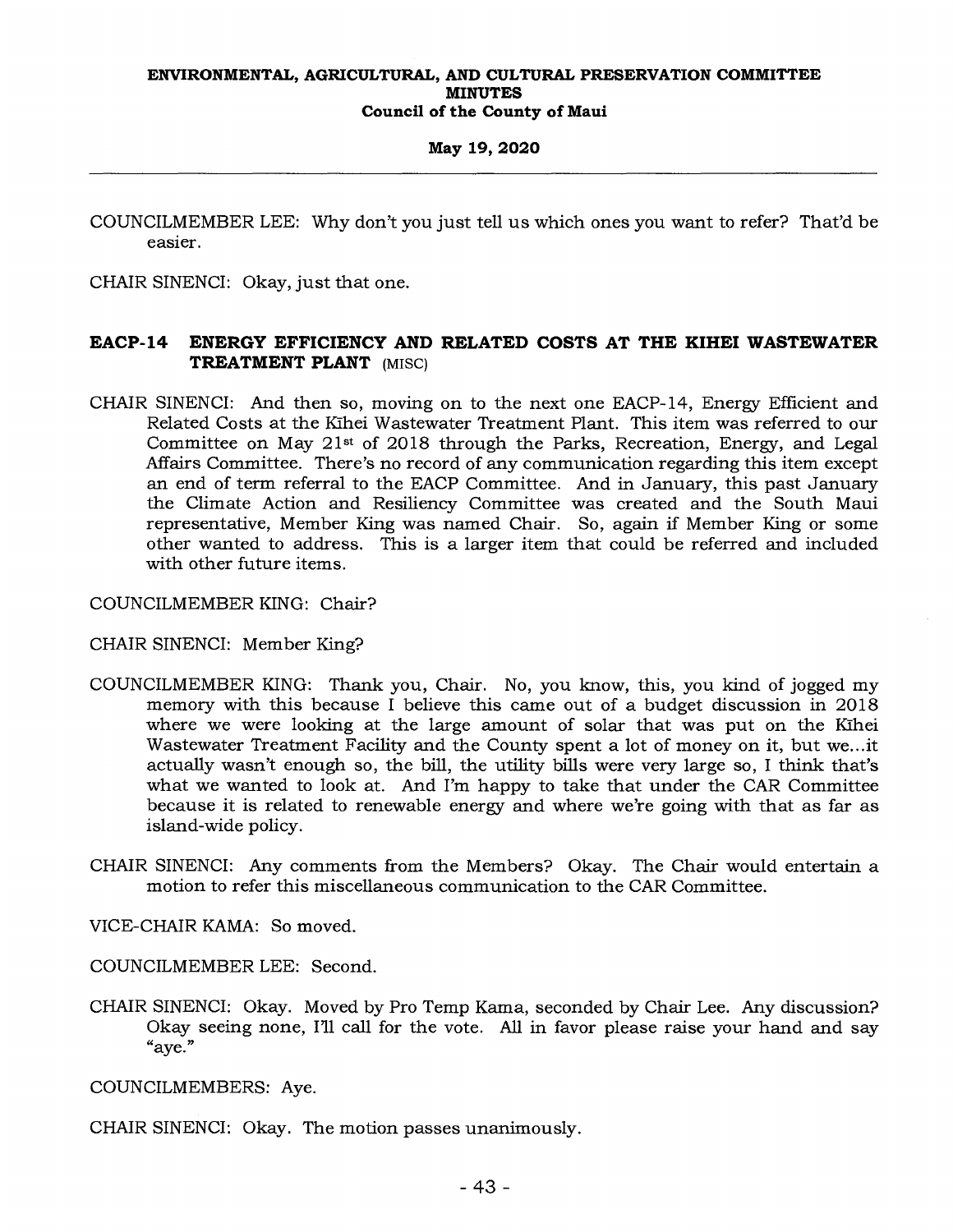**May 19, 2020** 

**VOTE: AYES: Chair Sinenci, Vice-Chair Kama, Councilmembers King, Lee, Molina, Paltin, and Sugimura. NOES: None. ABSTAIN: None.** 

**ABSENT: None.** 

**EXC.: None.** 

**MOTION CARRIED.** 

**ACTION: Recommending REFERRAL to the Climate Action and Resilience Committee.** 

CHAIR SINENCI: Thank you, Chair. Thank you, Member King.

## **EACP-18 MAUI LANI (LARGE-LOT) SUBDIVISION 7 WATERLINE EASEMENTS W-8 & W-9 (PORTION OF TAX MAP KEY (2) 3-8-007:153), WAILUKU** (CC 19-46)

CHAIR SINENCI: Okay. The next item EACP-18 is the Maui Lani (Large Lot) Subdivision 7 Waterline Easements W-8 and W-9 (Portion of Tax Map Key (2) 3-8-007:153) in Wailuku. And so, this item came from the County Communication 19-46 which was a notification to Council on February of 2019, from the Department of Finance, of the acceptance of an easement for waterline infrastructure in Maui Lani. So, the intent was to discuss the broader topic of iwi protection during construction and myself and the Committee were working on a subject matter referral for a larger, a broader issue as far as iwi protection. So, if this is the case, I mean I'll entertain a motion to file the communication. But I wanted to get some comments from the Members.

COUNCILMEMBER SUGIMURA: So move.

COUNCILMEMBER LEE: Second

CHAIR SINENCI: Ms. Sugimura? So moved by Member Sugimura, seconded by Chair Lee. Discussion?

COUNCILMEMBER KING: The...question.

CHAIR SINENCI: Member King?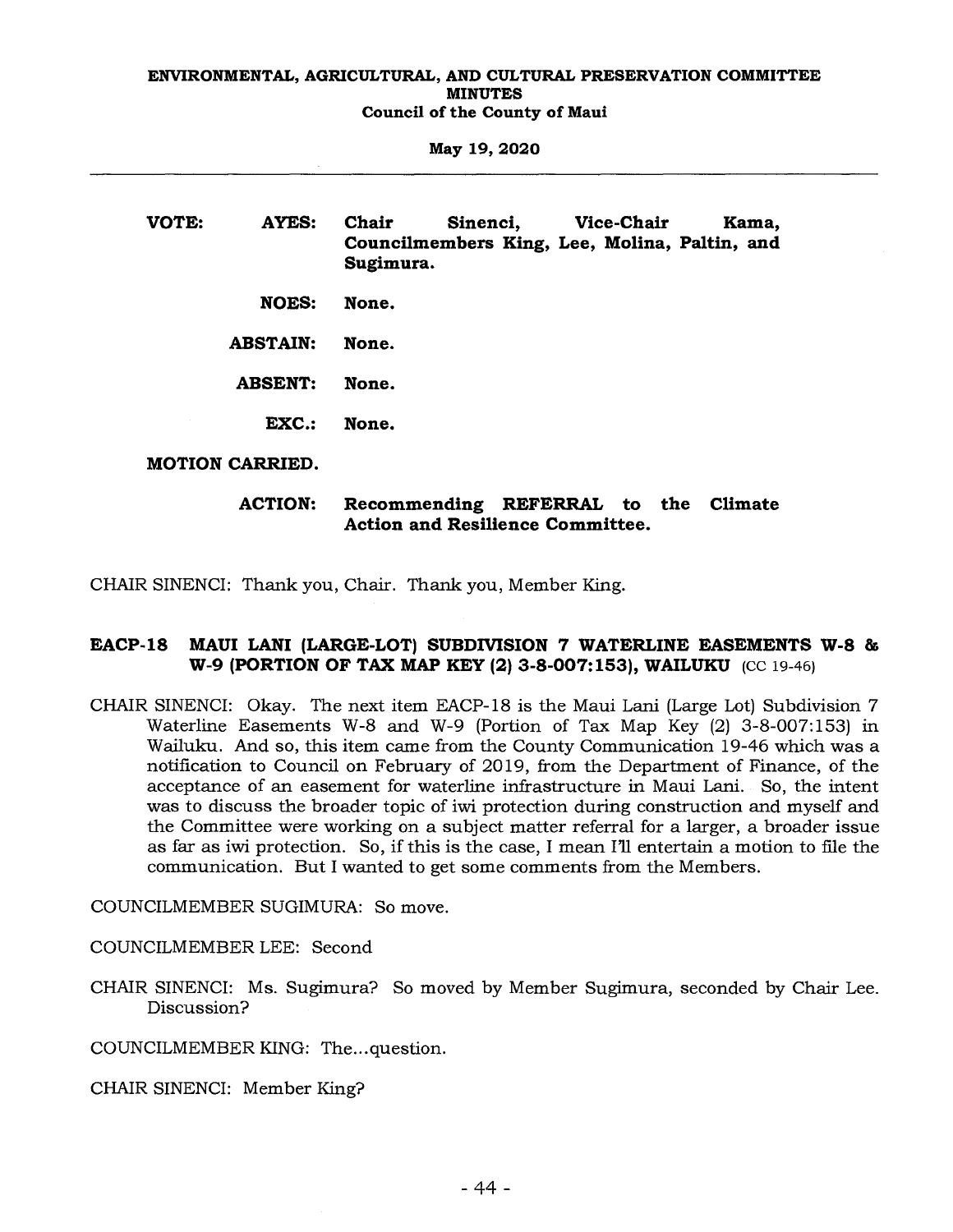## **May 19, 2020**

- COUNCILMEMBER KING: Thank you, Chair. So, the purpose of filing it would be to replace it with another item that is a broader item? Or...
- CHAIR SINENCI: Yeah. We'll be working...we'll work...we're working on a larger item that addresses iwi protections. So, correct.

COUNCILMEMBER KING: Okay.

- CHAIR SINENCI: Any other comments? Okay. So, Chair will entertain a motion to file County Communication 19-46.
- COUNCILMEMBER KING: I think you have a...I think you already have a motion...

CHAIR SINENCI: We already did that?

COUNCILMEMBER LEE: Yeah.

CHAIR SINENCI: Okay. So, I'll call for the vote. All in favor please raise your hand and say "aye."

COUNCILMEMBERS: Aye.

CHAIR SINENCI: Okay. Motion passes unanimously.

- **VOTE: AYES: Chair Sinenci, Vice-Chair Kama, Councilmembers King, Lee, Molina, Paltin, and Sugimura.** 
	- **NOES: None.**
	- **ABSTAIN: None.**
	- **ABSENT: None.** 
		- **EXC.: None.**

## **MOTION CARRIED.**

**ACTION: Recommending FILING of communication.** 

CHAIR SINENCI: Thank you, Members.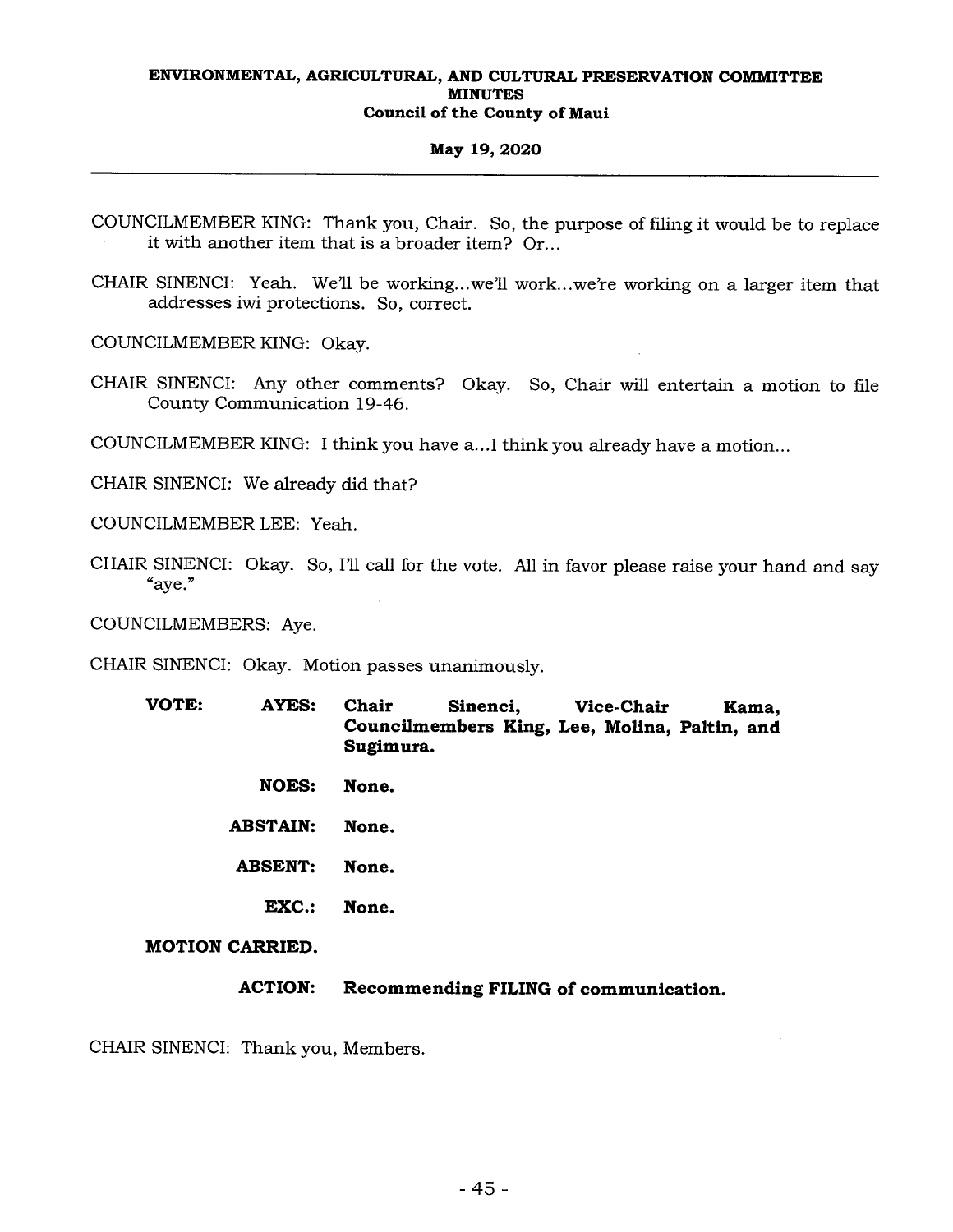## **May 19, 2020**

## **EACP-19 GRANT G4814 (UNIVERSITY OF HAWAI'I) COQUI FROG ERADICATION** (MISC)

CHAIR SINENCI: Moving along here. Okay and then our final one is EACP-19, Grant G4814 (University of Hawai'i) Coqui Frog Eradication. And so, for this one, Members, this was in February of 2019 and was scheduled before our Committee where we went over this \$750,000 grant. At this point the grant has been expended, we're looking at now the 2020 budget funding and beyond to 2021 which we just heard about. So, the Chair is looking just to file this item to make room for future items.

CHAIR KAMA: So moved.

COUNCILMEMBER LEE: Second.

COUNCILMEMBER MOLINA: Second.

CHAIR SINENCI: Okay it's been moved by Pro Temp Kama, seconded by Chair Lee. Discussion? Okay, great I'll call for the motion *[sic],* all in favor raise your hand say "aye."

COUNCILMEMBERS: Aye.

CHAIR SINENCI: Okay. It's unanimous, 7-0.

- **VOTE: AYES: Chair Sinenci, Vice-Chair Kama, Councilmembers King, Lee, Molina, Paltin, and Sugimura.** 
	- **NOES: None.**

**ABSTAIN: None.** 

- **ABSENT: None.** 
	- **EXC.: None.**

**MOTION CARRIED.** 

## **ACTION: Recommending FILING of communication.**

CHAIR SINENCI: Thank you, Members. It's 4:13. It looks like that's the end of the agenda. So...

COUNCILMEMBERS: No objections.

CHAIR SINENCI: Thank you guys.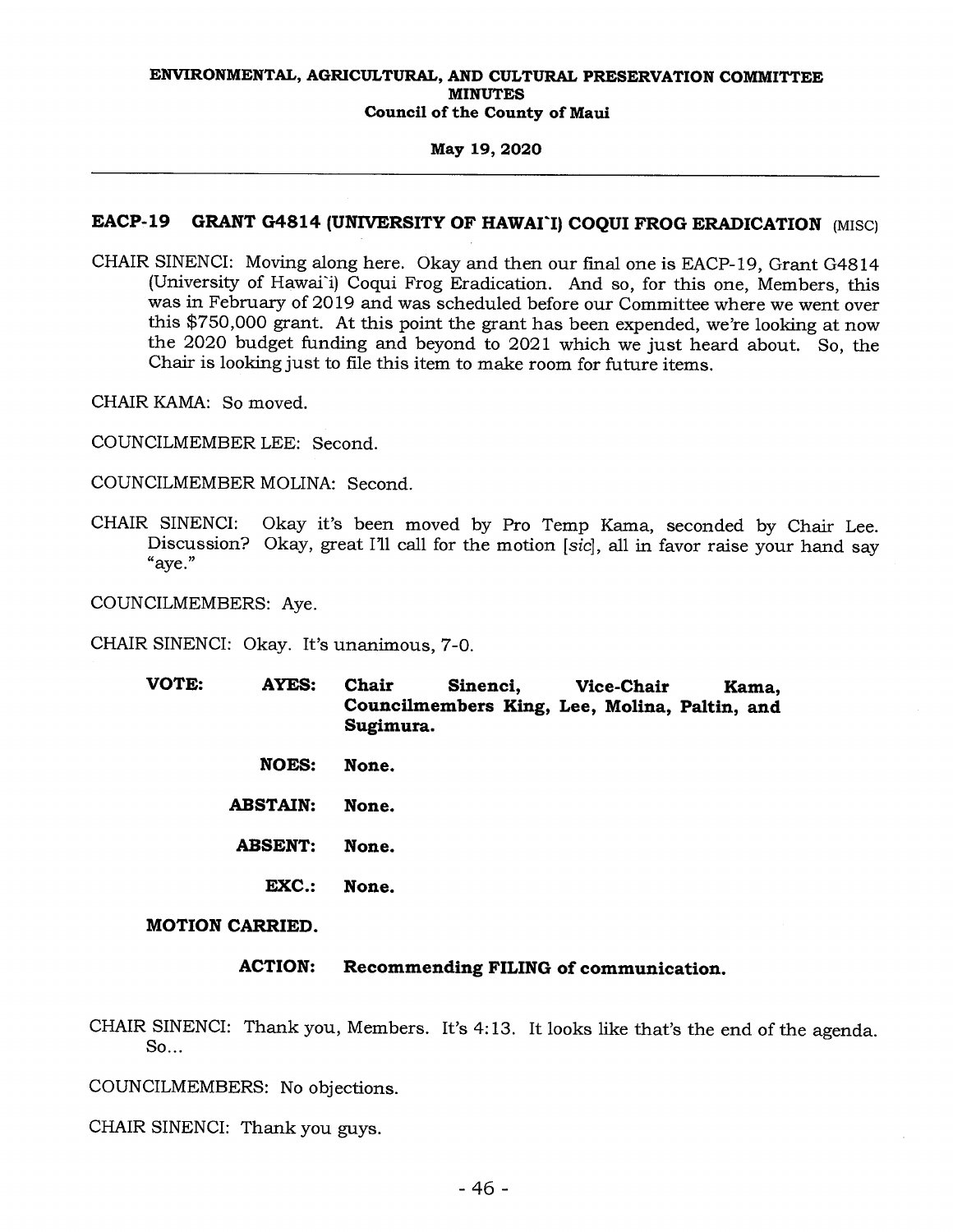#### May 19, 2020

VICE-CHAIR KAMA: Well done, Chair, well done.

CHAIR SINENCI: Appreciate it. Thank you, Members. And I wanted to thank all of our outside resources today coming and bearing with me and the Staff through this lengthy agenda. However, this concludes today's meeting of the Environmental, Agricultural, and Cultural Preservation Committee meeting. I did want to check with Staff, Ms. Apo Takayama, is there anything else that we should be...prior to adjournment?

MS. APO TAKAYAMA: Chair, there's no further business before the Committee.

CHAIR SINENCI: Okay. Great. Thank you, Members.

COUNCILMEMBER MOLINA: Thank you, Chair. Good job.

COUNCILMEMBER PALTIN: PSLU.

COUNCILMEMBER LEE: Meeting is adjourned.

CHAIR SINENCI: Yeah, this meeting --

COUNCILMEMBER KING: PSLU tomorrow.

CHAIR SINENCI: -- is adjourned.

COUNCILMEMBER LEE: Okay, good job.

CHAIR SINENCI: It's 4:14. . . . (gavel) . . .

ADJOURN: 4:14 p.m.

APPROVED:

 $M$ ,  $\overleftrightarrow{D}$ 

SHANE M. SINENCI, Chair Environmental, Agricultural, and Cultural Preservation Committee

eacp:min:200519:ck

Transcribed by: Cheryl von Kugler